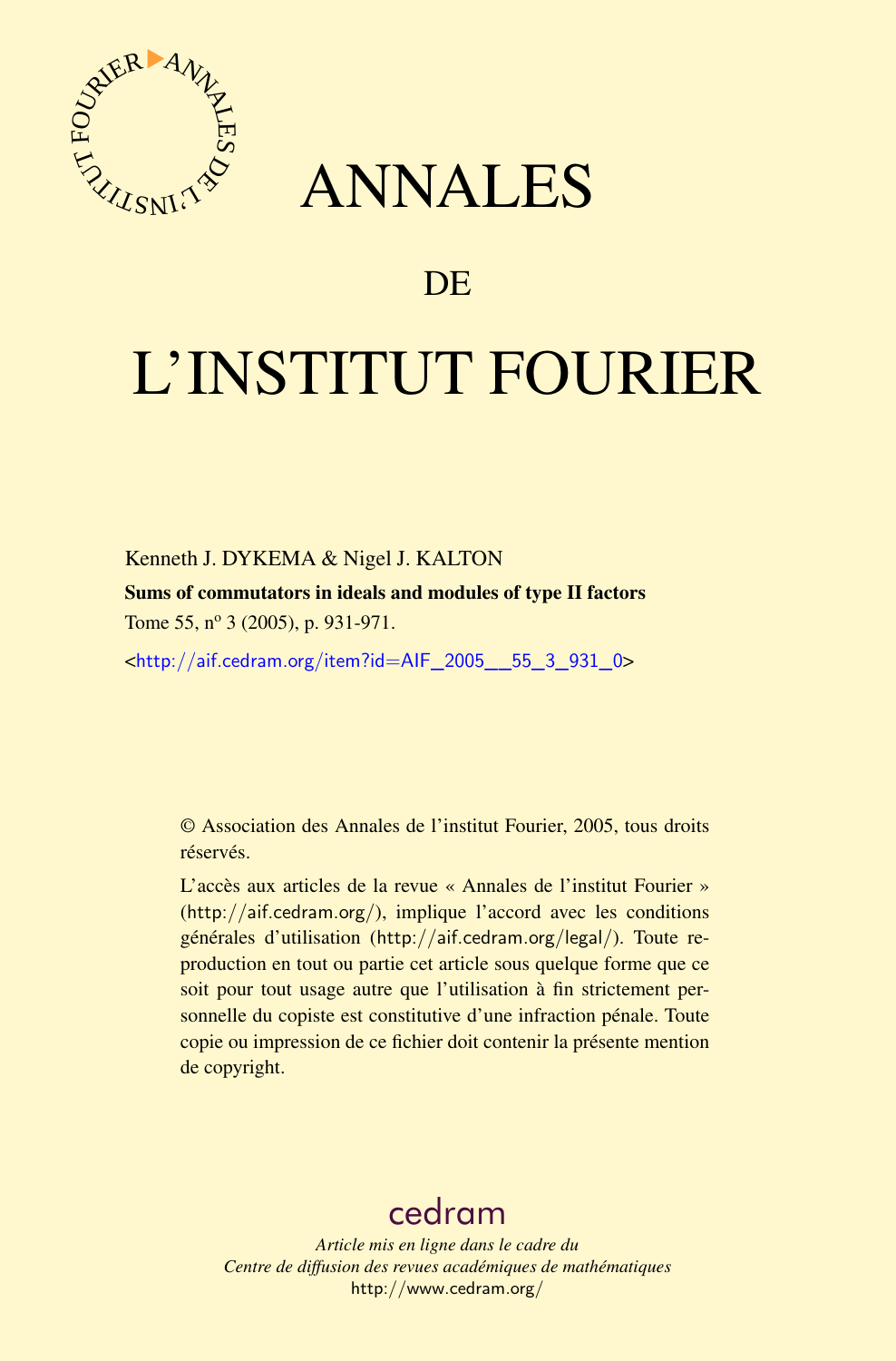### **SUMS OF COMMUTATORS IN IDEALS AND MODULES OF TYPE II FACTORS**

**by Kenneth J. DYKEMA & Nigel J. KALTON** (\*)

#### **1. Introduction and description of results.**

Let M be a von Neumann algebra of type  $II_{\infty}$  having separable predual. We will study the commutator structure of ideals of  $\mathcal M$  and, more generally, of modules of operators affiliated to M.

Fix a faithful semifinite trace  $\tau$  on M, and let M be represented on a Hilbert space  $\mathcal{H}$ . Segal [26] introduced measurability for unbounded operators on  $H$  affiliated to  $M$ . Later Nelson [23], in a slightly different approach, defined the completion  $\overline{\mathcal{M}}$  of  $\mathcal M$  with respect to a notion of convergence in measure, and showed that the operations on  $\mathcal M$  extend to make  $\overline{\mathcal{M}}$  a topological  $*$ -algebra. He also showed that  $\overline{\mathcal{M}}$  is the set of all  $\tau$ *measurable* operators, i.e. the closed, densely defined, possibly unbounded operators *T* on *H*, affiliated with *M*, such that for every  $\epsilon > 0$  there is a projection  $E \in \mathcal{M}$  with  $\tau(1 - E) < \epsilon$  and with *TE* bounded. Note that  $\overline{\mathcal{M}}$  is defined independently of the Hilbert space  $\mathcal H$  on which  $\mathcal M$  acts, but is then characterized in terms of operators on  $H$ . Nelson's work was done in the more general context of a von Neumann algebra  $M$  equipped with a fixed finite or semifinite faithful normal trace. (See [4] for a proof that Segal's and Nelson's definitions are equivalent in  $II_{\infty}$  factors.)

<sup>(\*)</sup> Both authors were supported in part by grants from the NSF.

*Keywords*: Commutators, type II factors, Brown measure, noncommutative function space.

*Math. classification*: 46L10, 46L52.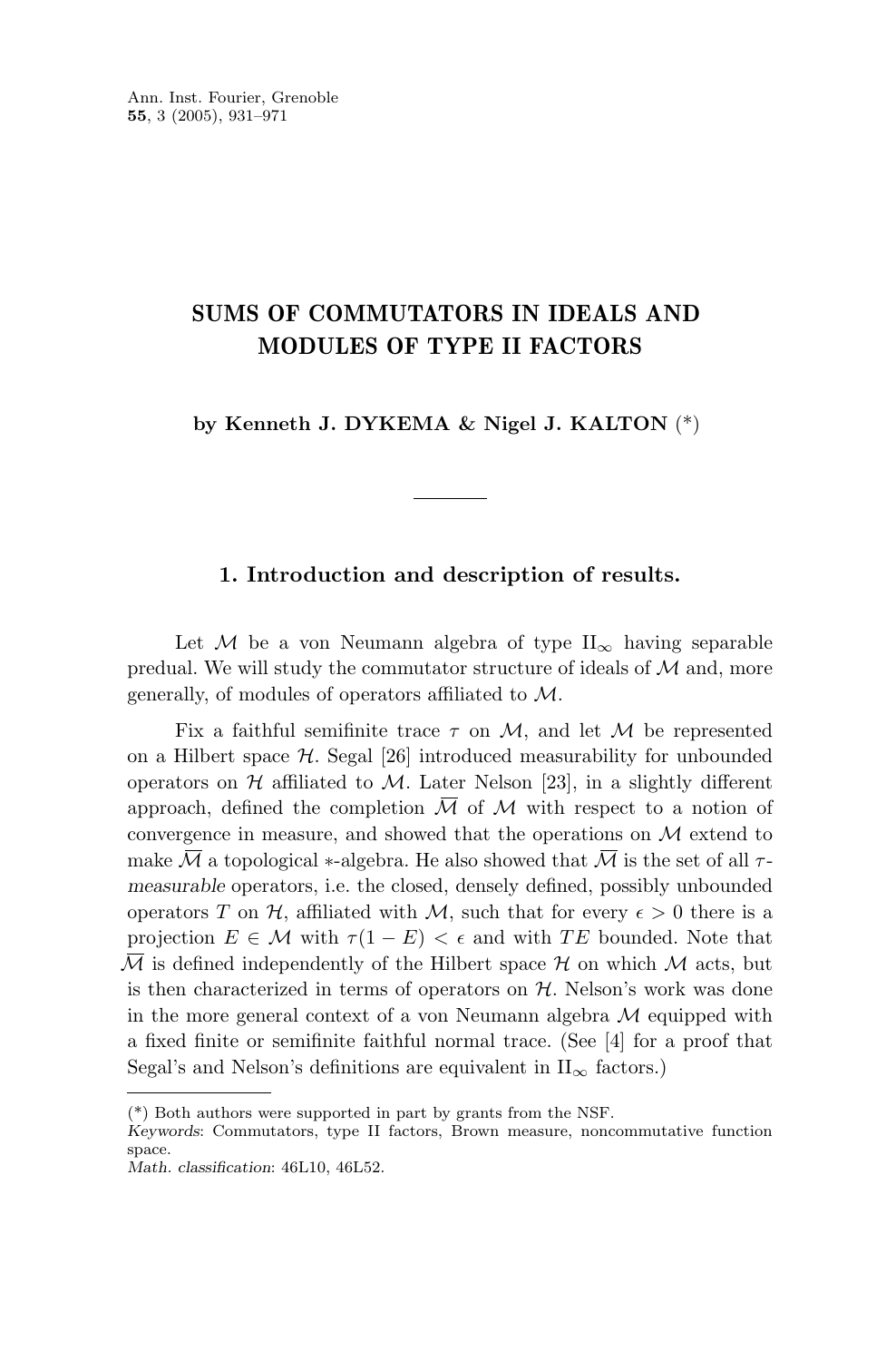We consider subspaces  $\mathcal{I} \subseteq \overline{\mathcal{M}}$  that are globally invariant under left and right multiplication by elements from  $M$ . These are thus sub- $(M, M)$ bimodules of  $\overline{\mathcal{M}}$ ; for brevity we will call them *submodules* of  $\overline{\mathcal{M}}$ . Note that if such a submodule  $\mathcal I$  is actually contained in  $\mathcal M$ , then it is a two-sided ideal of M. Submodules of  $\overline{M}$  are analogues in the type  $\prod_{\infty}$  context of ideals of  $B(\mathcal{H})$  in the type I context. The submodules of  $\overline{\mathcal{M}}$  can be classified in terms of the singular numbers of their elements, analogously to Calkin's classification [3] of the ideals of  $B(\mathcal{H})$ . If  $T \in \overline{\mathcal{M}}$  and  $t > 0$ , the *t*-th singular *number* of *T* is

 $(1.1)$   $\mu_t(T) = \inf \{ ||T(1 - E)|| : E \in \mathcal{M} \text{ a projection with } \tau(E) \leq t \},$ and we denote by  $\mu(T)$  the function  $t \mapsto \mu_t(T)$ . If  $\mathcal{I} \subseteq \overline{\mathcal{M}}$  is a submodule, we set

$$
\mu(\mathcal{I}) = \{ \mu(T) \mid T \in \mathcal{I} \}
$$

and we call  $\mu(\mathcal{I})$  the *characteristic set* of  $\mathcal{I}$ . The aforementioned classification is the bijection  $\mathcal{I} \mapsto \mu(\mathcal{I})$  from the set of all submodules of  $\overline{\mathcal{M}}$  to the set of all characteristic sets, where, abstractly, a characteristic set is a set of decreasing functions on  $(0, \infty)$  satisfying certain properties. Several authors have used singular numbers to characterize ideals of  $\mathcal M$  and modules of  $\mathcal M$  (see [5], [6], [9], [27] and [29]), and the full classification result was derived by Guido and Isola in [16].

One interesting facet of submodules of  $\overline{\mathcal{M}}$  is that their classification involves both asymptotics at infinity (the rate of decay of  $\mu_t(T)$  as  $t \to \infty$ ) and asymptotics at zero (the rate of increase of  $\mu_t(T)$  as  $t \to 0$ ).

We consider additive commutators  $[A, B] = AB - BA$  of elements of  $\overline{\mathcal{M}}$  and study the commutator spaces

$$
[\mathcal{I}, \mathcal{J}] = \left\{ \sum_{k=1}^{n} [A_k, B_k] \mid n \in \mathbb{N}, A_k \in \mathcal{I}, B_k \in \mathcal{J} \right\}
$$

of submodules I and J of  $\overline{M}$ . Note  $[\mathcal{I}, \mathcal{J}] \subseteq \mathcal{I} \mathcal{J}$ , where  $\mathcal{I} \mathcal{J}$  is the submodule of  $\overline{M}$  spanned by all products AB with  $A \in \mathcal{I}$  and  $B \in \mathcal{J}$ . Using properties of singular numbers (which are reviewed in  $\S 2$ ), one easily shows that  $\mu(\mathcal{I}\mathcal{J})$  is the set of all decreasing functions  $f:(0,\infty)\to[0,\infty)$ bounded above by products *gh* with  $g \in \mu(\mathcal{I})$  and  $h \in \mu(\mathcal{J})$ . Since an element of  $I\mathcal{J}$  belongs to  $[I,\mathcal{J}]$  if and only if its real and imaginary parts belong to  $[\mathcal{I}, \mathcal{J}]$ , to characterize  $[\mathcal{I}, \mathcal{J}]$  it will suffice to describe the normal elements of it. This we do as follows: given a normal element  $T \in \mathcal{I}\mathcal{J}$ , let  $E_{|T|}$  denote the spectral measure of the positive part |*T*| of *T*. Then  $T \in [I, J]$  if and only if there is  $h \in \mu(\mathcal{I}J)$  such that

$$
(1.2) \qquad |\tau(TE_{|T|}(\mu_s(T), \mu_r(T)])| \leqslant rh(r) + sh(s)
$$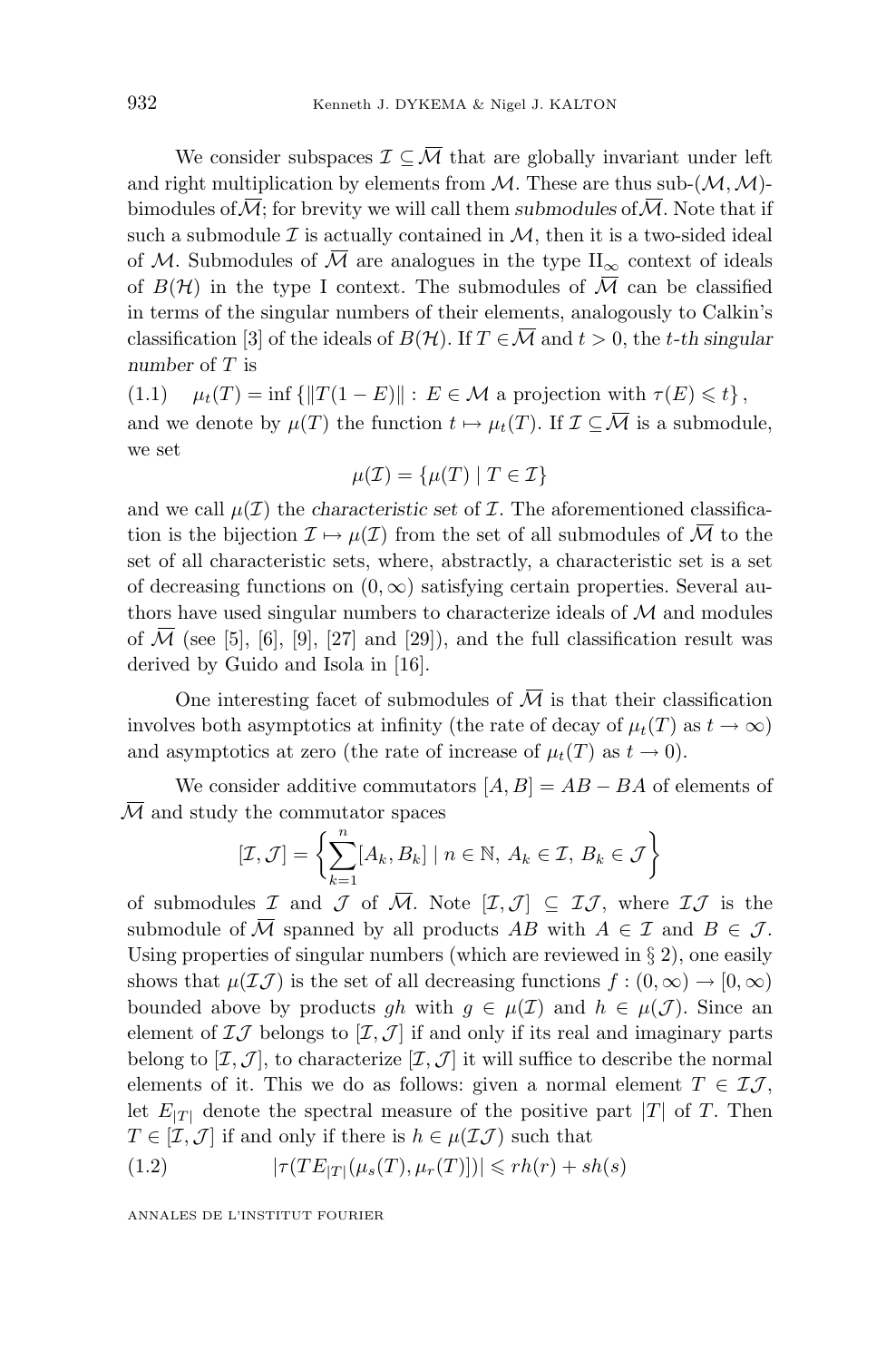for all  $0 < r < s < \infty$ . This is analogous, though for asymptotics in both directions, to the characterization of commutator spaces for ideals of  $B(H)$ found in [7] (see also [19] for the earlier result in the case of the traceclass operators). Our proof relies on a result of Fack and de la Harpe [11], expressing any trace-zero element of a  $II_1$ -factor as a sum of a fixed number of commutators of elements whose norms are controlled. A corollary of our characterization is

$$
[\mathcal{I},\mathcal{J}]=[\mathcal{I}\mathcal{J},\mathcal{M}]
$$

for any submodules  $\mathcal I$  and  $\mathcal J$  of  $\overline{\mathcal M}$ . We also give a characterization of  $T \in [I, J]$  for *T* normal that considers separately the asymptotics at 0 and at  $\infty$ .

As an alternative to using the characteristic set  $\mu(\mathcal{I})$  of a submodule  $\mathcal{I} \subseteq \mathcal{M}$  for the classification of submodules, one can use the corresponding rearrangement invariant function space  $S(\mathcal{I})$ , which is the set of all measurable functions  $f : (0, \infty) \to \mathbb{C}$  such that the decreasing rearrangement of the absolute value of f lies in  $\mu(\mathcal{I})$ . Then every normal element  $T \in \mathcal{I}$  gives rise to a unique (up to rearrangement) function  $f_T \in S(\mathcal{I})$  defined as follows: Fix any measure preserving transformation from  $(0, \infty)$  with Lebesgue measure to the disjoint union of four copies of  $(0, \infty)$  with Lebesgue measure, in order to define the measurable function  $g_1 \oplus g_2 \oplus g_3 \oplus g_4 : (0, \infty) \to \mathbb{C}$ , given measurable functions  $g_j : (0, \infty) \to \mathbb{C}$ . Now let  $f_T = f_1 \oplus (-f_2) \oplus (if_3) \oplus (-if_4) \in S(\mathcal{I})$ , where

 $f_1(t) = \mu_t((\text{Re } T)_+)$   $f_2(t) = \mu_t((\text{Re } T)_-)$  $f_3(t) = \mu_t((\text{Im } T)_+)$   $f_4(t) = \mu_t((\text{Im } T)_-),$ 

with  $\text{Re } T = (T + T^*)/2 = (\text{Re } T)_+ - (\text{Re } T)_-,$  where  $(\text{Re } T)_+$  and  $(\text{Re } T)_$ are commuting positive operators whose product is zero, and similarly for Im  $T = (T - T^*)/2i = (\text{Im} T)_+ - (\text{Im} T)_-.$  Then in the case when lim<sub>t→∞</sub>  $\mu_t(T) = 0$  for all elements  $T \in \mathcal{I}J$ , the condition (1.2) above for  $T \in [I, J]$  with *T* normal can be rephrased in terms of  $f_T$  and is seen to be equivalent to the condition found in [13] for  $f<sub>T</sub>$  to belong to the kernel of every symmetric functional on  $S(\mathcal{I}J)$ . Thus, our main result can be seen as a noncommutative analogue of this result from [13]. See also [6] for related results on Banach symmetric functions spaces and the corresponding submodules of M.

In the case of a  $II_1$ -factor  $M$ , we give an analogous characterization of the commutator spaces  $[\mathcal{I}, \mathcal{J}]$  for submodules  $\mathcal I$  and  $\mathcal J$  of  $\overline{\mathcal{M}}$ .

In the case of ideals in  $\mathcal{B}(\mathcal{H})$  it was shown in [20] that for quasi-Banach ideals I the subspace  $[I, \mathcal{B}(\mathcal{H})]$  can be characterized purely in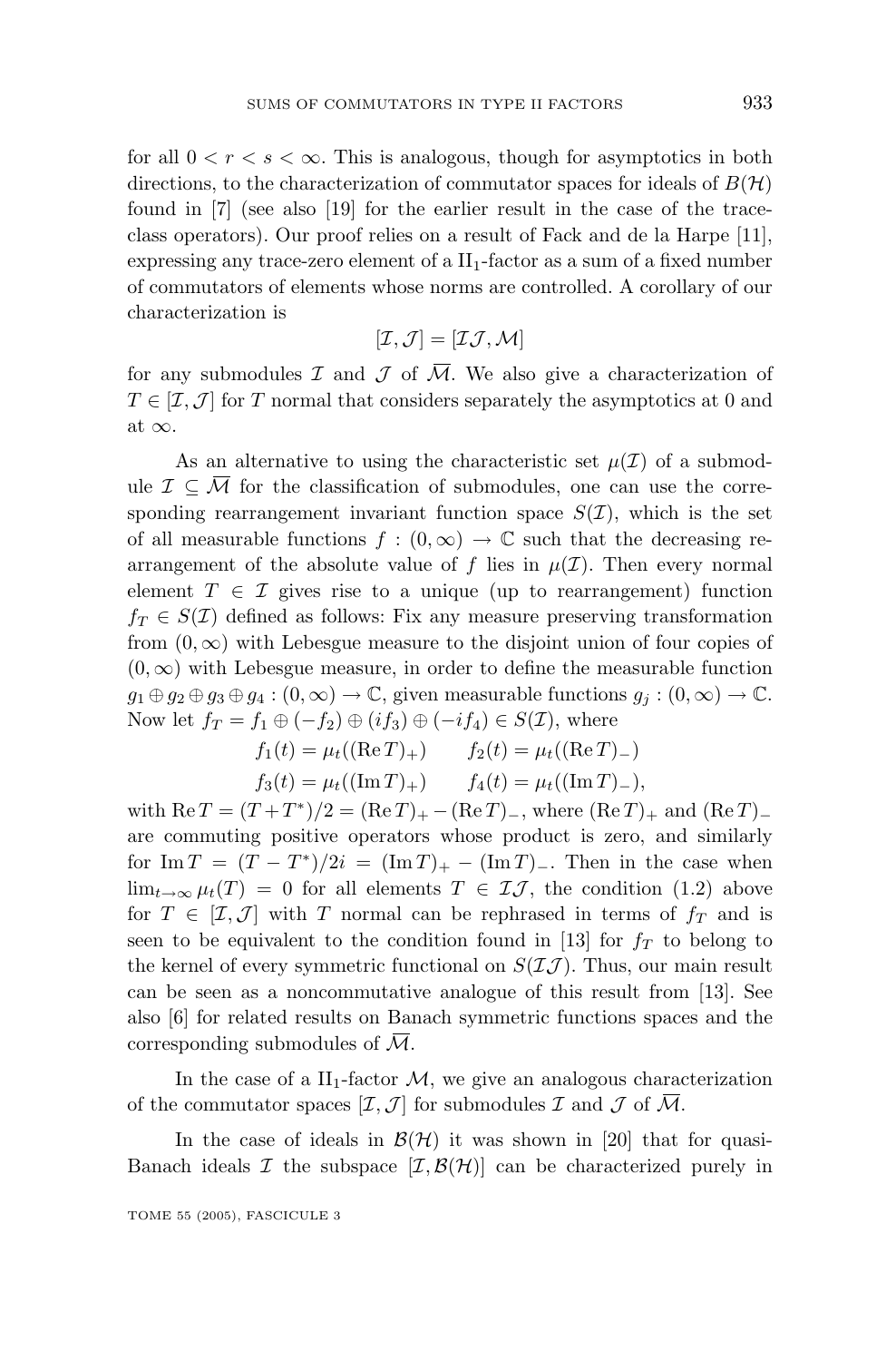spectral terms (see also [19] for an earlier result in this direction). More generally this result was established for the class of geometrically stable ideals. This means that for such ideals if two operators  $S, T$  in  $\mathcal I$  have the same spectrum (counting algebraic multiplicities) and  $S \in [\mathcal{I}, \mathcal{B}(\mathcal{H})]$  then  $T \in [I, \mathcal{B}(\mathcal{H})]$ . This was known for hermitian operators (and hence normal operators) from the results in [7], but is generally false (see [8]). We study the same phenomenon in type  $II_{\infty}$  –factors. In this case, since we need a notion corresponding to multiplicity we employ the Brown measure [2] as a substitute for the notion of spectrum. The Brown measure of an operator is a measure with support contained in its spectrum. It is, however, only defined for certain special types of operators. Nevertheless we obtain a quite satisfactory analogue of the result of [20]. If  $\mathcal I$  is a geometrically stable submodule of  $\overline{\mathcal{M}}$  and  $T \in \mathcal{I}$  admits a Brown measure  $\nu_T$  then  $T \in [\mathcal{I}, \mathcal{M}]$ if and only if there is a positive operator  $V \in \mathcal{I}$  so that

$$
\left| \int_{r < |z| \leqslant s} z \, d\nu_T(z) \right| \leqslant r\tau(E_V(r,\infty)) + s\tau(E_V(s,\infty)), \quad 0 < r < s < \infty.
$$
\nThis condition depends only on the Brown measure associated to  $T$ .

The paper is organized as follows: In  $\S 2$ , we recall some facts about singular numbers of elements of  $\overline{\mathcal{M}}$ . In § 3, we describe the classification of submodules of  $\overline{M}$  when M is a type  $II_{\infty}$  or  $II_1$  factor with separable predual. In  $\S 4$ , we prove the main results characterizing  $[\mathcal{I}, \mathcal{J}]$ . In  $\S 5$ , we give a characterization of  $[\mathcal{I}, \mathcal{J}]$  in the  $\Pi_{\infty}$  case, separating the asymptotics at 0 and  $\infty$ . Results on the Brown measure are discussed in § 6.

After a first version of this paper was distributed, we were made aware of the recent results of T. Fack [10], which are independent of and have some overlap with our results. In particular, he proves the characterization of  $T \in [\mathcal{I}_b, \mathcal{M}]$  for *T* self-adjoint, when  $\mathcal{I}_b = \mathcal{I} \cap \mathcal{M}$  for a Banach submodule I of  $\overline{\mathcal{M}}$ . He also proves the characterization of  $T \in [\mathcal{I}_b, \mathcal{M}]$  when I is a Banach module contained in  $L^p$  for some  $0 < p < \infty$ . Both of these results are generalized in this paper to (posibly) unbounded operators and to submodules that are not necessarily Banach. Some of our methods are quite parallel to Fack's and in the text we will remark on these similarites. Fack also gives some nice applications of his commutator results to Dixmier traces in the  $II_{\infty}$  setting.

#### **2. Preliminaries on singular numbers.**

If  $M$  is a von Neumann algebra with a fixed finite or semifinite normal trace  $\tau$ , then the singular numbers (sometimes called generalized singular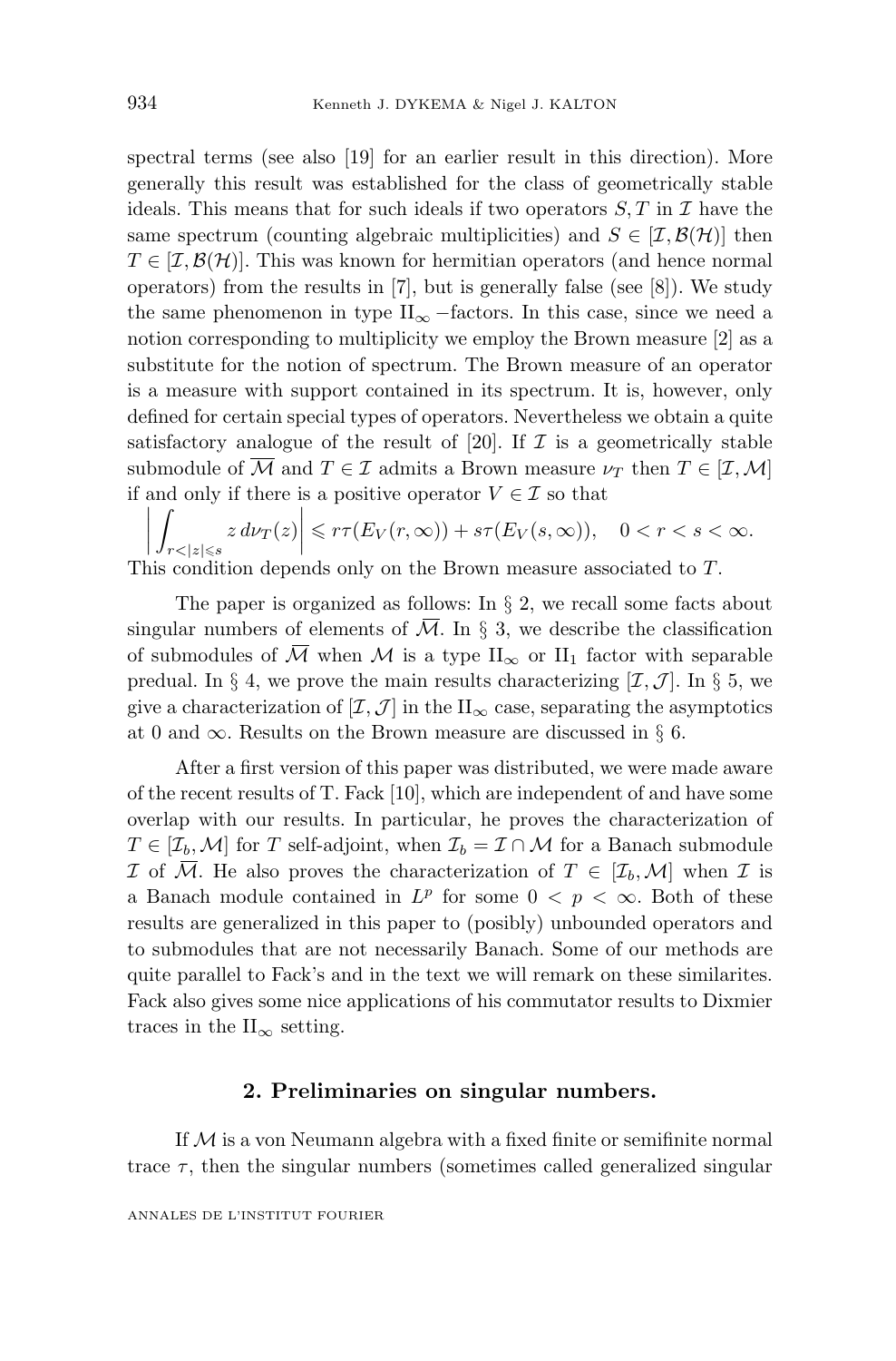numbers) of elements of  $M$  and more generally of  $\tau$ -measurable operators affiliated to  $\mathcal M$  have been understood for many years; see, for example, [22], [15], [24], [9] and [12]. In this section, we review these concepts and some results, introduce the notation we will use throughout the paper and prove a technical result that will be of use later.

Recall that the *t*-th singular number of  $T \in \overline{\mathcal{M}}$  is defined for  $t > 0$ by (1.1). Since *T* is  $\tau$ -measurable, we have  $0 \leq \mu_t(T) < +\infty$ . We will also use the convention  $\mu_0(T) = ||T||$ , where  $||T|| = \infty$  if  $T \notin \mathcal{M}$ . Note that  $t \mapsto \mu_t(T)$  is a nonincreasing function from  $[0, \infty)$  into  $[0, \infty]$ . If  $\tau$  is a finite trace, then by our convention that  $\tau(1) = 1$  we have  $\mu_t(T) = 0$  whenever  $t \geqslant 1$ . We will use the following properties of singular numbers; see [9] or [12] for proofs.

Proposition 2.1. — *Let* M *be a von Neumann algebra with a distinguished finite or semifinite normal faithful trace, let*  $S, T \in \overline{\mathcal{M}}$  and  $s, t \geqslant 0$ . Then

- (i)  $\mu_t(T) = \mu_t(T^*) = \mu_t(|T|)$ ,
- $(iii)$   $\mu_{s+t}(S+T) \leq \mu_s(S) + \mu_t(T)$ ,
- $(iii)$   $\mu_{s+t}(ST) \leq \mu_s(S)\mu_t(T)$ ,

(iv) if 
$$
A, B \in \mathcal{M}
$$
, then  $\mu_t(ATB) \le ||A|| ||B|| \mu_t(T)$ .

*Moreover,*

(v) the function  $[0, \infty) \ni t \mapsto \mu_t(T) \in [0, \infty]$  is continuous from the *right.*

Given  $T \in \overline{\mathcal{M}}$ , let  $A \mapsto E_{|T|}(A)$  be the projection-valued spectral measure of the positive part  $|T|$  of *T*. (To avoid clutter, when *A* is an inverval we will frequently omit to write parenthesis, writing just  $E_{|T|}A$ .)

**PROPOSITION 2.2** ([12], 2.2). — *For*  $t \ge 0$  *we have* (2.1)  $\mu_t(T) = \inf \left( \{ s \ge 0 \mid \tau \left( E_{|T|}(s, \infty) \right) \le t \} \cup \{ \infty \} \right)$ *and the infimum is attained, giving*  $(2.2)$  $(E_{|T|}(\mu_t(T), \infty)) \leq t$ *whenever*  $\mu_t(T) < \infty$ *.* 

Lemma 2.3. — *Let* M *be a nonatomic von Neumann algebra with a* normal faithful semifinite trace  $\tau$ , let  $T \in \overline{\mathcal{M}}$  and let  $x \in \mathbb{R}$ ,  $x \geq 0$ . Then (2.3)  $\tau(E_{|T|}(x,\infty)) = \inf\left(\{s \geq 0 \mid \mu_s(T) \leq x\} \cup \{\infty\}\right),$ 

(2.4) 
$$
\tau(E_{|T|}[x,\infty)) = \sup\left(\{s \geq 0 \mid \mu_s(T) \geq x\} \cup \{0\}\right),
$$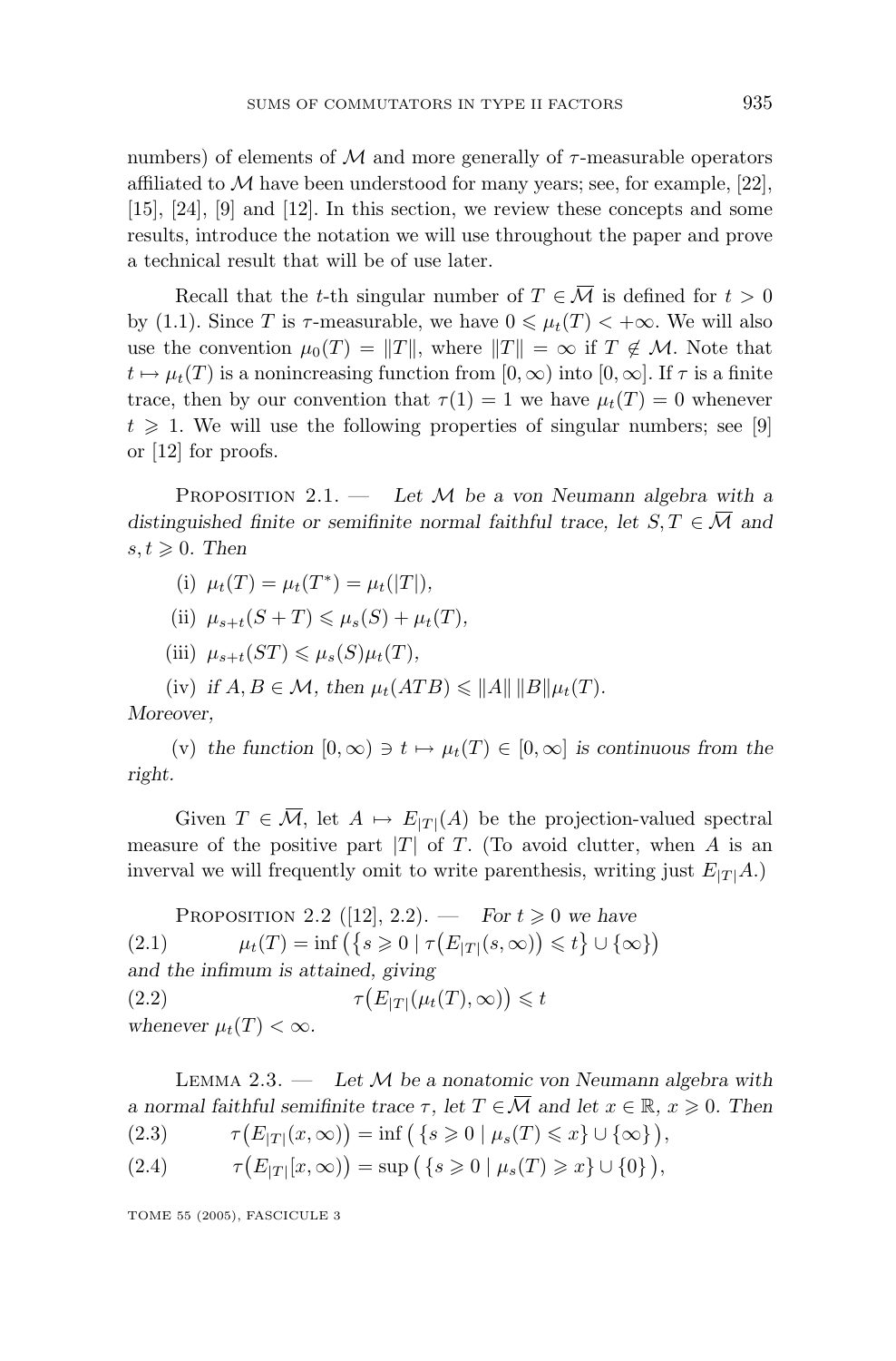*and the infimum in (2.3) is attained.*

*Proof.* — The infimum in (2.3) is attained because  $s \mapsto \mu_s(T)$ is continuous from the right. If  $a = \tau(E_{|T|}(x,\infty)) < \infty$ , then, since  $||T(1 - E_{|T|}(x, \infty))|| \le x$ , we have  $\mu_a(T) \le x$ , proving  $\ge \infty$  in (2.3). On the other hand, if  $\mu_s(T) \leq x < \infty$ , then using (2.2) we have

$$
\tau(E_{|T|}(x,\infty)) \leq \tau(E_{|T|}(\mu_s(T),\infty)) \leq s,
$$

proving  $\leq$  in (2.3).

If  $s < \tau(E_{|T|}[x,\infty))$ , then for any projection  $P \in \mathcal{M}$  with  $\tau(P) = s$ , we have  $(1 - P) \wedge E_{|T|}[x, \infty) \neq 0$ . Hence  $||T(1 - P)|| \geq x$ . Therefore  $\mu_s(T) \geq x$ , which proves  $\leq$  in (2.4). If  $\tau(E_{|T|}[x,\infty)) < s' < \infty$ , then since  $[x,\infty) = \bigcap_{0 \leq r \leq x} (r,\infty)$ , there is  $r < x$  such that  $\tau(E_{|T|}(r,\infty)) \leq s'$ . But then  $\mu_{s'}(T) \leq r < x$ , which implies  $s' \geq \sup(\{s \geq 0 \mid \mu_s(T) \geq x\} \cup \{0\}).$ This proves  $\geqslant$  in (2.4).

DEFINITION 2.4. — Let  $\mathcal M$  be a  $\text{II}_{\infty}$ -factor and let us introduce the *natural notation*  $\oplus$ *. Since*  $\overline{\mathcal{M}}$  *consists of (in general unbounded) operators on a Hilbert space*  $H$ *, by choosing an isomorphism*  $H \cong H \oplus H$ *, we may realize*  $\overline{M} \oplus \overline{M}$  *as a subalgebra of*  $\overline{M}$  *in such a way that*  $\tau(S \oplus T) =$  $\tau(S) + \tau(T)$  whenever *S* and *T* are in  $L^1(\mathcal{M}, \tau) \subseteq \overline{\mathcal{M}}$ . Thus for  $S, T \in \overline{\mathcal{M}}$ ,  $S \oplus T$  *defines an element of*  $\overline{\mathcal{M}}$  *uniquely up to conjugation by a unitary in M. Since*  $U^*AU = A + [AU, U^*]$  *whenever U is unitary and*  $A \in \overline{\mathcal{M}}$ *, if*  $S, T \in \mathcal{I}$  *for any submodule*  $\mathcal{I} \subseteq \overline{\mathcal{M}}$ *, the direct sum*  $S \oplus T$  *is defined* uniquely up to addition of a commutator from  $[\mathcal{I}, \mathcal{M}]$ . Moreover, we have  $\mathcal{I} \oplus \mathcal{I} \subseteq \mathcal{I}$  and for every  $T \in \mathcal{I}$  we get

$$
T \oplus 0 \in T + [\mathcal{I}, \mathcal{M}]
$$

*by using an appropriate nonunitary isometry in* M*.*

PROPOSITION 2.5. — Let 
$$
S, T \in \overline{\mathcal{M}}
$$
 and let  $a \ge 0$ . Then  
\n
$$
\mu_a(S \oplus T) = \inf \{ \max(\mu_b(S), \mu_c(T)) \mid b, c \ge 0, b + c = a \}.
$$

*Proof.* — The case  $a = 0$  is straightforward, so we may assume  $a > 0$ . It is clearly equivalent to show

 $(2.5)$   $\mu_a(S \oplus T) = \inf \{ \max(\mu_b(S), \mu_c(T)) \mid b, c \geq 0, b + c \leq a \}.$ 

Given  $b, c \ge 0$  such that  $b + c \le a$ , by (2.2) we have

 $\tau(E_{|S|}(\mu_b(S), \infty) \oplus E_{|T|}(\mu_c(T), \infty)) \leq b + c \leq a,$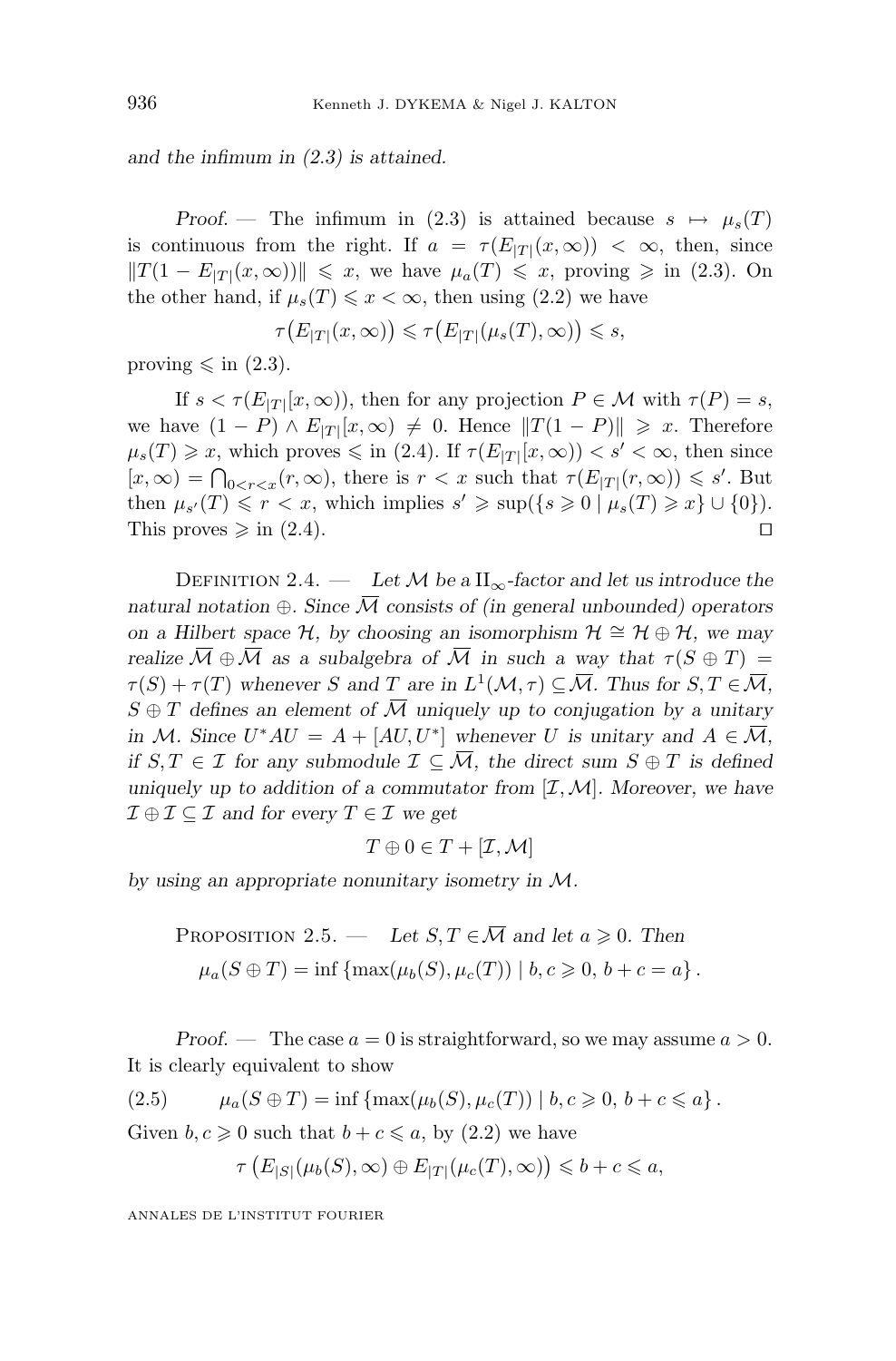so using the definition (1.1) of singular numbers, we get

$$
\mu_a(S \oplus T) \leq ||SE_{|S|}[0, \mu_b(S)] \oplus TE_{|T|}[0, \mu_c(T)]|| \leq \max(\mu_b(S), \mu_c(T)).
$$

This shows  $\leq$  in (2.5). For the reverse inclusion, by (2.1) we have

$$
\mu_a(S \oplus T) = \inf \left\{ r \geq 0 \mid \tau(E_{|S \oplus T|}(r, \infty)) \leq a \right\}.
$$

But

$$
E_{|S\oplus T|}(r,\infty)=E_{|S|\oplus |T|}(r,\infty)=E_{|S|}(r,\infty)\oplus E_{|T|}(r,\infty),
$$

so

$$
\mu_a(S \oplus T) = \inf \left\{ r \geq 0 \mid \tau(E_{|S|}(r,\infty)) + \tau(E_{|T|}(r,\infty)) \leq a \right\}.
$$

By Lemma 2.3, if  $b = \tau(E_{|S|}(r, \infty))$  and  $c = \tau(E_{|T|}(r, \infty))$ , then  $\mu_b(S) \leq r$ and  $\mu_c(T) \leq r$ . This implies  $\geq$  in (2.5).

The next lemma can be described as mashing the atoms of  $E_{|T|}$ . It is both straightforward and similar to [9, Lemme 1.13] and [16, Lemma 1.8]. However, for completeness we include a proof.

Lemma 2.6. — *Let* M *be a von Neumann algebra without minimal projections and with a distinguished semifinite normal faithful trace τ . Let*  $T \in \mathcal{M}$ . Then there is a family  $(P_t)_{t \geqslant 0}$  of projections in M such that for *all s and t,*

- (i)  $s \leq t$  implies  $P_s \leq P_t$ ,
- $\tau(P_t) = t$ ,
- (iii)  $P_t$  and  $|T|$  *commute, and if*  $T$  *is normal then*  $P_t$  *and*  $T$  *commute,*
- $E_{|T|}(\mu_t(T), \infty) \le P_t \le E_{|T|}[\mu_t(T), \infty)$ ,

(v) if  $x > 0$ , then  $E_{|T|}(x, \infty) = P_y$ , where  $y = \inf \{ t > 0 \mid \mu_t(T) \leq x \}.$ 

*Furthermore, suppose*  $\lim_{t\to\infty} \mu_t(T) = 0$ *. Then, letting F be the projection-valued Borel measure in*  $M$  *supported on*  $(0, \infty)$  *and satisfying*  $F((a, b)) = P_b - P_a$ , we have

$$
|T| = \int_{(0,\infty)} \mu_t(T) dF(t).
$$

*Proof.* — If *T* is not normal, then we may replace *T* by  $|T|$ , so assume *T* is normal. Set  $P_t = E_{|T|}(\mu_t(T), \infty)$  whenever  $E_{|T|}(\{\mu_t(T)\}) = 0$ . For these values of *t*, it follows from Lemma 2.3 that  $\tau(P_t) = t$ . The set

$$
\mathcal{E} = \{ E_{|T|}(\{\mu_t(T)\}) \mid t > 0 \}
$$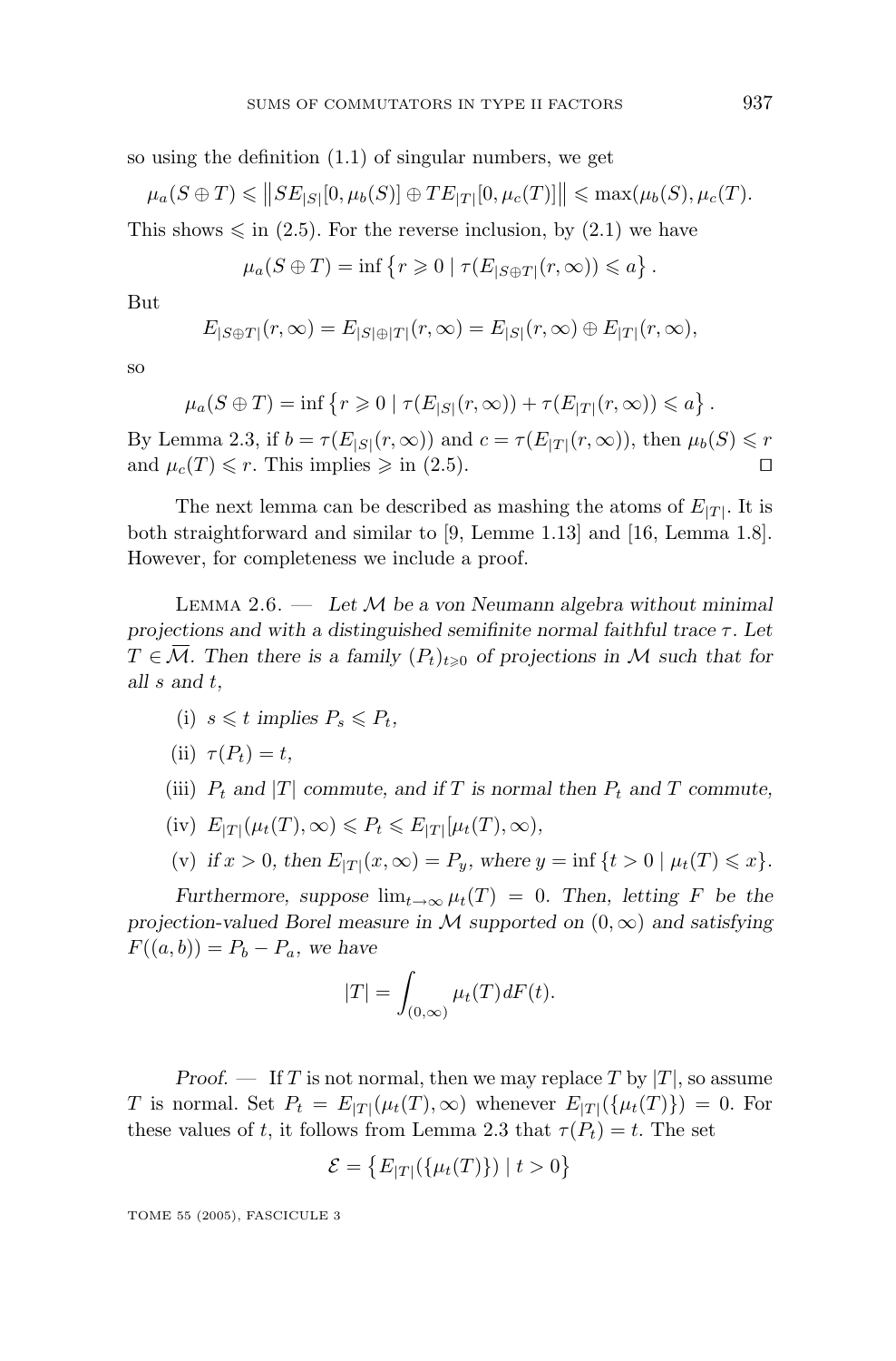is finite or countable. We index  $\mathcal{E}$  by letting *I* be a set and  $I \ni i \mapsto t(i) \in$ [0*,*∞) be an injective map such that

$$
\mathcal{E} = \{0\} \cup \{E_{|T|}(\{\mu_{t(i)}(T)\}) \mid i \in I\},\
$$

 $E_{|T|}(\{\mu_{t(i)}(T)\}) \neq 0$  and

$$
t(i) = \inf \{ s \mid \mu_s(T) = \mu_{t(i)}(T) \}.
$$

Let  $a_i = \tau(E_{|T|}(\{\mu_{t(i)}(T)\}))$ .

Fix  $i \in I$ . Applying the spectral theorem to the normal operator  $TE_{|T|}(\{\mu_{t(i)}(T)\})$  and putting an atomless resolution of the identity under any of its atoms, we find a family  $(Q_r)_{0 \leq r \leq a_i}$  of projections in M such that

- $(1)$   $r_1 \leq r_2$  implies  $Q_{r_1} \leq Q_{r_2}$ ,
- (2)  $\tau(Q_r) = r$ ,

$$
(3) Q_r T = T Q_r,
$$

(4) 
$$
Q_r \le E_{|T|}(\{\mu_{t(i)}(T)\})
$$
.

Let

$$
P_{t(i)+r} = E_{|T|}(\mu_{t(i)}(T), \infty) + Q_r
$$

for all  $r \in [0, a_i)$ . If  $a_i \neq \infty$  then set  $P_{t(i)+a_i} = E_{|T|}[\mu_{t(i)}(T), \infty)$ . Now it is easily seen that the family  $(P_t)_{t\geq 0}$  satisfies (i)–(v).

Suppose  $\lim_{t\to\infty} \mu_t(T) = 0$  and let

$$
S = \int_{(0,\infty)} \mu_t(T) dF(t).
$$

Clearly  $S \ge 0$ . In order to show  $S = |T|$ , it will suffice to show  $E_S(x, \infty) =$  $E_{|T|}(x,\infty)$  for all  $x>0$ . We have

$$
E_S(x,\infty) = F(\{t > 0 \mid \mu_t(T) > x\}).
$$

But  $\{t > 0 \mid \mu_t(T) > x\} = (0, y)$  where

$$
y = \sup \{ t > 0 \mid \mu_t(T) > x \} = \inf \{ t > 0 \mid \mu_t(T) \leq x \}.
$$

From Lemma 2.3,  $y = \tau(E_{|T|}(x,\infty))$  and, furthermore,  $\mu_y(T) \leq x$ . By construction,

$$
F((0, y)) = P_y = E_{|T|}(x, \infty).
$$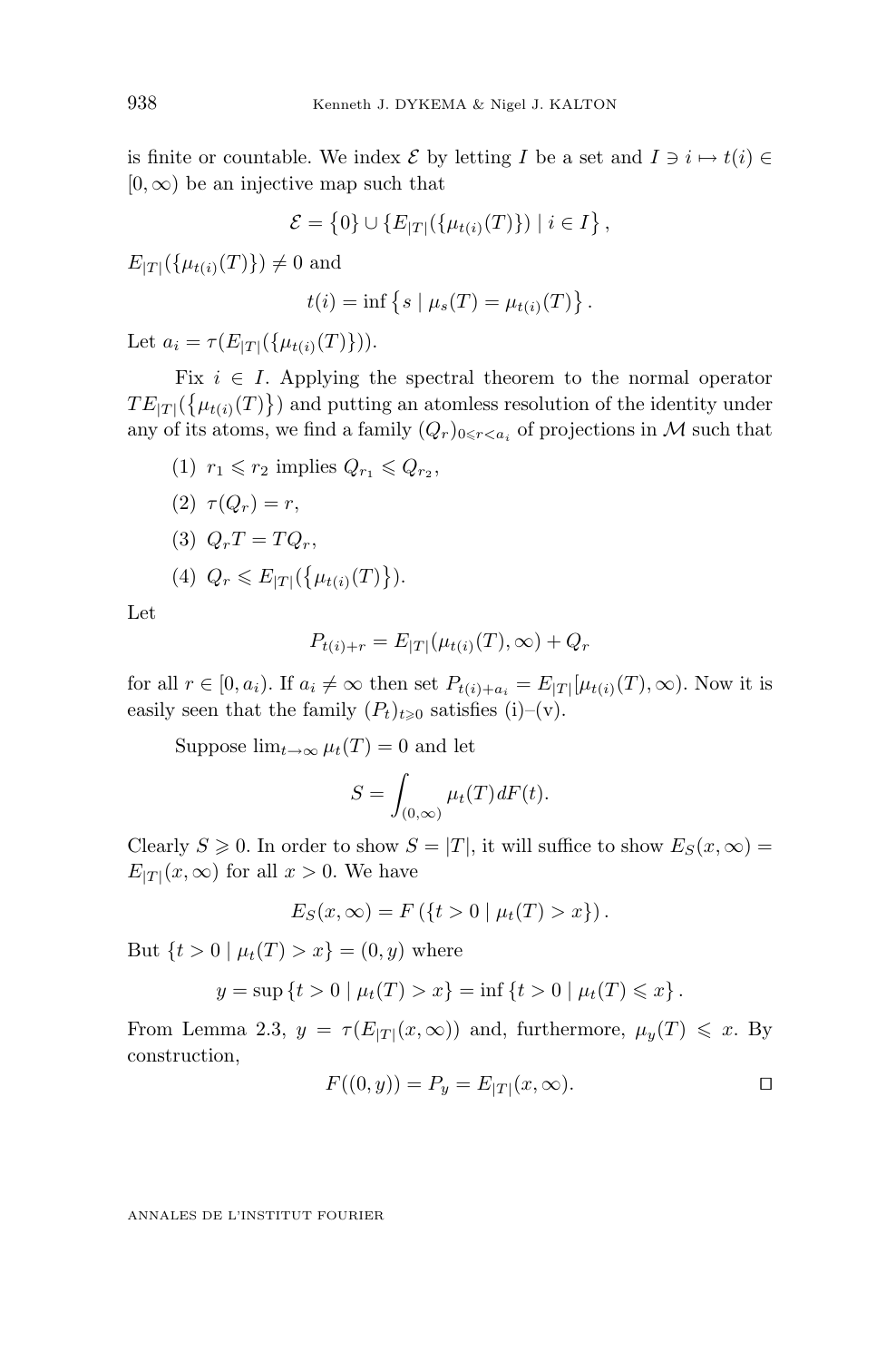#### **3. Classification of modules of a type II factor.**

Let  $D^+(0,\infty)$ , respectively  $D^+(0,1)$ , denote the cone of all decreasing (i.e. nonincreasing) functions *f* from the interval  $(0, \infty)$ , respectively  $(0, 1)$ , into  $[0, \infty)$  that are continuous from the right.

DEFINITION 3.1. — Let  $\mathcal D$  be either  $D^+(0,\infty)$  or  $D^+(0,1)$ *.* A subset Λ *of* D *is called a hereditary subcone of* D *if*

(i)  $f, g \in \Lambda$  *implies*  $f + q \in \Lambda$ ,

(ii)  $f \in \Lambda$ ,  $q \in D^+(0,\infty)$  and  $q \leq f$  *imply*  $q \in \Lambda$ .

*The subset*  $\Lambda \subseteq \mathcal{D}$  *is called a characteristic set in*  $\mathcal{D}$  *if it is a hereditary subcone and if*

(iii)  $f \in \Lambda$  *implies*  $D_2 f \in \Lambda$ , *where*  $D_2 f(t) = f(t/2)$ *.* 

Let M be either a type  $II_{\infty}$  factor with a fixed semifinite normal trace *τ* or a type II<sub>1</sub> factor with tracial state *τ*. Let *D* be  $D^+(0,\infty)$  if *M* is type II<sub>∞</sub> and  $D^+(0,1)$  if M is type II<sub>1</sub>. We will recall from [16] the classification of submodules of the algebra  $\overline{\mathcal{M}}$  of  $\tau$ -measurable operators in terms of characteristic sets in D.

For  $T \in \overline{\mathcal{M}}$ , let  $\mu(T) \in \mathcal{D}$  be the function which at t takes the value  $\mu_t(T)$  of the *t*-th singular number of *T*. Given a submodule  $\mathcal{I} \subseteq \overline{\mathcal{M}}$ , let

$$
\mu(\mathcal{I}) = \{\mu(T) : T \in \mathcal{I}\} \subseteq \mathcal{D}.
$$

PROPOSITION 3.2 ([16]). — Let M be a factor of type  $II_{\infty}$  or  $II_1$ . *Then the map*  $\mathcal{I} \mapsto \mu(\mathcal{I})$  *is a bijection from the set of all submodules of*  $\overline{\mathcal{M}}$ *onto the set of all characteristic sets in* D*.*

*Remark 3.3*. — A few well known observations are perhaps in order. If M is type II<sub>∞</sub>, then  $\mu(\mathcal{M})$  is the set of all bounded functions in  $D^+(0,\infty)$ . Thus the smallest nonzero ideal of M is the set F of all  $\tau$ -finite rank operators in M, where an operator T has  $\tau$ -finite rank if  $T = ET$  for some projection  $E \subseteq M$  with  $\tau(E) < \infty$ ; the largest proper ideal of M is the set K of all  $\tau$ -compact operators in M, where (see [9]), an operator T is  $\tau$ -compact if  $\lim_{t\to\infty} \mu_t(T) = 0$ .

On the other hand, if M is type II<sub>1</sub>, then  $\mu(\mathcal{M})$  is the set of all bounded functions in  $D^+(0,1)$ , and M itself has no proper nonzero ideals.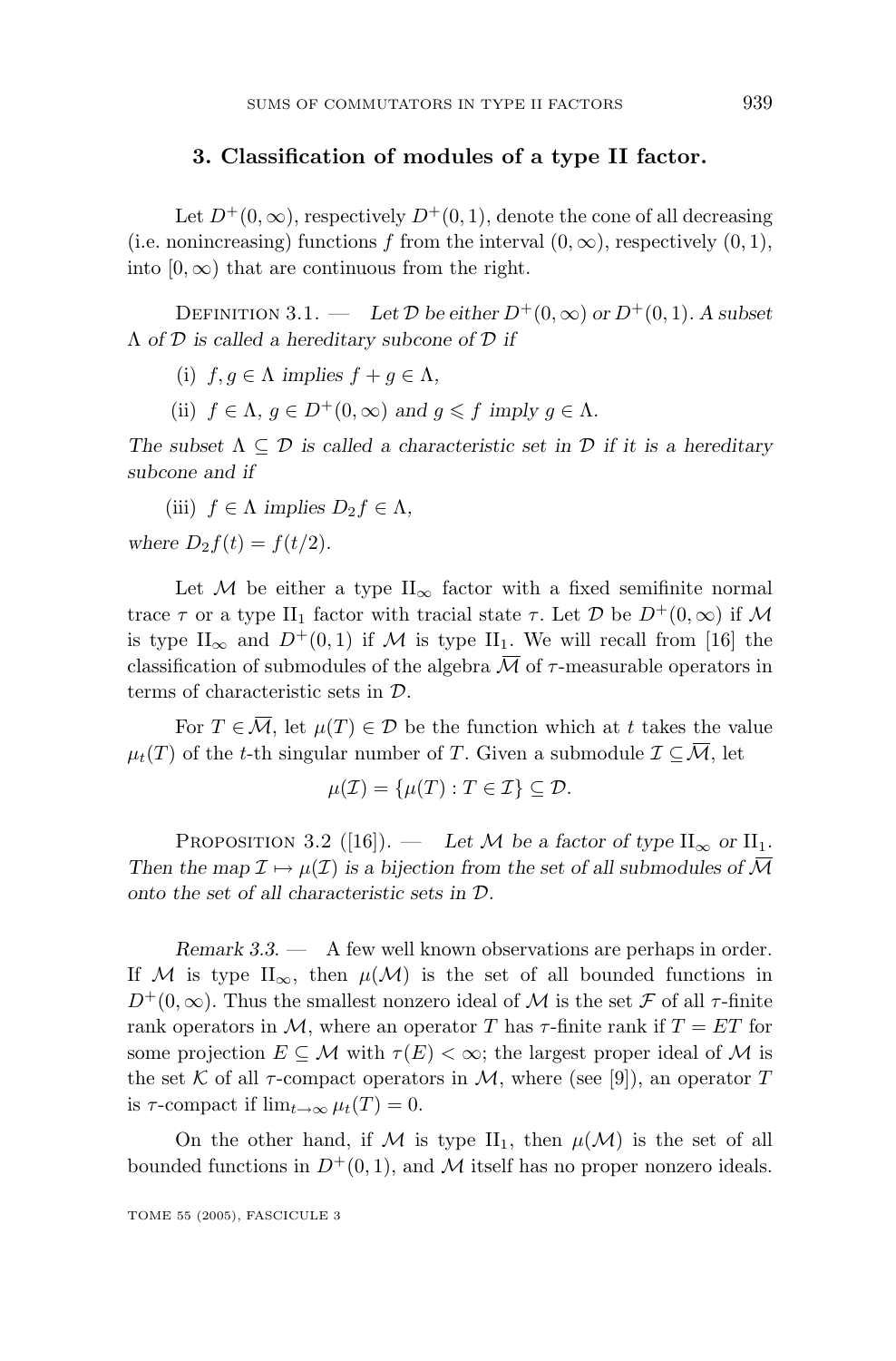#### 4. Sums of commutators.

The proof of the following lemma is similar to the proof of  $(i) \implies (iii)$ of [10].

Lemma 4.1. — *Let* M *be a von Neumann algebra without minimal projections and with a normal faithful semifinite trace*  $\tau$ *. Let*  $T \in \overline{\mathcal{M}}$ *. If*  $T = \sum_{i=1}^{N} [A_i, B_i]$  *with*  $A_i, B_i \in \overline{\mathcal{M}}$ , then

(4.1) 
$$
\left|\tau\big(TE_{|T|}(\mu_s(T), \mu_r(T)]\big)\right| \leq r h(r) + sh(s)
$$

whenever  $0 < r < s < \infty$ , where

$$
h(t) = (8N + 2)\mu_t(T) + (16N + 4) \sum_{i=1}^{N} \mu_t(A_i) \mu_t(B_i).
$$

*Proof.* — We have  $E_{|T|}(\mu_s(T), \mu_r(T)) = F_s - F_r$  where  $F_t =$  $E_{|T|}(\mu_t(T), \infty)$ . Note

$$
||T(1 - F_s)|| \leq \mu_s(T), \quad \tau(F_s) \leq s,
$$
  

$$
||T(1 - F_r)|| \leq \mu_r(T), \quad \tau(F_r) \leq r.
$$

We can find a projection  $P \geq F_r$  in M such that  $\tau(P) \leq (4N + 1)r$  and

$$
||A_i(1 - P)|| \leq \mu_r(A_i), \quad ||(1 - P)A_i|| \leq \mu_r(A_i),
$$
  

$$
||B_i(1 - P)|| \leq \mu_r(B_i), \quad ||(1 - P)B_i|| \leq \mu_r(B_i), \quad (1 \leq i \leq N).
$$

Then we can find a projection  $Q \geq F_s \vee P$  such that  $\tau(Q) \leq (4N+1)(r+s) \leq$  $(8N + 2)s$  and such that for all  $i \in \{1, ..., N\},$ 

$$
||A_i(1-Q)|| \leq \mu_s(A_i), \quad ||(1-Q)A_i|| \leq \mu_s(A_i),
$$
  

$$
||B_i(1-Q)|| \leq \mu_s(B_i), \quad ||(1-Q)B_i|| \leq \mu_s(B_i), \quad (1 \leq i \leq N).
$$

Hence

$$
|\tau(T(F_s - F_r))| \le |\tau(T(Q - P))| + |\tau(T(Q - F_s))| + |\tau(T(P - F_r))|
$$
  

$$
\le |\tau(T(Q - P))| + (8N + 2)s\mu_s(T) + (4N + 1)r\mu_r(T).
$$

Since  $Q - P$  is a finite projection and  $T(Q - P)$  is bounded,

$$
|\tau(T(Q-P))| = |\tau((Q-P)T(Q-P))| \leq \sum_{i=1}^{N} |\tau((Q-P)[A_i, B_i](Q-P))|.
$$

Since also  $A_i(Q - P)$ ,  $(Q - P)A_i$ ,  $B_i(Q - P)$  and  $(Q - P)B_i$  are bounded, we have

$$
\tau((Q-P)[A_i, B_i](Q-P)) = \tau((Q-P)A_i(1-Q+P)B_i(Q-P)) \n- \tau(((Q-P)B_i(1-Q+P)A_i(Q-P)).
$$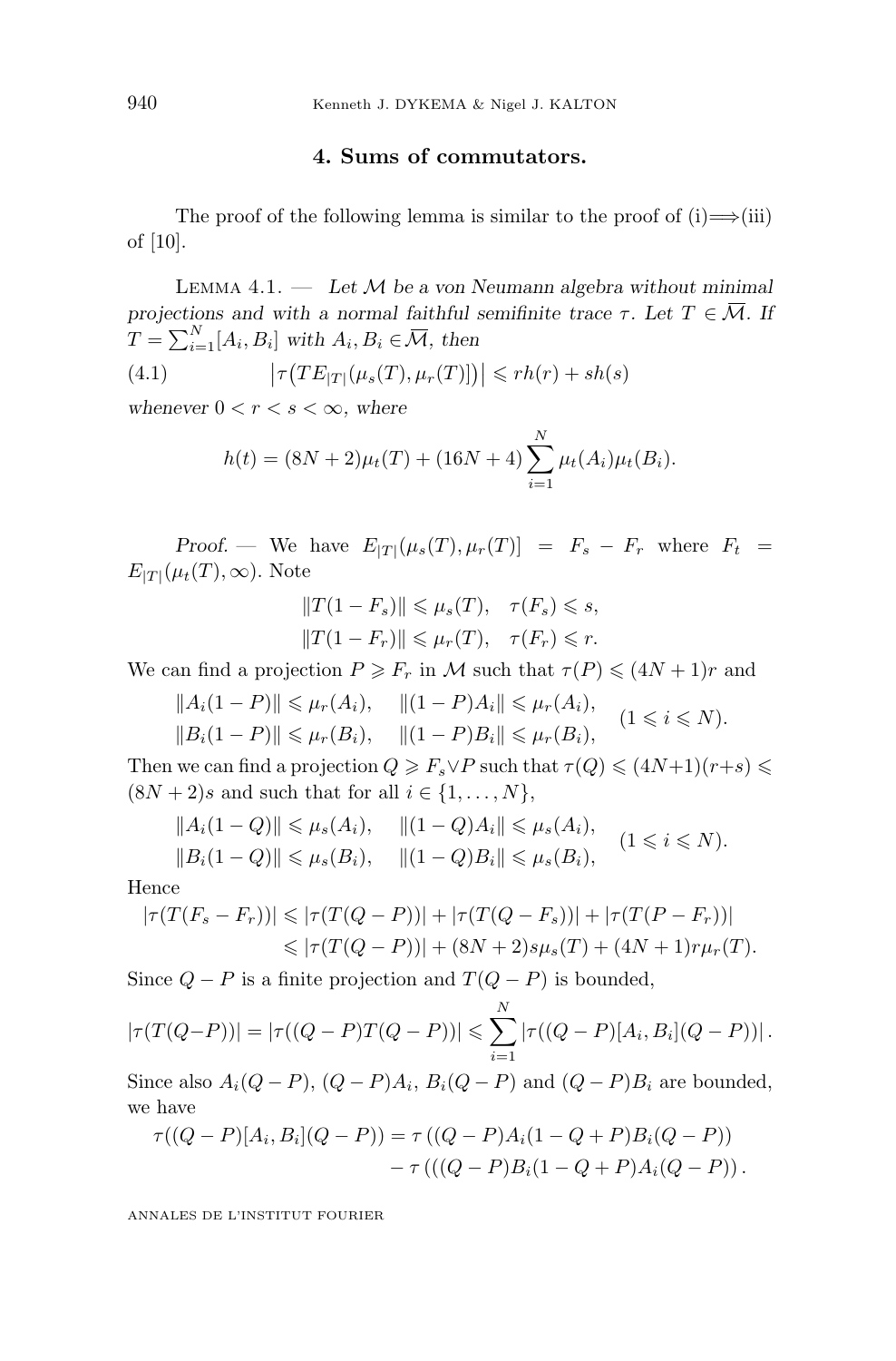But

$$
|\tau((Q - P)A_i(1 - Q + P)B_i(Q - P))|
$$
  
\n
$$
\leq |\tau((Q - P)A_i(1 - Q)B_i)| + |\tau(B_i(Q - P)A_iP)|
$$
  
\n
$$
\leq \tau(Q - P) ||A_i(1 - Q)|| ||(1 - Q)B_i|| + \tau(P) ||B_i(Q - P)|| ||(Q - P)A_i||
$$
  
\n
$$
\leq (8N + 2)s\mu_s(A_i)\mu_s(B_i) + (4N + 1)r\mu_r(B_i)\mu_r(A_i),
$$

and also with  $A_i$  and  $B_i$  interchanged. Adding these several upper bounds gives  $(4.1)$ .

The proof of the following lemma is similar to the proof of Lemma 3 of [10].

LEMMA 4.2. — Let  $M$  be a  $II_{\infty}$  factor with a specified normal *faithful semifinite trace*  $\tau$ . Let  $h \in D^+(0,\infty)$  and suppose  $T \in \overline{\mathcal{M}}$  is a *normal operator satisfying*

$$
\lim_{t \to \infty} \mu_t(T) = 0
$$

*and*

(4.3) 
$$
|\tau(TE_{|T|}(\mu_s(T), \mu_r(T)])| \le rh(r) + sh(s), \quad (0 < r < s < \infty).
$$

Let  $\Lambda$  *be the characteristic subset in*  $D^+(0,\infty)$  *generated by h* and  $\mu(T)$ *. Then there are*  $X_1, \ldots, X_{14} \in \overline{\mathcal{M}}$  *and*  $Y_1, \ldots, Y_{14} \in \mathcal{M}$  *such that* 

(4.4) 
$$
T = \sum_{i=1}^{14} [X_i, Y_i]
$$

*and*  $\mu(X_i) \in \Lambda$  *for all i.* 

*Proof.* — Let  $(P_t)_{t\geqslant0}$  be a family of projections obtained from Lemma 2.6. Assumption (4.2) implies  $P_{\infty}T = TP_{\infty} = T$ , where  $P_{\infty} =$  $\bigvee_{t \geqslant 0} P_t$ . Let  $P[s, t] = P_t - P_s$  when  $s < t$ , let

$$
\alpha_n = 2^{-n} \tau(TP[2^n, 2^{n+1}]), \quad (n \in \mathbb{Z})
$$

and let

$$
A = \sum_{n \in \mathbb{Z}} \alpha_n P[2^n, 2^{n+1}].
$$

Note that  $T - A = \sum_{n \in \mathbb{Z}} S_n$  where  $S_n = (T - A)P[2^n, 2^{n+1}]$  is an element of the II<sub>1</sub>-factor  $P[2^n, 2^{n+1}]MP[2^n, 2^{n+1}]$  having zero trace. By [11, Thm. 2.3], there are  $X_1^{(n)}, \ldots, X_{10}^{(n)}, Y_1^{(n)}, \ldots, Y_{10}^{(n)} \in P[2^n, 2^{n+1}]MP[2^n, 2^{n+1}]$ such that  $\overline{10}$ 

$$
S_n = \sum_{i=1}^{10} [X_i^{(n)}, Y_i^{(n)}]
$$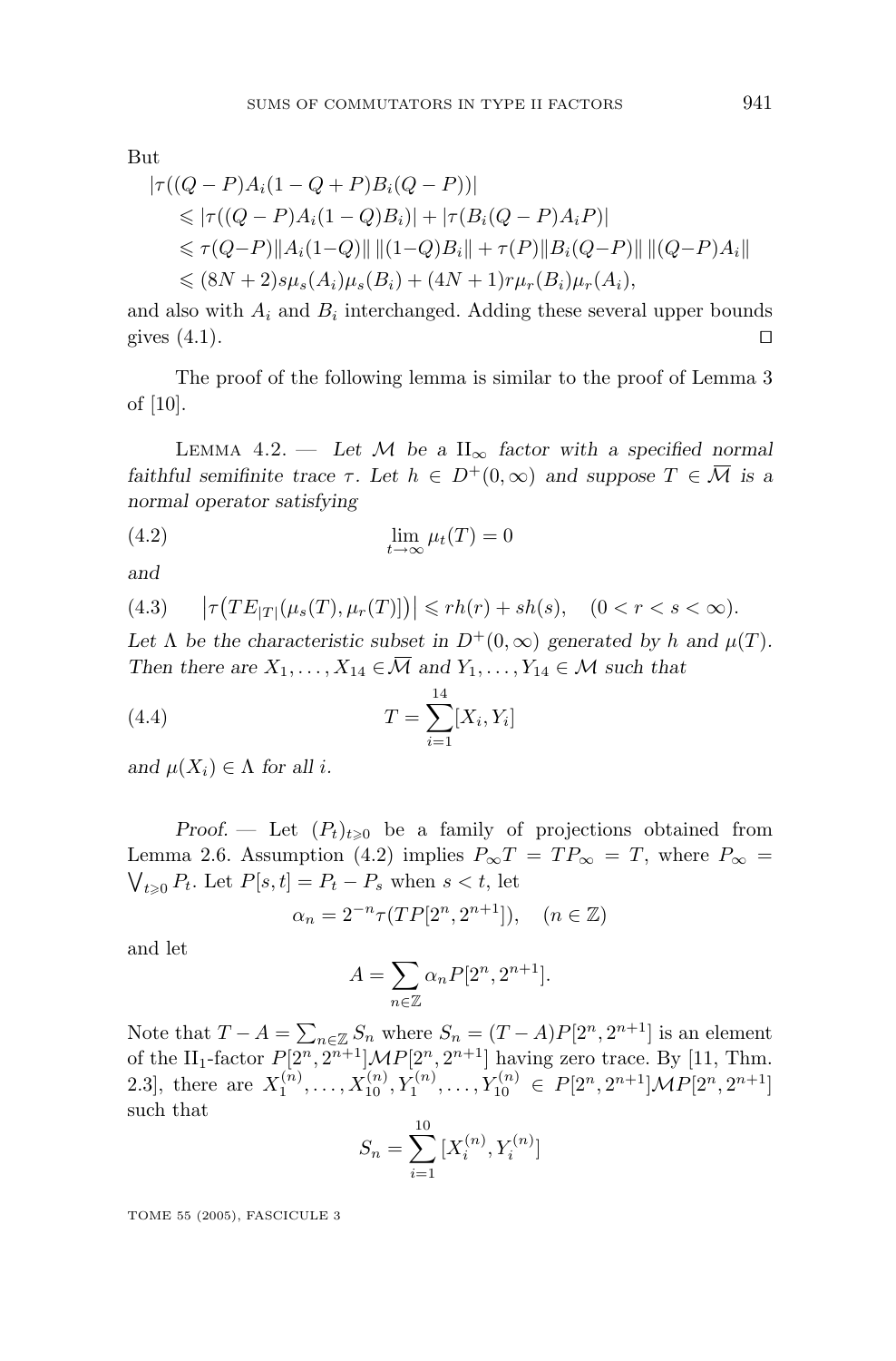and for all *i*,  $||X_i^{(n)}|| \le 12||S_n||$  and  $||Y_i^{(n)}|| \le 2$ . We therefore have 10

$$
T - A = \sum_{i=1}^{10} [X_i, Y_i],
$$

where

$$
X_i = \sum_{n \in \mathbb{Z}} X_i^{(n)}, \quad Y_i = \sum_{n \in \mathbb{Z}} Y_i^{(n)}.
$$

Clearly  $Y_i \in \mathcal{M}$ . Since  $||X_i^{(n)}|| \leq 12||T_n|| \leq 12\mu_{2^n}(T)$ , it follows that  $\mu_{2^{n+1}}(X_i) \leq 12\mu_{2^n}(T)$ , and therefore that  $\mu(X_i) \in \Lambda$ .

It remains to show that *A* is a sum of four commutators. For  $t > 0$ let  $F_t = E_{|T|}(\mu_t(T), \infty)$ . For  $k, \ell \in \mathbb{Z}, k < \ell$ , using the hypothesis (4.3) we get

$$
\left| \sum_{j=k}^{\ell-1} 2^j \alpha_j \right| = \left| \tau(T(P_{2^{\ell}} - P_{2^k})) \right|
$$
  
\n
$$
\leq \left| \tau(T(F_{2^{\ell}} - F_{2^k})) \right| + \left| \tau(T(P_{2^k} - F_{2^k})) \right| + \left| \tau(T(P_{2^{\ell}} - F_{2^{\ell}})) \right|
$$
  
\n
$$
\leq 2^k h(2^k) + 2^{\ell} h(2^{\ell}) + 2^k \mu_{2^k}(T) + 2^{\ell} \mu_{2^{\ell}}(T).
$$
  
\nLetting  $\phi(t) = h(t) + \mu_t(T)$ , we have  $\phi \in \Lambda$  and

(4.5) 
$$
\left|\sum_{j=k}^{\ell-1} 2^j \alpha_j\right| \leqslant 2^k \phi(2^k) + 2^{\ell} \phi(2^{\ell}).
$$

We will now write Re *A* as a sum of two commutators. Note that inequality (4.5) continues to hold when each  $\alpha_j$  is replaced by Re  $\alpha_j$ . We will find real numbers  $\beta_n$  satisfying

(4.6)  $\operatorname{Re} \alpha_n = \beta_{n-1} - 2\beta_n, \quad |\beta_n| \leq \phi(2^n), \quad (n \in \mathbb{Z}).$ 

Treating  $\beta_0$  as the independent variable, solving the equality in (4.6) recursively yields

$$
\beta_{-m} = 2^{m} \beta_{0} + 2^{m-1} \sum_{j=-m+1}^{0} 2^{j} \operatorname{Re} \alpha_{j}
$$
  

$$
\beta_{m} = 2^{-m} \beta_{0} - 2^{-m-1} \sum_{j=1}^{m} 2^{j} \operatorname{Re} \alpha_{j}
$$
  $(m \ge 1).$ 

The condition  $|\beta_n| \leq \phi(2^n)$  for all  $n \in \mathbb{Z}$  is thus equivalent to the inequalitities

$$
-2^{-m}\phi(2^{-m}) - \frac{1}{2} \sum_{j=-m+1}^{0} 2^{j} \operatorname{Re} \alpha_{j} \leq \beta_{0} \leq 2^{-m}\phi(2^{-m}) - \frac{1}{2} \sum_{j=-m+1}^{0} 2^{j} \operatorname{Re} \alpha_{j}
$$

$$
-2^{m}\phi(2^{m}) + \frac{1}{2} \sum_{j=1}^{m} 2^{j} \operatorname{Re} \alpha_{j} \leq \beta_{0} \leq 2^{m}\phi(2^{m}) + \frac{1}{2} \sum_{j=1}^{m} 2^{j} \operatorname{Re} \alpha_{j}
$$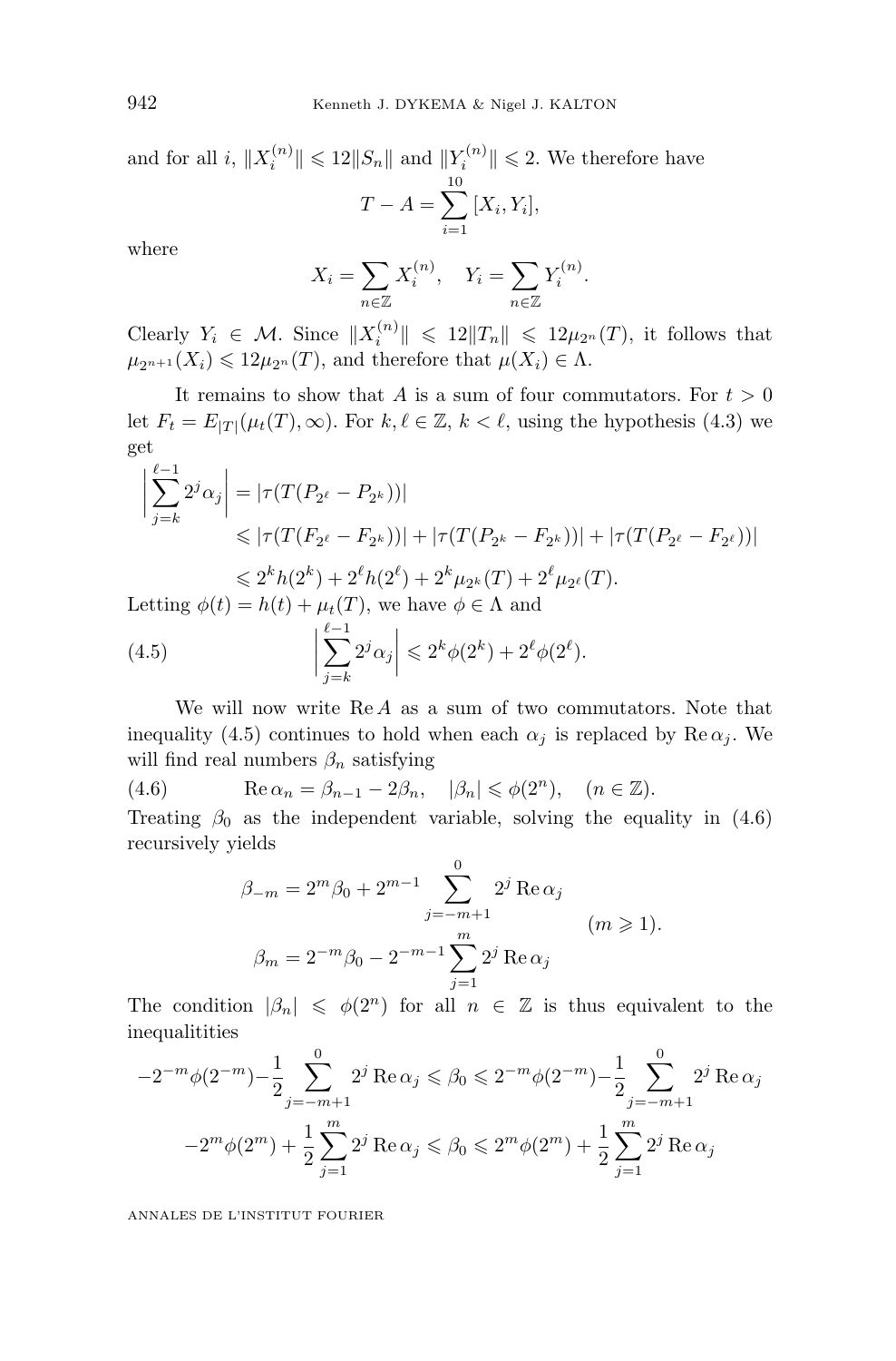for all  $m \in \mathbb{N}$ . The existence of a real number  $\beta_0$  satisfying all of these relations is equivalent to the following four inequalities holding for all integers  $k, \ell \geqslant 1$ :

$$
(4.7) \quad -2^{-k}\phi(2^{-k}) - \frac{1}{2}\sum_{j=-k+1}^{0} 2^{j} \operatorname{Re} \alpha_{j} \leq 2^{-\ell}\phi(2^{-\ell}) - \frac{1}{2}\sum_{j=-\ell+1}^{0} 2^{j} \operatorname{Re} \alpha_{j}
$$

$$
(4.8) \ -2^{-k}\phi(2^{-k}) - \frac{1}{2} \sum_{j=-k+1}^{0} 2^{j} \operatorname{Re} \alpha_{j} \leq 2^{\ell} \phi(2^{\ell}) + \frac{1}{2} \sum_{j=1}^{\ell} 2^{j} \operatorname{Re} \alpha_{j}
$$

(4.9) 
$$
-2^{k}\phi(2^{k}) + \frac{1}{2}\sum_{j=1}^{k} 2^{j} \operatorname{Re} \alpha_{j} \leq 2^{-\ell}\phi(2^{-\ell}) - \frac{1}{2}\sum_{j=-\ell+1}^{0} 2^{j} \operatorname{Re} \alpha_{j}
$$

(4.10) 
$$
-2^{k} \phi(2^{k}) + \frac{1}{2} \sum_{j=1}^{k} 2^{j} \operatorname{Re} \alpha_{j} \leq 2^{\ell} \phi(2^{\ell}) + \frac{1}{2} \sum_{j=1}^{\ell} 2^{j} \operatorname{Re} \alpha_{j}.
$$

But these inequalities are easily verified. For example, (4.7) is equivalent to

$$
(4.11) \quad \frac{1}{2} \sum_{j=-\ell+1}^{-k} 2^j \operatorname{Re} \alpha_j \leq 2^{-\ell} \phi(2^{-\ell}) + 2^{-k} \phi(2^{-k}) \quad \text{if } k < \ell
$$
\n
$$
(4.12) \ -2^{-k} \phi(2^{-k}) - 2^{-\ell} \phi(2^{-\ell}) \leq \frac{1}{2} \sum_{j=-k+1}^{-\ell} 2^j \operatorname{Re} \alpha_j \quad \text{if } k > \ell,
$$

while (4.8) is equivalent to

(4.13) 
$$
-2^{-k}\phi(2^{-k}) - 2^{\ell}\phi(2^{\ell}) \leq \frac{1}{2} \sum_{j=-k+1}^{\ell} 2^{j} \operatorname{Re} \alpha_{j};
$$

keeping in mind that  $\phi$  is nonnegative and nonincreasing, inequalities  $(4.11)–(4.13)$  follow directly from  $(4.5)$ . Inequalities  $(4.9)$  and  $(4.10)$ are verified for all  $k$  and  $\ell$  similarly. We have succeeded in proving the existence of  $\beta_n$  satisfying (4.6).

Now let  $V_n, W_n \in \mathcal{M}, (n \in \mathbb{Z})$ , be such that

$$
V_n^* V_n = P[2^{n-1}, 2^n], \t V_n V_n^* = P[2^n, 2^n + 2^{n-1}],
$$
  

$$
W_n^* W_n = P[2^{n-1}, 2^n], \t W_n W_n^* = P[2^n + 2^{n-1}, 2^{n+1}]
$$

and let

$$
X_{11} = \sum_{n \in \mathbb{Z}} \beta_{n-1} V_n \qquad Y_{11} = \sum_{n \in \mathbb{Z}} V_n^*
$$
  

$$
X_{12} = \sum_{n \in \mathbb{Z}} \beta_{n-1} W_n \qquad Y_{12} = \sum_{n \in \mathbb{Z}} W_n^*.
$$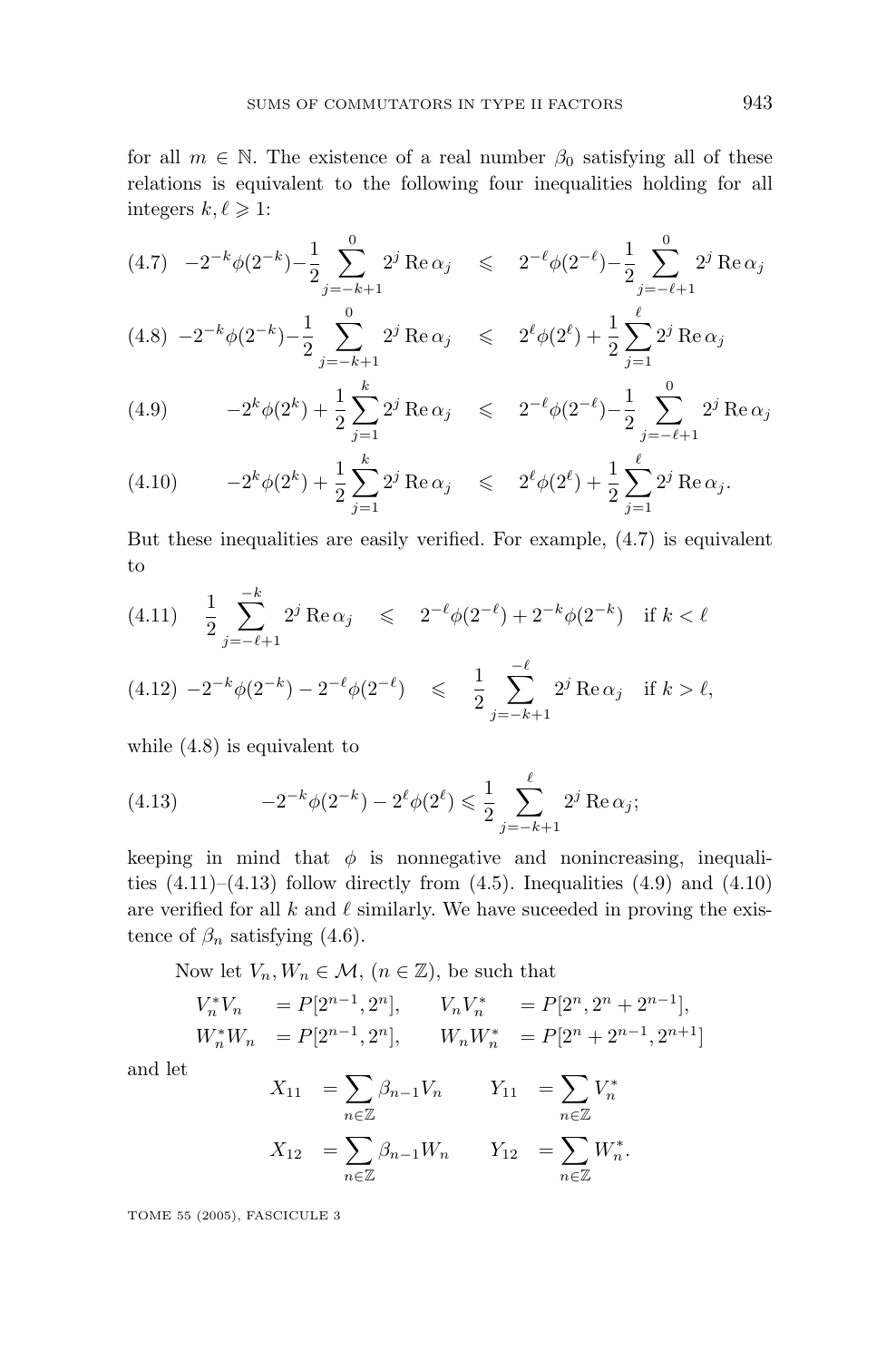Then  $X_i \in \overline{\mathcal{M}}$ ,  $\mu(X_i) \in \Lambda$  and  $Y_i \in \mathcal{M}$  (*i* = 11, 12), and

 $[X_{11}, Y_{11}] + [X_{12}, Y_{12}] = \text{Re } A.$ 

We may do the same for Im *A*.

We now prove an analogous result in a  $II_1$ -factor.

LEMMA  $4.3.$  — *Let*  $M$  *be a* II<sub>1</sub>-factor with tracial state  $\tau$  and let  $T \in \overline{\mathcal{M}}$  *be a normal operator. Suppose there is*  $h \in D^+(0,1)$  *such that* 

(4.14) 
$$
\left|\tau\big(TE_{|T|}[0,\mu_r(T)]\big)\right| \leq rh(r), \quad (0 < r \leq 1).
$$

Let  $\Lambda$  be the characteristic set in  $D^+(0,1)$  generated by *h* and  $\mu(T)$ . Then *there are*  $X_1, \ldots, X_{12} \in \overline{\mathcal{M}}$  *and*  $Y_1, \ldots, Y_{12} \in \mathcal{M}$  *such that* 

(4.15) 
$$
T = \sum_{i=1}^{12} [X_i, Y_i]
$$

*and*  $\mu(X_i) \in \Lambda$  *for all i.* 

*Proof.* — Lemma 2.6 (formally applied in  $M \otimes B(\mathcal{H})$ , if we like) gives a family of projections  $(P_t)_{0 \le t \le 1}$  satisfying (i)–(v) of that proposition. Let  $P[s,t] = P_t - P_s$  (*s* < *t*), let

$$
\alpha_n = \tau(TP[2^n, 2^{n+1}]), \quad (n \in \mathbb{Z}, n < 0)
$$

and let

$$
A = \sum_{n=-\infty}^{-1} \alpha_n P[2^n, 2^{n+1}].
$$

Applying the result of Fack and de la Harpe [11] as in the proof of Lemma 4.2, we can show

$$
T - A = \sum_{i=1}^{10} [X_i, Y_i]
$$

with  $Y_i \in \mathcal{M}, X_i \in \overline{\mathcal{M}}$  and  $\mu(X_i) \in \Lambda$ . Letting  $F_t = E_{|T|}(\mu_t(T), \infty)$  and using the hypothesis (4.14), for  $n \in \mathbb{Z}$ ,  $n \leq -1$  we have

$$
\left| \sum_{j=n}^{-1} 2^j \alpha_j \right| = \left| \tau(T(1 - P_{2^n})) \right|
$$
  
\$\leqslant |\tau(T(1 - F\_{2^n}))| + |\tau(T(P\_{2^n} - F\_{2^n}))|\$  
\$\leqslant 2^n h(2^n) + 2^n \mu\_{2^n}(T).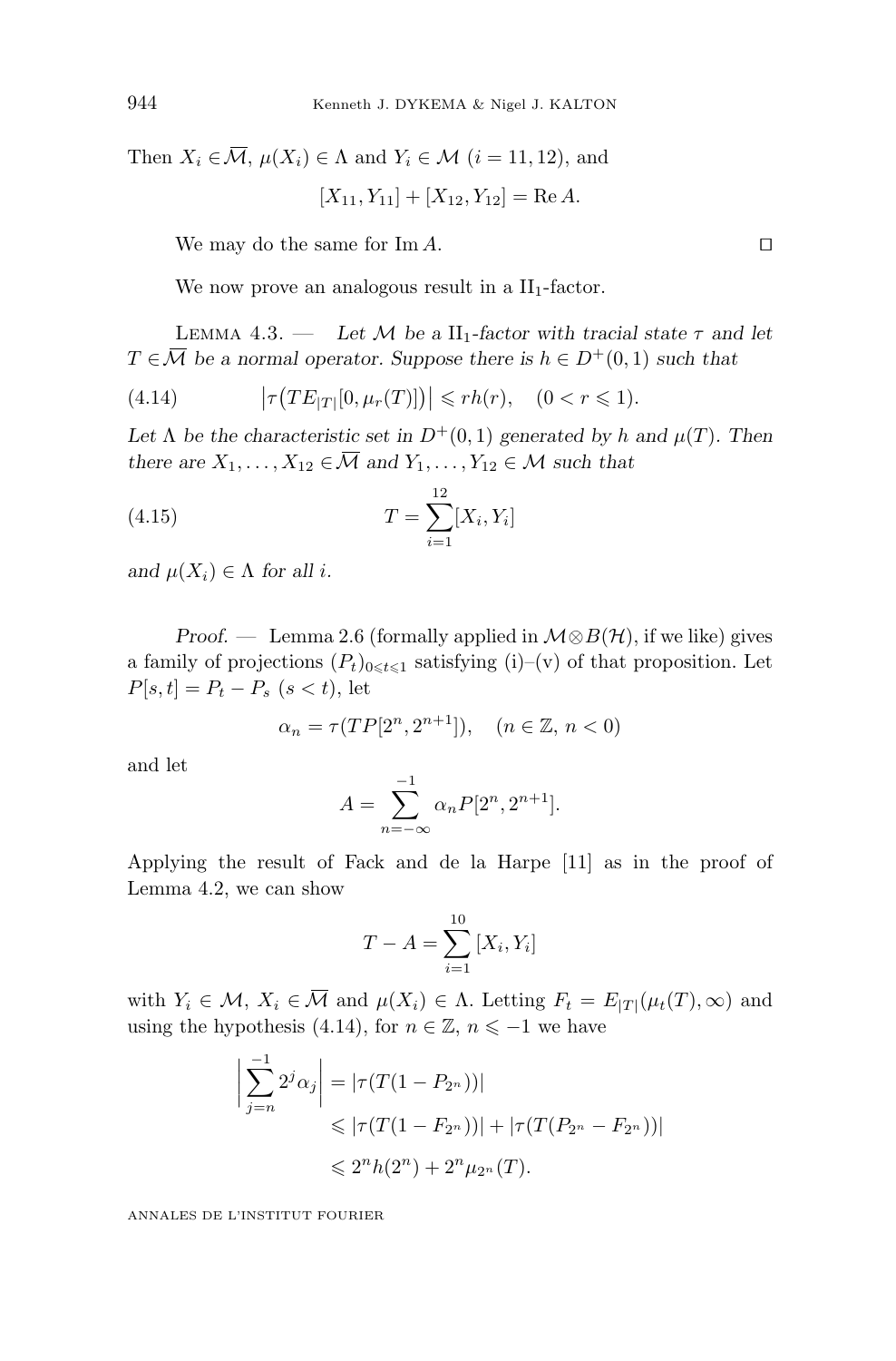Let  $\beta_{-1} = 0$  and

$$
\beta_n = 2^{-n-1} \sum_{j=n+1}^{-1} 2^j \alpha_j, \quad (n \in \mathbb{Z}, n \leq -2).
$$

Then we have

$$
|\beta_n| \leq \frac{1}{2} \left( h(2^{n+1}) + \mu_{2^{n+1}}(T) \right)
$$

and

$$
\beta_{n-1} - 2\beta_n = \alpha_n, \quad (n \leq -1).
$$

Let  $V_n, W_n \in \mathcal{M}$   $(n \leq -1)$  be as in the proof of Lemma 4.2 and let

$$
X_{11} = \sum_{n=-\infty}^{-1} \beta_{n-1} V_n \qquad Y_{11} = \sum_{n=-\infty}^{-1} V_n
$$
  

$$
X_{12} = \sum_{n=-\infty}^{-1} \beta_{n-1} W_n \qquad Y_{12} = \sum_{n=-\infty}^{-1} W_n.
$$

Then  $X_i \in \overline{\mathcal{M}}$ ,  $\mu(X_i) \in \Lambda$  and  $Y_i \in \mathcal{M}$   $(i = 11, 12)$ , and

$$
[X_{11}, Y_{11}] + [X_{12}, Y_{12}] = A.
$$

The following result is well known and indeed follows from the stronger result of Halpern [17].

PROPOSITION 4.4. — *If*  $M$  *is a*  $II_{\infty}$ *-factor, then*  $[M, M] = M$ *.* 

LEMMA 4.5. — Let M be a  $II_1$ - or a  $II_\infty$ -factor, and let  $\mathcal{I} \subseteq \overline{\mathcal{M}}$ and  $\mathcal{J} \subseteq \overline{\mathcal{M}}$  *be submodules. Then*  $[\mathcal{I}\mathcal{J},\mathcal{M}] \subseteq [\mathcal{I},\mathcal{J}]$ *.* 

*Proof.* — If  $X \in \mathcal{I}\mathcal{J}$  then  $X = AB$  for  $A \in \mathcal{I}$  and  $B \in \mathcal{J}$ . This can be seen by writing  $X = V|X|$  for a partial isometry *V*.

If also  $Y \in \mathcal{M}$ , then we have

$$
[X,Y] = ABY - YAB = [A,BY] + [B,YA] \in [\mathcal{I},\mathcal{J}].
$$

THEOREM 4.6. — Let M be a type  $II_1$  factor and let  $\mathcal{I} \subseteq \overline{\mathcal{M}}$  and  $\mathcal{J} \subseteq \overline{\mathcal{M}}$  be submodules. Let  $T \in \mathcal{I} \mathcal{J}$  be normal. Then  $T \in [\mathcal{I}, \mathcal{J}]$  if and *only if there is*  $h \in \mu(\mathcal{I}\mathcal{J})$  *such that* 

(4.16) 
$$
\left|\tau\big(TE_{|T|}[0,\mu_r(T)]\big)\right| \leq r h(r), \quad (0 < r < 1).
$$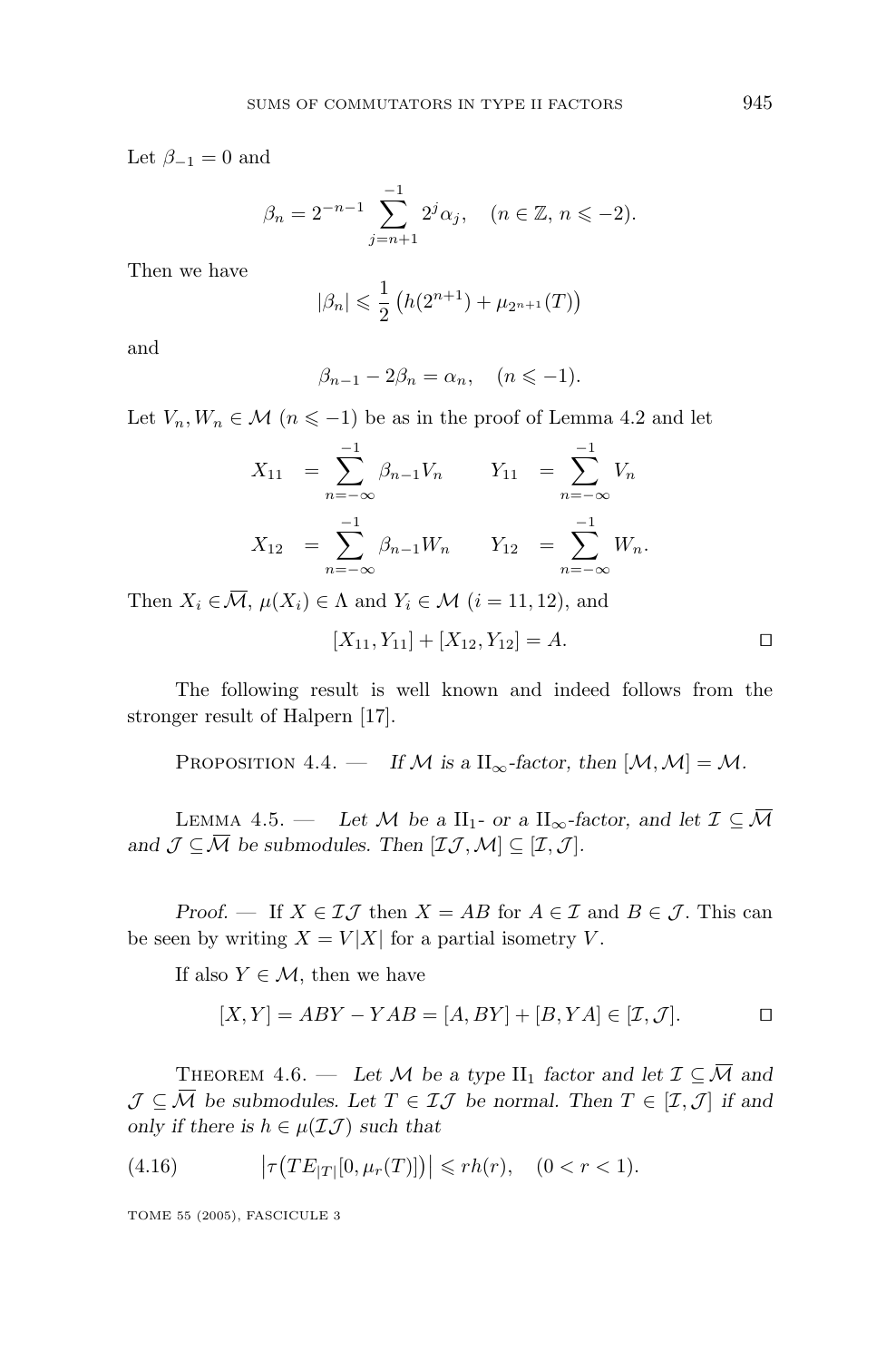*Proof.* — We may embed M in the  $II_{\infty}$  factor  $M \otimes B(\mathcal{H})$  in a tracepreserving manner. If  $T \in [\mathcal{I}, \mathcal{J}]$  then letting h be as in Lemma 4.1, we have  $h \in \mu(\mathcal{I}\mathcal{J})$  with  $h(1) = 0$ . So taking  $s = 1$  in equation (4.16), we get that *h* satisfies (4.16).

Now suppose  $h \in \mu(\mathcal{I}\mathcal{J})$  is such that (4.16) holds. By Lemma 4.3,  $T \in [I\mathcal{J}, \mathcal{M}]$ . Now Lemma 4.5 gives  $T \in [I, \mathcal{J}]$ .

Compare the following to Theorem 1 of [10].

THEOREM 4.7. — Let M be a type  $\Pi_{\infty}$  factor and let  $\mathcal{I} \subseteq \overline{\mathcal{M}}$  and  $\mathcal{J} \subseteq \overline{\mathcal{M}}$  be submodules. Let  $T \in \mathcal{I} \mathcal{J}$  be normal. Then  $T \in [\mathcal{I}, \mathcal{J}]$  if and *only if there is*  $h \in \mu(\mathcal{I}\mathcal{J})$  *such that* 

(4*.*17)  $|\tau(TE_{|T|}(\mu_s(T), \mu_r(T))]|| \leq rh(r) + sh(s), \quad (0 < r < s < \infty).$ 

*Proof.* — If  $T \in [\mathcal{I}, \mathcal{J}]$  then by Lemma 4.1 there is  $h \in \mu(\mathcal{I}\mathcal{J})$ satisfying (4.17).

Now suppose  $h \in \mu(\mathcal{I}\mathcal{J})$  is such that (4.17) holds, and let us show  $T \in$  $[\mathcal{I}\mathcal{J},\mathcal{M}]$ . If  $\lim_{t\to\infty}\mu_t(T)=0$ , then by Lemma 4.2 we have  $T\in[\mathcal{I}\mathcal{J},\mathcal{M}]$ . Suppose  $d := \lim_{t \to \infty} \mu_t(T) > 0$ . If *T* is bounded, then by Halpern's result, Proposition 4.4, we have  $T \in [\mathcal{M}, \mathcal{M}] \subseteq [\mathcal{I}, \mathcal{M}]$ . Suppose *T* is unbounded, let  $a > 0$  be such that  $\mu_a(T) > d$  and let  $Q = E_{|T|}(\mu_a(T), \infty)$ . Then  $0 < \tau(Q) \leq a$ ,  $QT = TQ$  and  $||(1 - Q)T|| \leq \mu_a(T)$ . By Proposition 4.4,  $(1 - Q)T \in [\mathcal{I}\mathcal{J}, \mathcal{M}]$ . We have

$$
\mu_t(QT) = \begin{cases} \mu_t(T) & \text{if } t < \tau(Q) \\ 0 & \text{if } t \geq \tau(Q). \end{cases}
$$

Let  $0 < r < s < \infty$ . Then

$$
(QT)E_{|QT|}(\mu_s(QT), \mu_r(QT)) = \begin{cases} TE_{|T|}(\mu_s(T), \mu_r(T)) & \text{if } s < \tau(Q) \\ TE_{|T|}(\mu_a(T), \mu_r(T)) & \text{if } r < \tau(Q) \leq s \\ 0 & \text{if } \tau(Q) \leq r. \end{cases}
$$

If  $r < \tau(Q) \leq s$  then we have

$$
\left|\tau\big(TE_{|T|}(\mu_a(T), \mu_r(T)]\big)\right| \leqslant rh(r) + ah(a) \leqslant rh(r) + ah(\tau(Q))
$$
  

$$
\leqslant rh(r) + s\frac{ah(\tau(Q))}{\tau(Q)}.
$$

Let  $\tilde{h}(t) = \max (h(t), \frac{ah(\tau(Q))}{\tau(Q)})$ . Then  $\tilde{h} \in \mu(\mathcal{I}\mathcal{J})$  and we have

$$
\left|\tau\big((QT)E_{|QT|}(\mu_s(QT), \mu_r(QT)]\big)\right| \leqslant r\tilde{h}(r) + s\tilde{h}(s), \quad (0 < r < s < \infty).
$$
\nNow Lemma 4.2 implies  $QT \in [\mathcal{I}, \mathcal{M}].$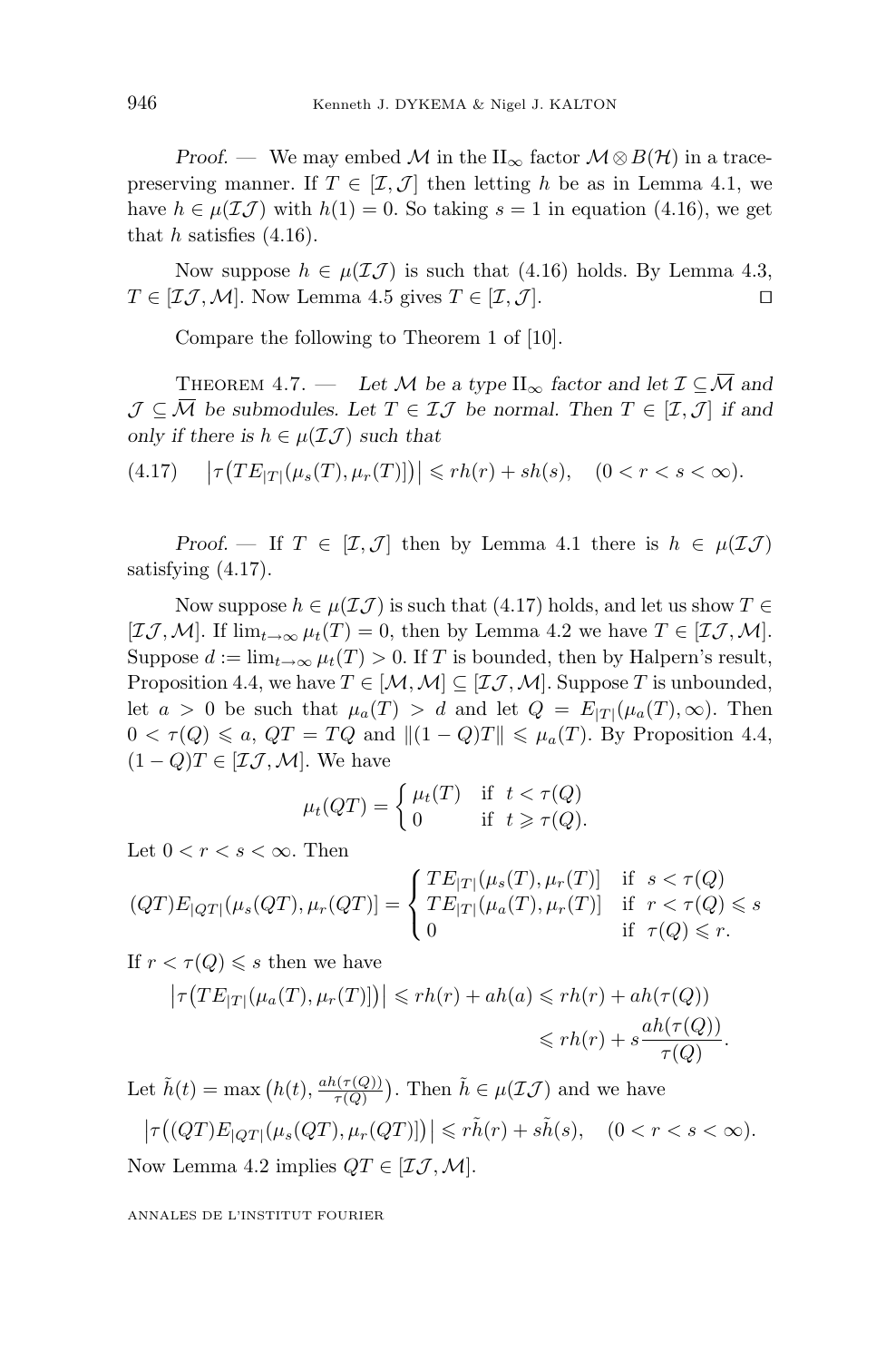We have shown  $T \in [I \mathcal{J}, \mathcal{M}]$ . From Lemma 4.5, it follows that *T* belongs to  $[\mathcal{I}, \mathcal{J}]$ .

COROLLARY 4.8. — *Let*  $M$  *be a type*  $II_{\infty}$  *factor or a type*  $II_1$ *factor, and let*  $\mathcal{I} \subseteq \overline{\mathcal{M}}$  *and*  $\mathcal{J} \subseteq \overline{\mathcal{M}}$  *be submodules. Then* 

$$
[\mathcal{I},\mathcal{J}] = [\mathcal{I}\mathcal{J},\mathcal{M}].
$$

#### **5. Separated asymptotic behaviour.**

Throughout this section, M will be a type  $II_{\infty}$  factor with semifinite trace  $\tau$  and  $\mathcal{I} \subseteq \overline{\mathcal{M}}$  will be a nonzero submodule. Theorem 4.7 gives a necessary and sufficient condition for a normal operator *T* to belong to the commutator space  $[\mathcal{I}, \mathcal{M}]$ , but this condition considers simultaneous asymptotics at 0 and  $\infty$ . In this section, we give an equivalent characterization which separates the behaviour at 0 and  $\infty$ .

We have

(5*.*1) I = Ifs + Ib

where

$$
\mathcal{I}_{fs} = \{ T \in \mathcal{I} \mid \mu_s(T) = 0 \text{ for some } s > 0 \}
$$
  

$$
\mathcal{I}_b = \{ T \in \mathcal{I} \mid \mu(T) \text{ bounded} \}.
$$

Thus  $\mathcal{I}_{fs}$  is the set of  $T \in \mathcal{I}$  that are supported on finite projections and  $\mathcal{I}_h = \mathcal{I} \cap \mathcal{M}$ . From (5.1), we have

(5.2) 
$$
[\mathcal{I}, \mathcal{M}] = [\mathcal{I}_{fs}, \mathcal{M}] + [\mathcal{I}_b, \mathcal{M}].
$$

Given a normal element  $T \in \mathcal{I}$ , using a spectral projection of  $|T|$ we can easily write  $T = T_{fs} + T_b$  for some normal elements  $T_{fs} \in \mathcal{I}_{fs}$ and  $T_b \in \mathcal{I}_b$ . It is our purpose to use Theorem 4.7 to give necessary and sufficient conditions for  $T \in [\mathcal{I}, \mathcal{M}]$  in terms of  $T_{fs}$  and  $T_b$ .

LEMMA 5.1. — Let  $\mathcal{I} \subseteq \overline{\mathcal{M}}$  be a submodule.

(i) Let  $T \in \mathcal{I}_{fs}$  be normal. Then  $T \in [\mathcal{I}_{fs}, \mathcal{M}]$  if and only if there is  $h \in \mu(\mathcal{I}_{fs})$  *such that* 

(5.3) 
$$
|\tau(TE_{|T|}[0, \mu_r(T)])| \leq r h(r), \quad (0 < r < \infty).
$$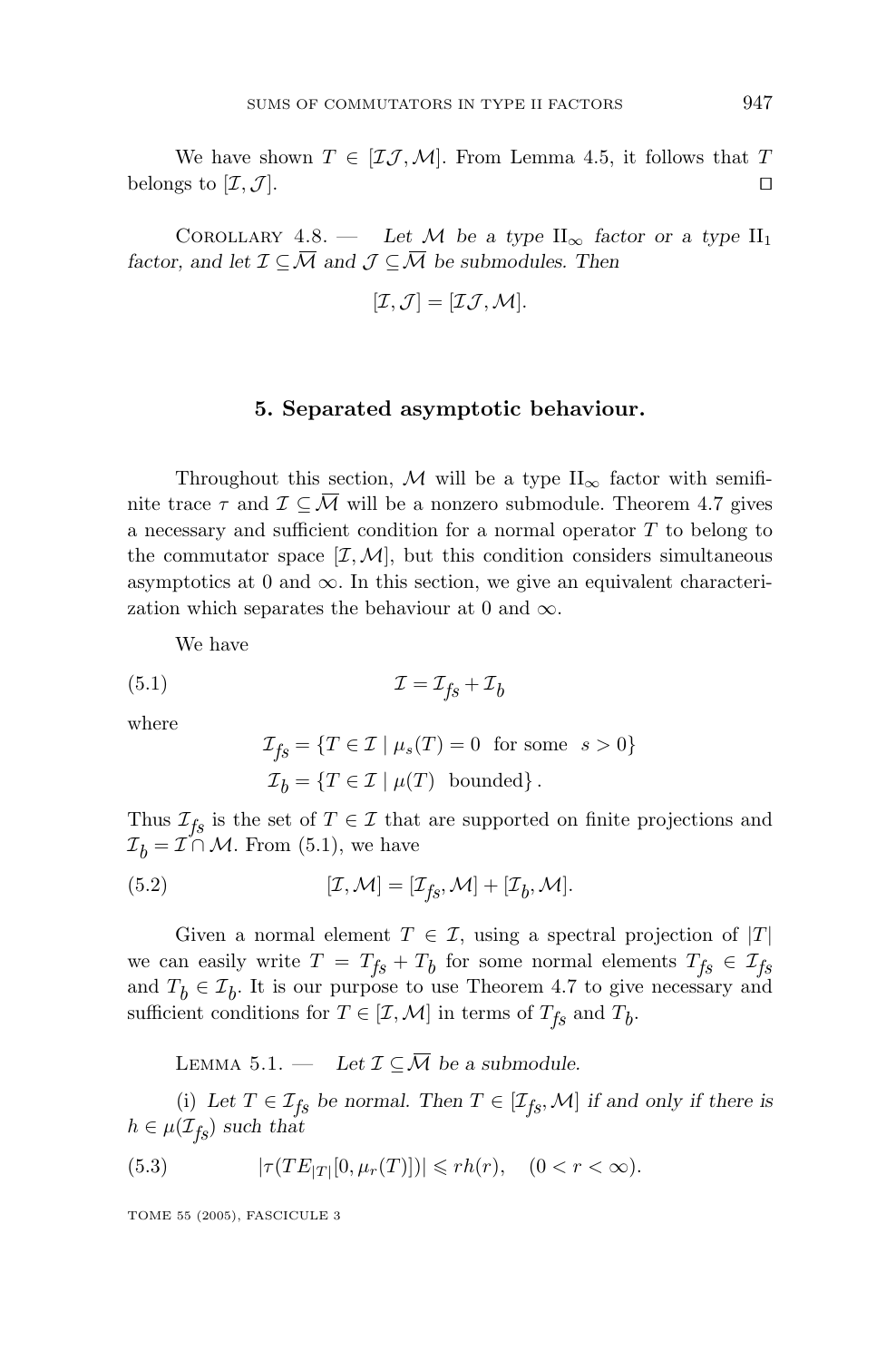(ii) Let  $T \in \mathcal{I}_b$  be normal. Then  $T \in [\mathcal{I}_b, \mathcal{M}]$  if and only if there is  $h \in \mu(\mathcal{I}_h)$  *such that* 

(5.4) 
$$
|\tau(TE_{|T|}(\mu_s(T), \infty))| \leqslant sh(s), \quad (0 < s < \infty).
$$

*Proof.* — Let us prove (i). If  $T \in [\mathcal{I}_{fs}, \mathcal{M}]$ , then invoking Theorem 4.7 and letting  $s \to \infty$ , since  $\mu_s(T)$  and  $h(s)$  are eventually zero we obtain

$$
|\tau(TE_{|T|}(0,\mu_r(T)])| \leqslant rh(r),
$$

which clearly implies (5.3). On the other hand, if (5.3) holds, then for  $0 < r < s < \infty$  we have

$$
|\tau(TE_{|T|}(\mu_s(T), \mu_r(T)])| \le |\tau(TE_{|T|}[0, \mu_r(T)])| + |\tau(TE_{|T|}[0, \mu_s(T)])|
$$
  

$$
\le rh(r) + sh(s),
$$

so  $T \in [\mathcal{I}_{fs}, \mathcal{M}]$  by Theorem 4.7.

For (ii), if  $T \in [\mathcal{I}_h, \mathcal{M}]$ , then invoking Theorem 4.7 and letting  $r \to 0$ , we get

$$
|\tau(TE_{|T|}(\mu_s(T),\infty))|=|\tau(TE_{|T|}(\mu_s(T),\|T\|])|\leqslant sh(s),
$$

since  $h(r)$  stays bounded. Thus  $(5.4)$  holds. The argument that  $(5.4)$  implies  $T \in [\mathcal{I}_h, \mathcal{M}]$  is similar to the analogous one in case (i).

Recall (Remark 3.3)  $\mathcal F$  denotes the submodule (in fact, the ideal of M) consisting of  $\tau$ -finite rank bounded operators:  $\mathcal{F} = \mathcal{M}_{fs}$ .

COROLLARY 5.2. —  $[\mathcal{F}, \mathcal{M}] = \mathcal{F} \cap \ker \tau$ .

*Proof.* — It will suffice to show that if  $T = T^* \in \mathcal{F}$ , then  $T \in [\mathcal{F}, \mathcal{M}]$ if and only if  $\tau(T) = 0$ . Suppose  $T \in [\mathcal{F}, \mathcal{M}]$  and let  $h \in \mu(\mathcal{F})$  be such that (5.4) holds. Then  $h(s) = 0$  and  $\mu_s(T) = 0$  for some  $s > 0$  and therefore  $\tau(T) = \tau(T E_{|T|}(\mu_s(T), \infty)) = 0.$ 

Suppose  $\tau(T) = 0$ . Then  $\mu_{s'}(T) = 0$  for some  $s' > 0$ . Let

$$
h(s) = \begin{cases} ||T|| & s < s' \\ 0 & s \geqslant s'. \end{cases}
$$

Then  $h \in \mu(\mathcal{F})$ . Using (2.2), we see that (5.4) holds when  $0 < s < s'$ , and it holds when  $s \geqslant s'$  because  $\tau(T) = 0$ .

See Definition 2.4 for an explanation of the notation  $\oplus$  used below.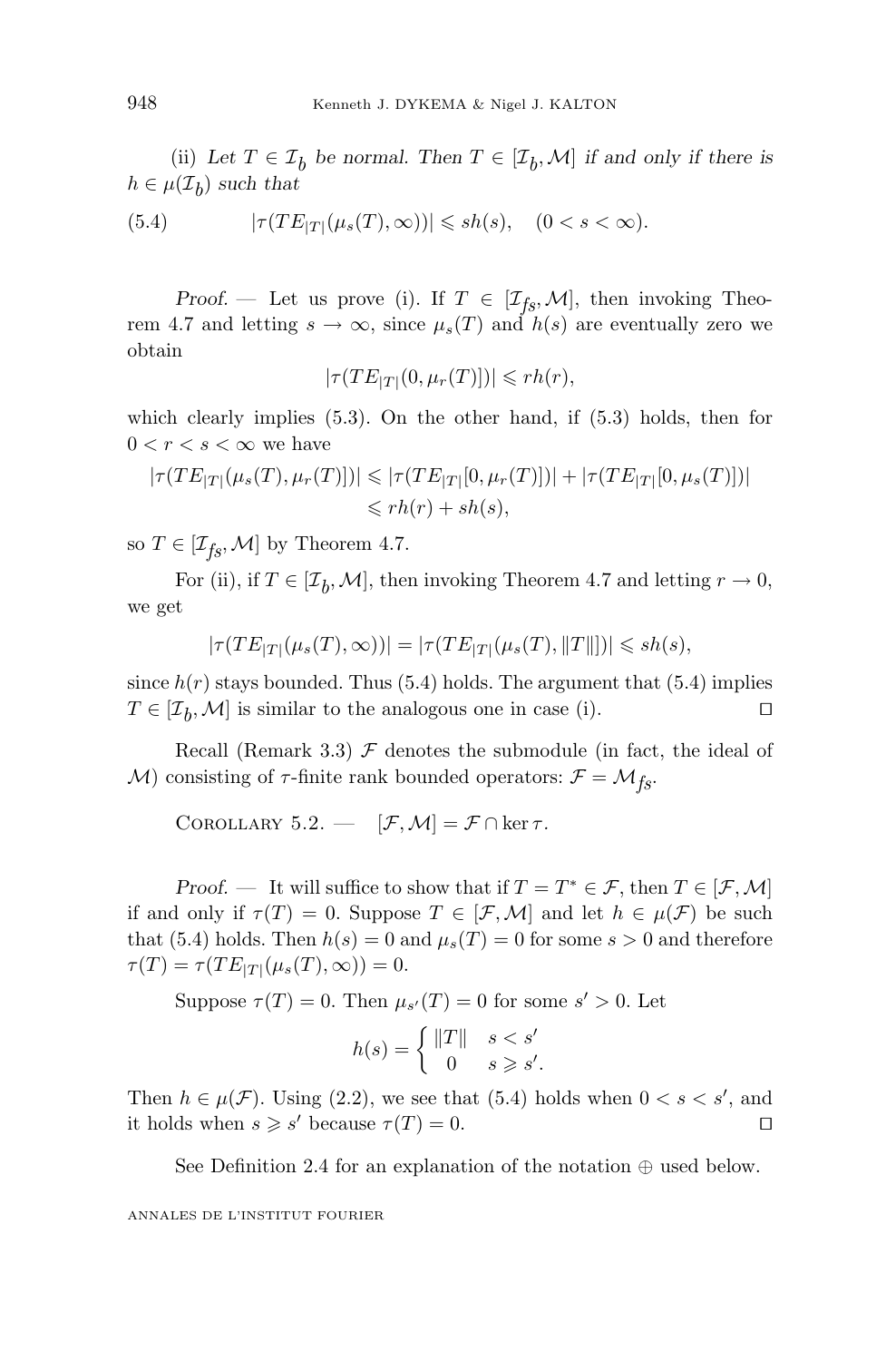THEOREM 5.3. — Let  $\mathcal{I} \subseteq \overline{\mathcal{M}}$  be a nonzero submodule and let  $T = T_{fs} + T_b \in \mathcal{I}$ , where  $T_{fs} \in \mathcal{I}_{fs}$  and  $T_b \in \mathcal{I}_b$ . Then the following are *equivalent:*

- (a)  $T \in [\mathcal{I}, \mathcal{M}].$
- (b) *There is*  $X \in \mathcal{F}$  *such that*

(5.5) 
$$
T_b \oplus X \in [\mathcal{I}_b, \mathcal{M}]
$$

$$
T_{fs} \oplus (-X) \in [\mathcal{I}_{fs}, \mathcal{M}].
$$

(c) *There is*  $a \in \mathbb{C}$  *such that whenever*  $X, Y \in \mathcal{F}$ ,  $\tau(X) \neq 0$  *and*  $\tau(Y) \neq 0$ ,

(5.6) 
$$
T_b \oplus \frac{a}{\tau(X)} X \in [\mathcal{I}_b, \mathcal{M}]
$$

(5.7) 
$$
T_{fs} \oplus \frac{-a}{\tau(Y)} Y \in [\mathcal{I}_{fs}, \mathcal{M}].
$$

*Proof.* — We first prove (a)  $\implies$  (c). Suppose  $T \in [\mathcal{I}, \mathcal{M}]$ . From (5.2), we have  $T = T_{fs} + T_b$  for some  $T_{fs} \in [\mathcal{I}_{fs}, \mathcal{M}]$  and  $T_b \in [\mathcal{I}_b, \mathcal{M}]$ . Then using Corollary 5.2,

$$
\widetilde{T}_b - T_b = T_{fs} - \widetilde{T}_{fs} \in \mathcal{I}_b \cap \mathcal{I}_{fs} = \mathcal{F}.
$$

Let  $a = \tau(T_b - T_b)$  and let  $X \in \mathcal{F}$  with  $\tau(X) \neq 0$ . Then

$$
\widetilde{T}_b - T_b - \frac{a}{\tau(X)} X \in \mathcal{F} \cap \ker \tau = [\mathcal{F}, \mathcal{M}] \subseteq [\mathcal{I}_b, \mathcal{M}].
$$

Thus

$$
\begin{aligned} T_b&\oplus\frac{a}{\tau(X)}X\in (T_b\oplus\frac{a}{\tau(X)}X\oplus 0)+[\mathcal{I}_b,\mathcal{M}]\\ &= (T_b\oplus\frac{a}{\tau(X)}X\oplus(\widetilde{T}_b-T_b-\frac{a}{\tau(X)}X))+[\mathcal{I}_b,\mathcal{M}]\\ &= (T_b\oplus(\widetilde{T}_b-T_b))+[\mathcal{I}_b,\mathcal{M}]\\ &=\widetilde{T}_b+[\mathcal{I}_b,\mathcal{M}]=[\mathcal{I}_b,\mathcal{M}] \end{aligned}
$$

and (5.6) holds. Similarly, we have

$$
T_{fs} \oplus \frac{-a}{\tau(Y)} Y \in (T_{fs} \oplus \frac{-a}{\tau(Y)} Y \oplus 0) + [\mathcal{I}_{fs}, \mathcal{M}]
$$
  
\n
$$
= (T_{fs} \oplus \frac{-a}{\tau(Y)} Y \oplus (\widetilde{T}_{fs} - T_{fs} + \frac{a}{\tau(Y)} Y)) + [\mathcal{I}_{fs}, \mathcal{M}]
$$
  
\n
$$
= (T_{fs} \oplus (\widetilde{T}_{fs} - T_{fs})) + [\mathcal{I}_{fs}, \mathcal{M}]
$$
  
\n
$$
= \widetilde{T}_{fs} + [\mathcal{I}_{fs}, \mathcal{M}] = [\mathcal{I}_{fs}, \mathcal{M}]
$$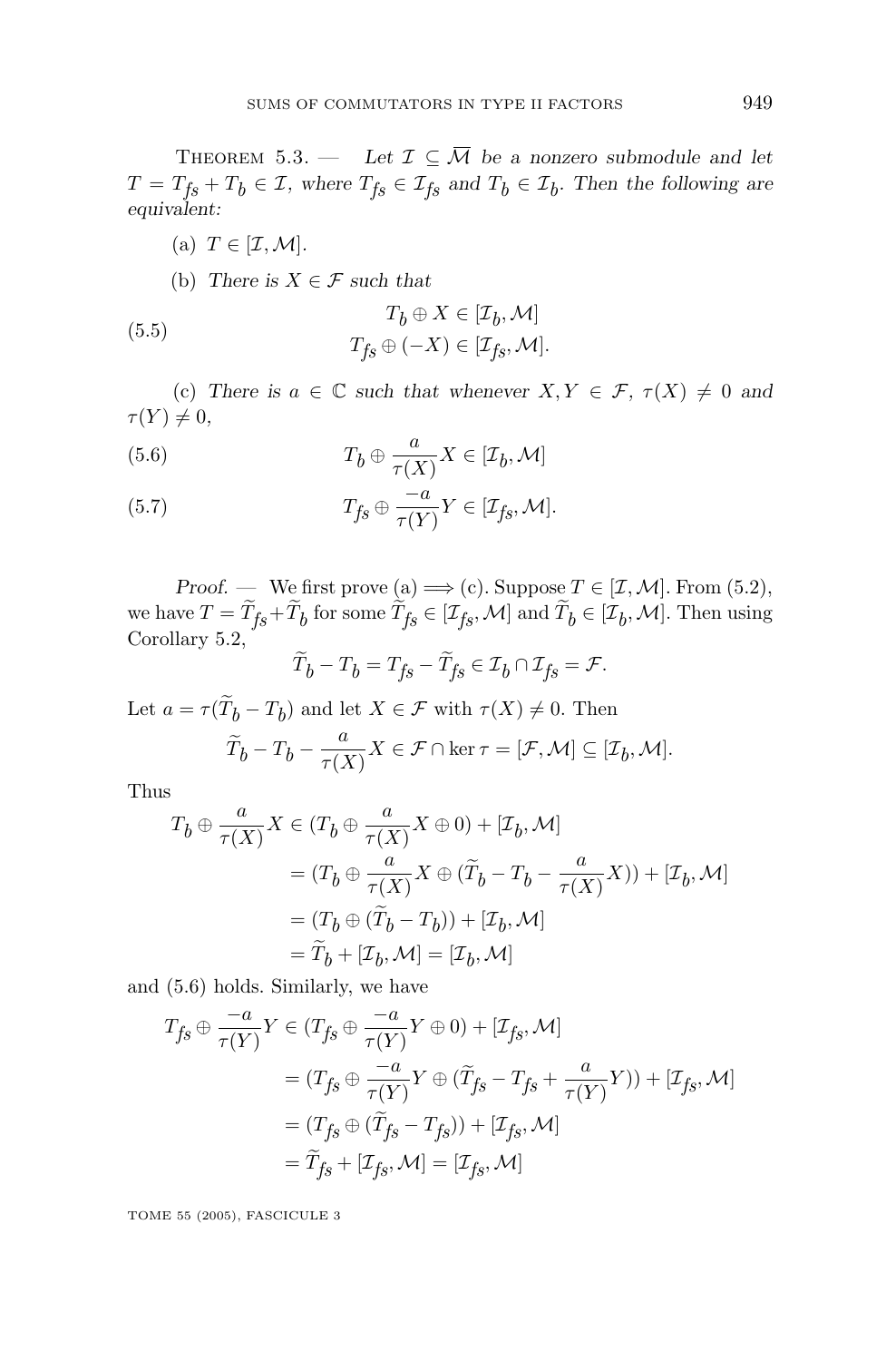and (5.7) holds.

The implication  $(c) \implies$  (b) is clear.

For (b)  $\implies$  (a), assuming (5.5), we have

$$
T_{f\!s}+T_b\in T_{f\!s}\oplus T_b+[{\mathcal I},{\mathcal M}]=T_{f\!s}\oplus (-X)\oplus X\oplus T_b+[{\mathcal I},{\mathcal M}]=[{\mathcal I},{\mathcal M}].\;\;\Box
$$

LEMMA 5.4. — *Let*  $\mathcal{I} \subseteq \overline{\mathcal{M}}$  *be a nonzero submodule, let*  $T \in \mathcal{I}_{fs}$ *be normal,*  $T \neq 0$  *and let*  $a \in \mathbb{C}$ *. Let*  $P \in \mathcal{F}$  *be a nonzero projection such that either T is unbounded or*  $\frac{|a|}{\tau(P)} < ||T||$ *. Then* 

$$
T \oplus \frac{a}{\tau(P)}P \in [\mathcal{I}_{fS}, \mathcal{M}]
$$

*if and only if there is*  $h \in \mu(\mathcal{I}_{fs})$  *such that* 

(5.8)  $\forall r \in (0,1), \quad |a+\tau(TE_{|T|}[0,\mu_r(T)])| \leqslant rh(r).$ 

*Remark 5.5.* — As will be apparent from the proof, for any  $r' > 0$ the existence of  $h \in \mu(\mathcal{I}_{fs})$  such that (5.8) holds is equivalent to the existence of  $h' \in \mu(\mathcal{I}_{fs})$  such that

$$
\forall r \in (0, r'), \quad |a + \tau(TE_{|T|}[0, \mu_r(T)])| \leqslant rh'(r)
$$

holds.

*Proof of Lemma 5.4.* — There is  $r' > 0$  such that  $\mu_r(T) > \frac{|a|}{\tau(P)}$  for all  $r \in (0, r')$ . Let  $T' = T \oplus \frac{a}{\tau(P)} P$ . Then (by Proposition 2.5), for  $r \in (0, r')$ we have  $\mu_r(T') = \mu_r(T)$ ,

$$
E_{|T'|}[0, \mu_r(T')] = E_{|T|}[0, \mu_r(T)] \oplus P
$$
  

$$
\tau(T'E_{|T'|}[0, \mu_r(T')]) = a + \tau(TE_{|T|}[0, \mu_r(T)]).
$$

If  $T' \in [\mathcal{I}_{fs}, \mathcal{M}]$ , then by Lemma 5.1, there is  $h' \in \mu(\mathcal{I}_{fs})$  such that

$$
\forall r \in (0, r'), \quad |a + \tau(TE_{|T|}[0, \mu_r(T)])| \leqslant rh'(r).
$$

Since  $d := \tau(E_{|T|}(0,\infty)) < \infty$  and

$$
|\tau(TE_{|T|}[0,\mu_r(T)])| \leq \mu_r(T)d
$$

for all  $r > 0$ , we can find  $h \in \mu(\mathcal{I}_{fs})$  such that (5.8) holds.

Conversely, suppose  $h \in \mu(\mathcal{I}_{f_S})$  is such that (5.8) holds. Assume without loss of generality  $r' \leq 1$ . Then we have

$$
|\tau(T'E_{|T'|}[0,\mu_r(T')])| \leqslant rh(r)
$$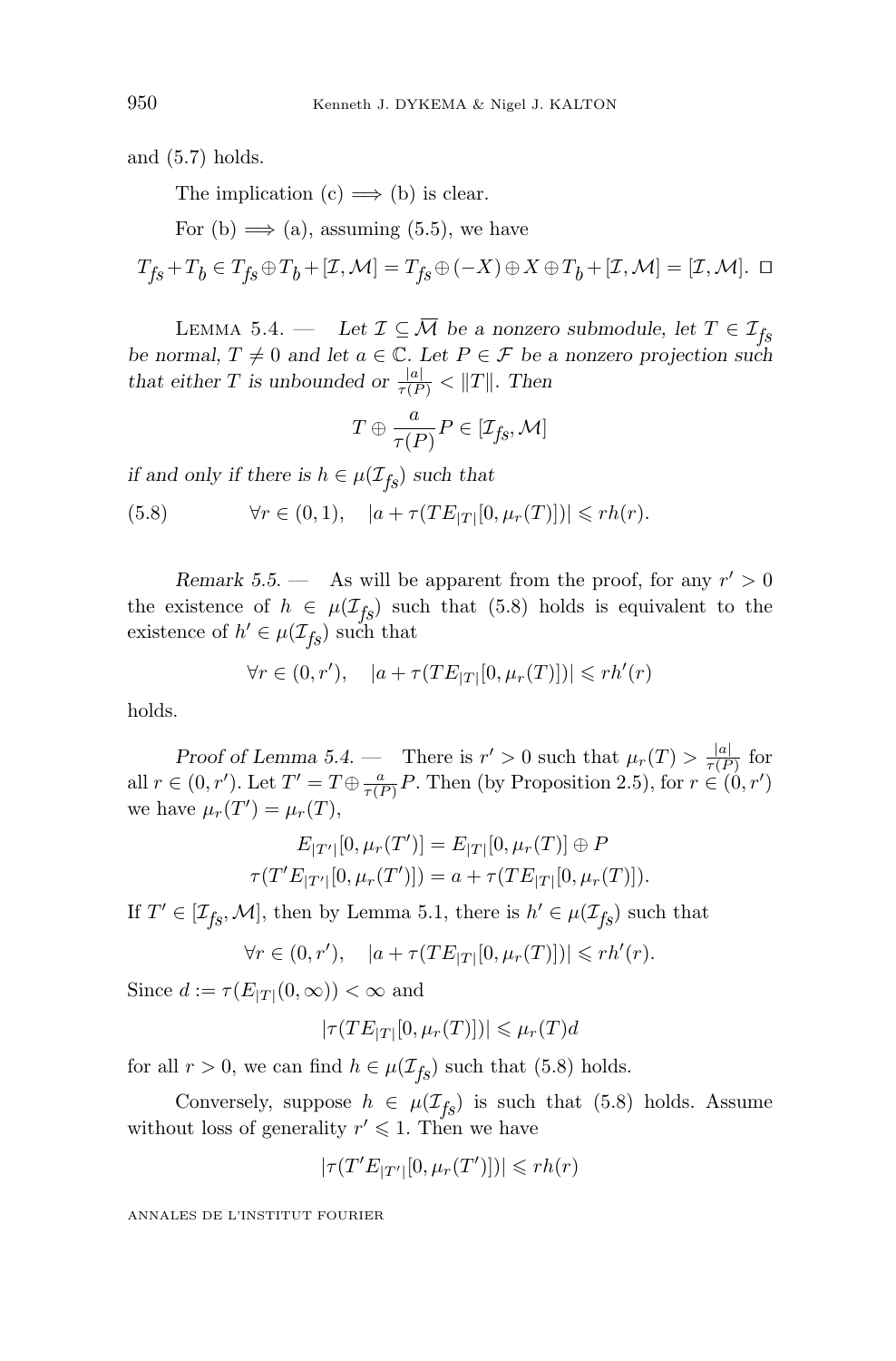for all  $r \in (0, r')$ . Let  $r'' > r'$  be such that  $\mu_{r''}(T') = 0$ . Let  $d' = E_{|T'|}(0, \infty)$ . Then

$$
|\tau(T'E_{|T'|}[0, \mu_r(T')])| \leq \begin{cases} 0 & \text{if } r \geq r'' \\ \mu_r(T')d' & \text{otherwise.} \end{cases}
$$

Letting

$$
h'(t) = \begin{cases} \max(h(t), \frac{\mu_{r'}(T')d'}{r'}) & \text{if } 0 < t < r' \\ \frac{\mu_{r'}(T')d'}{r'} & \text{if } r' \leqslant t < r'' \\ 0 & \text{if } r'' \leqslant t, \end{cases}
$$

we have  $h' \in \mu(\mathcal{I}_{fs})$  and

$$
|\tau(T'E_{|T'|}[0,\mu_r(T')])|\leqslant rh'(r)
$$

for all  $r > 0$ . Thus  $T' \in [\mathcal{I}_{fs}, \mathcal{M}]$  by Lemma 5.1.

LEMMA 5.6. — *Let*  $\mathcal{I} \subseteq \overline{\mathcal{M}}$  *be a nonzero submodule, let*  $T \in \mathcal{I}_b$ *be normal and let*  $a \in \mathbb{C}$ *. If*  $a \neq 0$ *, let*  $P \in \mathcal{F}$  *be a projection such that*  $\frac{|a|}{\tau(P)} > ||T||$ . If  $a = 0$ , let  $P \in \mathcal{F}$  have nonzero trace. Then

$$
T \oplus \frac{a}{\tau(P)}P \in [\mathcal{I}_b, \mathcal{M}]
$$

*if and only if there is*  $h \in \mu(\mathcal{I}_h)$  *such that* 

(5.9)  $\forall s \in [1, \infty), \quad |a + \tau(TE_{|T|}(\mu_s(T), \infty))| \leqslant sh(s).$ 

*Remark 5.7.* — As will be apparent from the proof, for any  $s' > 0$ the existence of  $h \in \mu(\mathcal{I}_b)$  such that (5.9) holds is equivalent to the existence of  $h' \in \mu(\mathcal{I}_h)$  such that

$$
\forall s \in [s', \infty), \quad |a + \tau(TE_{|T|}(\mu_s(T), \infty))| \leqslant sh'(s)
$$

holds.

*Proof of Lemma 5.6.* — Suppose  $a \neq 0$ . Let  $T' = T \oplus \frac{a}{\tau(P)} P$ . Then for all  $s > 0$ , we have, (by Proposition 2.5),  $\mu_{s+\tau(P)}(T') = \mu_s(T)$ ,

(5.10) 
$$
E_{|T'|}(\mu_{s+\tau(P)}(T'), \infty) = E_{|T|}(\mu_s(T), \infty) \oplus P,
$$

$$
\tau(T'E_{|T'|}(\mu_{s+\tau(P)}(T'), \infty)) = a + \tau(TE_{|T|}(\mu_s(T), \infty)).
$$

If  $T' \in [\mathcal{I}_b, \mathcal{M}]$ , then it follows from (5.10) and Lemma 5.1 that there is  $h' \in \mu(\mathcal{I}_h)$  such that

$$
\forall s \in (0,\infty), \quad |a + \tau(TE_{|T|}(\mu_s(T),\infty))| \leq (s + \tau(P))h'(s + \tau(P)).
$$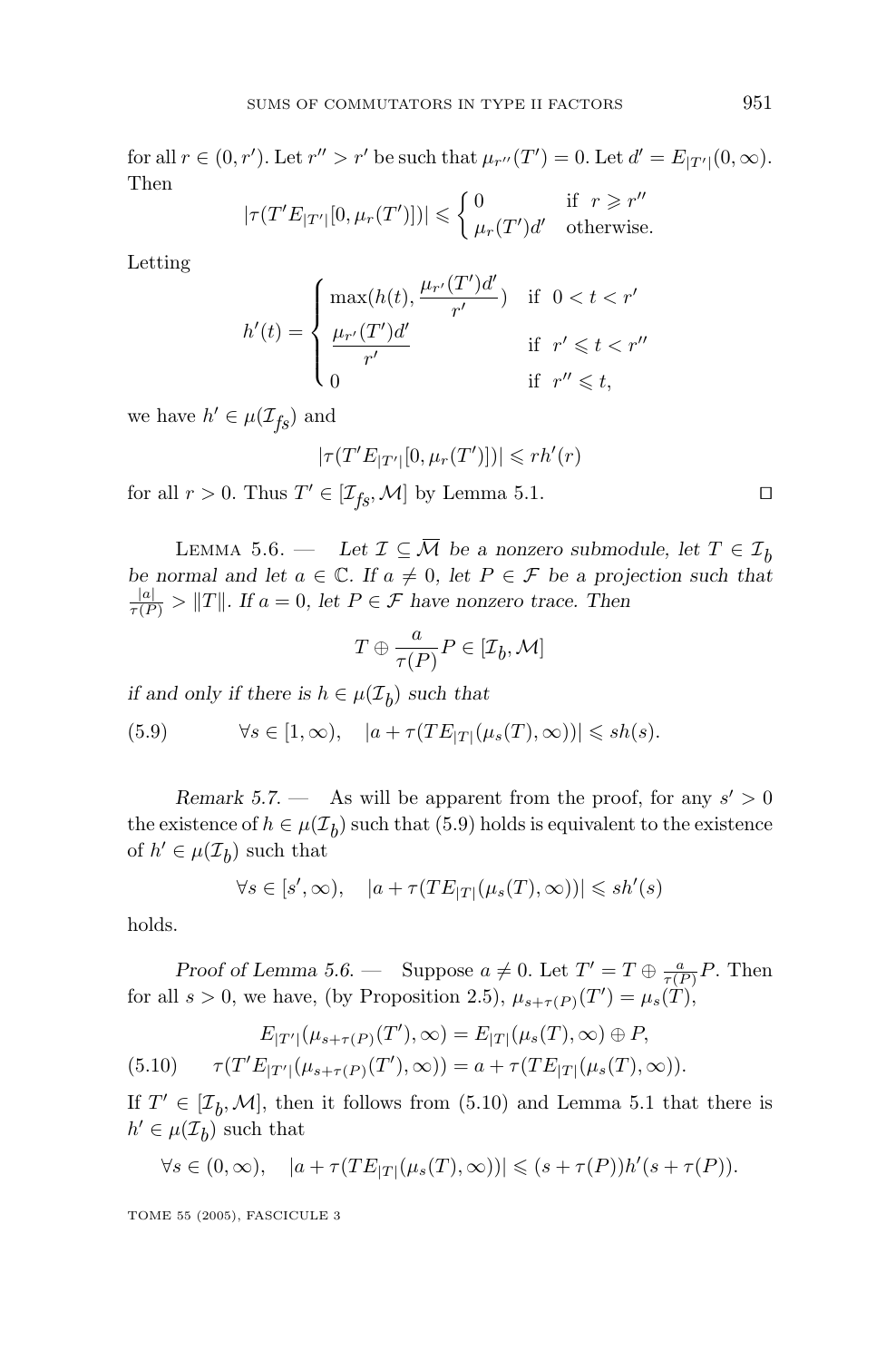Letting  $h(s) = (1 + \tau(P))h'(s + \tau(p))$ , we have  $h \in \mu(\mathcal{I}_b)$  and that (5.9) holds.

On the other hand, still taking  $a \neq 0$ , suppose  $h \in \mu(\mathcal{I}_h)$  and (5.9) holds. Using (5.10), we have

$$
|\tau(T'E_{|T'|}(\mu_t(T'),\infty))| \leq (t-\tau(P))h(t-\tau(P))
$$

for all  $t \geq 1 + \tau(P)$ . Using Proposition 2.2, we have

$$
|\tau(T'E_{|T'|}(\mu_t(T'),\infty))| \leq ||T'||t
$$

for all  $t > 0$ . Therefore, letting

$$
h'(t) = \begin{cases} \frac{1}{1+\tau(P)} h(t-\tau(P)) & \text{if } t \geq 1+\tau(P) \\ \max(\frac{|a|}{\tau(P)}, \frac{h(1)}{1+\tau(P)}) & \text{if } 0 < t < 1+\tau(P), \end{cases}
$$

we get  $h' \in \mu(\mathcal{I}_h)$  and

$$
|\tau(T'E_{|T'|}(\mu_t(T'),\infty))| \leq t h'(t)
$$

for all  $t > 0$ . Thus  $T' \in [\mathcal{I}_b, \mathcal{M}]$  by Lemma 5.1.

When  $a = 0$ , the existence of  $h \in \mu(\mathcal{I}_h)$  satifying (5.9) follows from  $T \in [\mathcal{I}_h, \mathcal{M}]$  directly from Lemma 5.1, while proving that the existence of  $h \in \mu(\mathcal{I}_b)$  such that (5.9) holds implies  $T \in [\mathcal{I}_b, \mathcal{M}]$  is similar to the case  $a \neq 0$ , but easier.  $a \neq 0$ , but easier.

THEOREM 5.8. — Let  $\mathcal{I} \subseteq \overline{\mathcal{M}}$  be a nonzero submodule and let  $T = T_{fs} + T_b \in \mathcal{I}$ , where  $T_{fs} \in \mathcal{I}_{fs}$  and  $T_b \in \mathcal{I}_b$  are normal. Then  $T \in [\mathcal{I}, \mathcal{M}]$ *if and only if there are*  $a \in \mathbb{C}$ ,  $h'_{fs} \in \mu(\mathcal{I}_{fs})$  *and*  $h_b \in \mu(\mathcal{I}_b)$  *such that* 

$$
(5.11) \qquad \forall r\in (0,1), \quad |a-\tau(T_{\mathit{fs}}E_{\vert T_{\mathit{fs}}\vert}[0,\mu_r(T_{\mathit{fs}})])|\leqslant rh_{\mathit{fs}}(r)
$$

$$
(5.12) \qquad \forall s\in [1,\infty), \quad |a+\tau(T_bE_{|T_{\hat{b}}|}(\mu_s(T_b),\infty))|\leqslant sh_b(s).
$$

*Proof.* — If  $T_{fs} \neq 0$ , then the conclusion of the theorem follows from Theorem 5.3 and Lemmas 5.4 and 5.6. If  $T_{fs} = 0$ , then we choose  $a = 0$ and apply Lemma 5.1.

Let  $\omega_{fs}, \omega_b \in D^+(0, \infty)$  be given by

$$
\omega_{fs}(t) = \begin{cases} 1/t & \text{if } t < 1 \\ 0 & \text{if } t \ge 1, \end{cases}
$$

$$
\omega_b(t) = \frac{1}{1+t}.
$$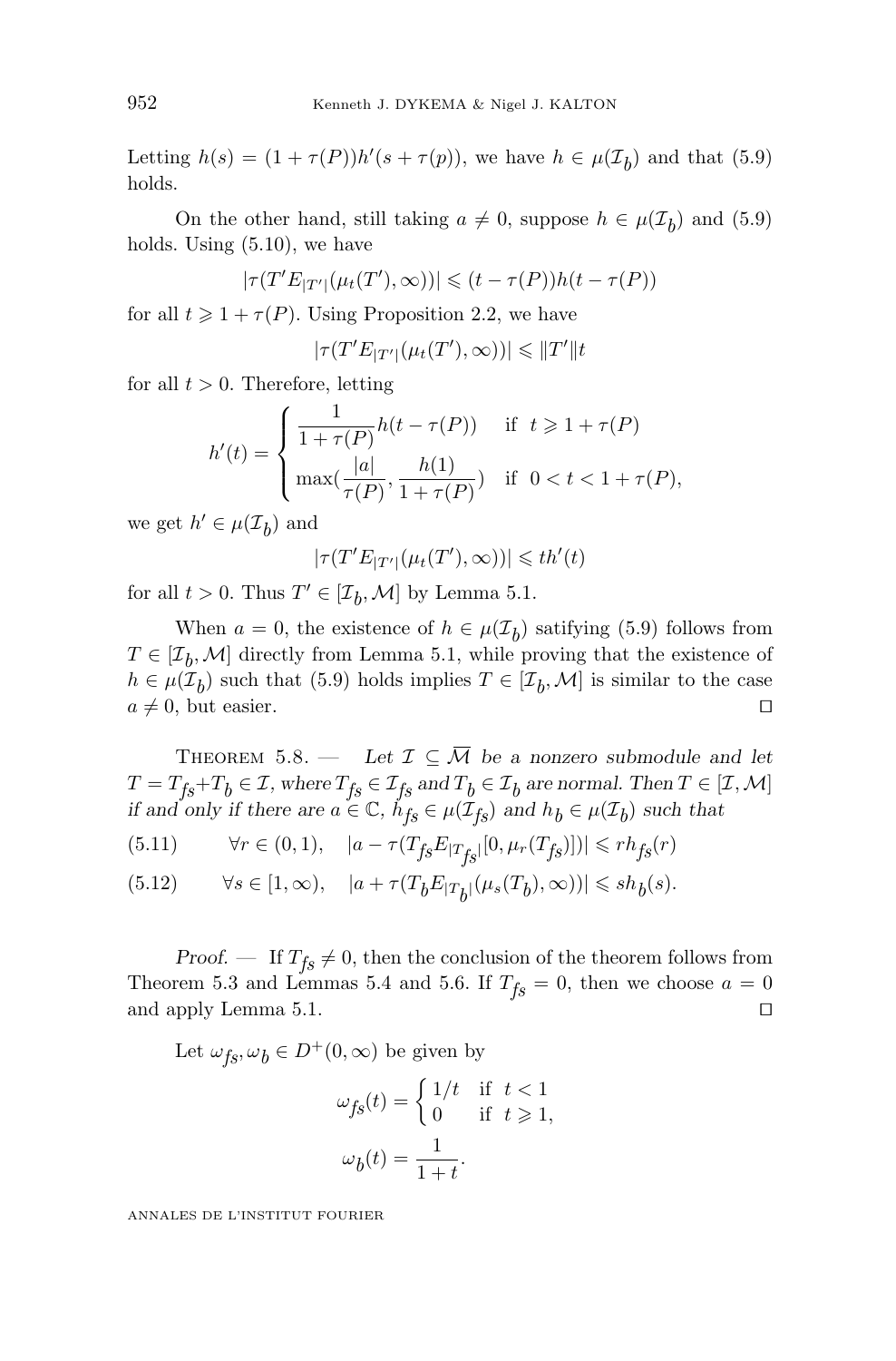COROLLARY 5.9. — Let  $\mathcal{I} \subseteq \overline{\mathcal{M}}$  be a nonzero submodule and let  $T = T_{fs} + T_b \in \mathcal{I}$ , where  $T_{fs} \in \mathcal{I}_{fs}$  and  $T_b \in \mathcal{I}_b$  are normal.

(I) Suppose  $\omega_{fs}, \omega_b \in \mu(\mathcal{I})$ *.* Then  $T \in [\mathcal{I}, \mathcal{M}]$  if and only if  $T_{fs} \in$  $[\mathcal{I}_{fs}, \mathcal{M}]$  and  $T_b \in [\mathcal{I}_b, \mathcal{M}]$ .

(II) *Suppose*  $\omega_{fs} \in \mu(\mathcal{I})$  *and*  $\omega_b \notin \mu(\mathcal{I})$ *. Then*  $T \in [\mathcal{I}, \mathcal{M}]$  *if and only if*  $T_{fs} \in [\mathcal{I}_{fs}, \mathcal{M}]$  *and there are*  $a \in \mathbb{C}$  *and*  $h_b \in \mu(\mathcal{I}_b)$  *such that* (5.12) *holds.*

(III) *Suppose*  $\omega_{fs} \notin \mu(\mathcal{I})$  *and*  $\omega_b \in \mu(\mathcal{I})$ *. Then*  $T \in [\mathcal{I}, \mathcal{M}]$  *if and only if*  $T_b \in [I_b, M]$  *and* there are  $a \in \mathbb{C}$  *and*  $h_{fs} \in \mu(\mathcal{I}_{fs})$  *such that* (5.11) *holds.*

*Proof.* — If  $\omega_b \in \mu(\mathcal{I})$ , then for any  $a \in \mathbb{C}$ , the function

$$
t \mapsto \begin{cases} |a|/t, & 0 < t < 1, \\ 0, & t \geqslant 1 \end{cases}
$$

lies in  $\mu(\mathcal{I}_{fs})$ , while if  $\omega_{fs} \in \mu(\mathcal{I})$ , then for any  $a \in \mathbb{C}$ , the function

$$
t \mapsto \begin{cases} |a|, & t \in (0,1), \\ |a|/t, & t \geqslant 1 \end{cases}
$$

lies in  $\mu(\mathcal{I}_h)$ .

This seems like a convenient place to prove the following proposition, which will be needed in Section 6.

PROPOSITION 5.10. — Let  $\mathcal{I} \subseteq \overline{\mathcal{M}}$  be a nonzero submodule and *suppose*  $M \subseteq I$ *. Let* 

$$
\mathcal{I}_0 = \left\{ T \in \mathcal{I} \mid \lim_{t \to \infty} \mu_t(T) = 0 \right\}.
$$

*Then*  $[\mathcal{I}, \mathcal{M}] \cap \mathcal{I}_0 = [\mathcal{I}_0, \mathcal{M}]$ *.* 

*Proof.* — Since  $\supseteq$  is clear, we need only show  $\subseteq$ . Suppose  $T \in$  $[\mathcal{I}, \mathcal{M}] \cap \mathcal{I}_0$  and *T* is normal. It will suffice to show  $T \in [\mathcal{I}_0, \mathcal{M}]$ . Let  $T = T_{fs} + T_b$  where  $T_{fs} \in (\mathcal{I}_0)_{fs} = \mathcal{I}_{fs}$  and  $T_b \in (\mathcal{I}_0)_b$  are normal. Note we have  $(\mathcal{I}_0)_b = \mathcal{M}_0 = \mathcal{K}$ , (see Remark 3.3). Since  $T \in [\mathcal{I}, \mathcal{M}]$ , by Corollary 5.9, if  $\omega_{fs} \in \mu(\mathcal{I})$ , then  $T_{fs} \in [\mathcal{I}_{fs}, \mathcal{M}]$ , while if  $\omega_{fs} \notin \mu(\mathcal{I})$ , then there are  $a \in \mathbb{C}$  and  $h_{fs} \in \mu(\mathcal{I}_{fs})$  such that (5.11) holds. Since  $\omega_b \in \mu(\mathcal{I}_0)$ , by Corollary 5.9 in order to show  $T \in [\mathcal{I}_0, \mathcal{M}]$  it will suffice to show  $T_b \in [(T_0)_b, \mathcal{M}]$ . But  $[\mathcal{K}, \mathcal{M}] = \mathcal{K} \ni T_b$ .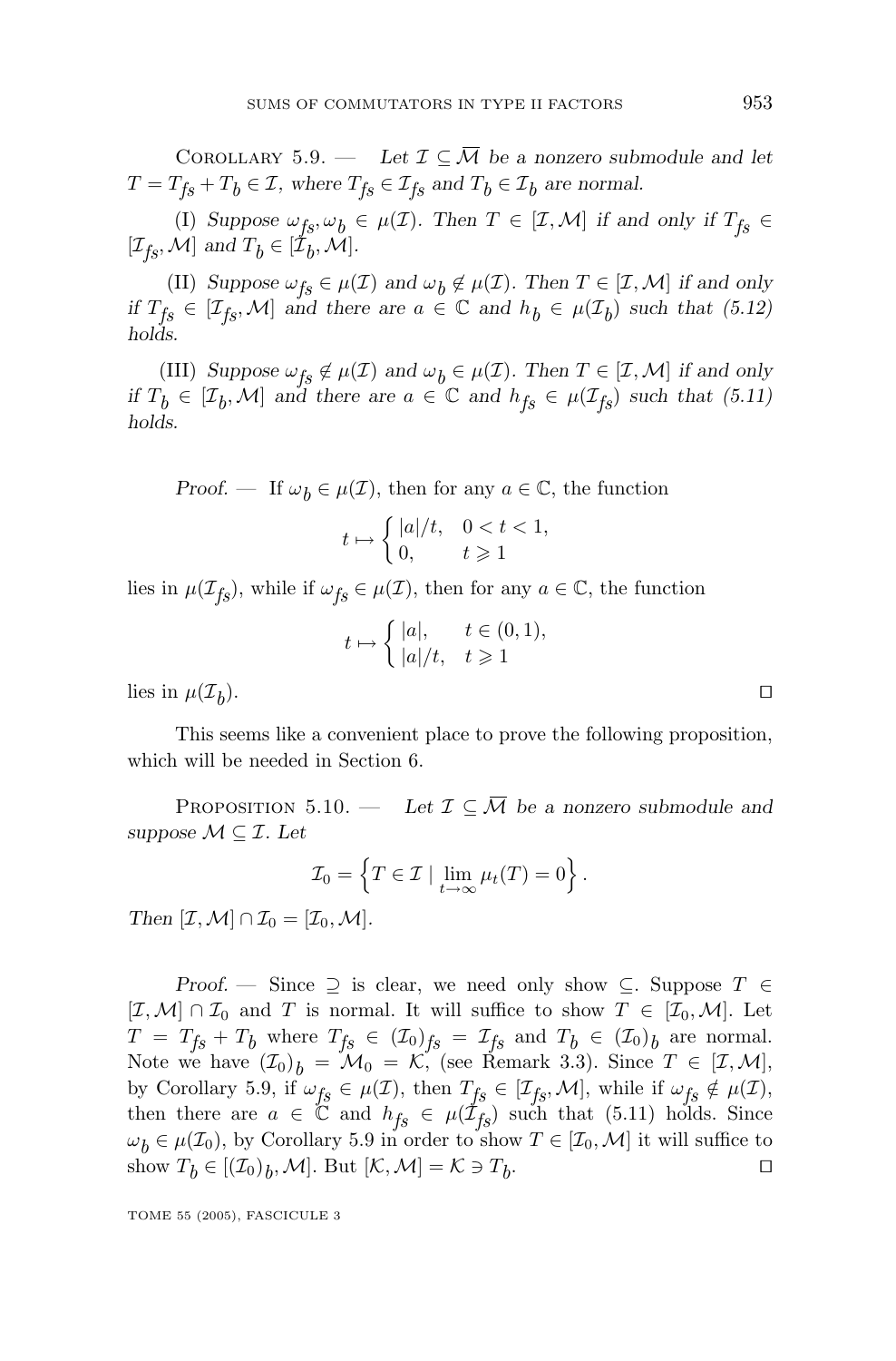We will finish this section with a few observations relating  $[\mathcal{I},\mathcal{M}]$ to  $[\mathcal{I}_b, \mathcal{M}]$  and  $[\mathcal{I}_{fs}, \mathcal{M}]$ , and examples involving ideals of *p*-summable operators. Writing  $\mathcal{I} = \mathcal{I}_{fs} + \mathcal{I}_b$ , we have  $[\mathcal{I}, \mathcal{M}] = [\mathcal{I}_{fs}, \mathcal{M}] + [\mathcal{I}_b, \mathcal{M}].$ Since  $\mathcal{I}_{fs} \cap \mathcal{I}_b = \mathcal{F}$ , and (see Corollary 5.2)  $[\mathcal{F}, \mathcal{M}] = \mathcal{F} \cap \text{ker } \tau$ , we have

$$
[\mathcal{I}_{f_S}, \mathcal{M}] \cap \mathcal{I}_b = [\mathcal{I}_{f_S}, \mathcal{M}] \cap \mathcal{F} = \begin{cases} \mathcal{F} & \text{if } \omega_{f_S} \in \mu(\mathcal{I}) \\ \mathcal{F} \cap \ker \tau & \text{if } \omega_{f_S} \notin \mu(\mathcal{I}), \end{cases}
$$

$$
[\mathcal{I}_b, \mathcal{M}] \cap \mathcal{I}_{f_S} = [\mathcal{I}_b, \mathcal{M}] \cap \mathcal{F} = \begin{cases} \mathcal{F} & \text{if } \omega_b \in \mu(\mathcal{I}) \\ \mathcal{F} \cap \ker \tau & \text{if } \omega_b \notin \mu(\mathcal{I}). \end{cases}
$$

So we have the following result.

PROPOSITION 5.11. — Let  $\mathcal I$  be a nonzero submodule of  $\overline{\mathcal M}$ , for a II<sup>∞</sup> *factor* M*. Then*

(i)  $\mathcal{F} + [\mathcal{I}, \mathcal{M}] = \mathcal{I}$  *if and only if*  $\mathcal{F} + [\mathcal{I}_{fs}, \mathcal{M}] = \mathcal{I}_{fs}$  *and*  $\mathcal{F} + [\mathcal{I}_b, \mathcal{M}] = \mathcal{I}_b$ ;

- (ii)  $[\mathcal{I}, \mathcal{M}] = \mathcal{I}$  *if and only if at least one of the following holds:* 
	- (a)  $[\mathcal{I}_{f_S}, \mathcal{M}] = \mathcal{I}_{f_S}$  and  $\mathcal{F} + [\mathcal{I}_b, \mathcal{M}] = \mathcal{I}_b$ ;
	- (b)  $\mathcal{F} + [\mathcal{I}_{fs}, \mathcal{M}] = \mathcal{I}_{fs}$  and  $[\mathcal{I}_b, \mathcal{M}] = \mathcal{I}_b$ .

We now relate the commutator space  $[\mathcal{I}_b, \mathcal{M}]$  to its discrete analogue. Let  $\mathcal{B} \subseteq \mathcal{M}$  be any type I<sub>∞</sub> factor (i.e. a copy of  $B(\mathcal{H})$ ) such that the restriction of  $\tau$  to  $\beta$  is semifinite. Let  $\mathcal{I}_d = \mathcal{I} \cap \beta$  and let  $\mathcal{F}_d = \mathcal{F} \cap \beta$ ; (the "d" is for "discrete"). Note that  $\mathcal{I}_d$  is an ideal of  $\mathcal B$  and  $\mathcal F_d$  is the ideal of finite rank operators in  $\mathcal{B}$ . In the notation used in [7], the characteristic set  $\mu(\mathcal{I}_d)$  of  $\mathcal{I}_d$ , consisting of the sequences of singular numbers of elements of  $\mathcal{I}_d$ , is naturally identified with the set of all functions  $f \in \mu(\mathcal{I})$  that are constant on the intervals  $[0, 1)$ ,  $[1, 2)$ ,  $[2, 3)$ , .... The commutator space  $[\mathcal{I}_d, \mathcal{B}]$  of an ideal of a  $I_{\infty}$  factor has been extensively studied — see [7] and references contained therein, and see [18] for some further results.

LEMMA 5.12. — Let  $T \in \mathcal{I}_b$  and assume  $\lim_{t \to \infty} \mu_t(T) = 0$ . Then *there is*  $A \in \mathcal{I}_d$  *such that*  $T - A \in [\mathcal{I}_b, \mathcal{M}]$ *.* 

*Proof.* — We may without loss of generality assume  $T = T^*$  and that  $\tau(Q) = 1$  for a minimal projection *Q* of *B*. Let  $(P_t)_{t \geq 0}$  be a family of projections in M obtained from Lemma 2.6. Let  $Q_k = P_k - P_{k-1}$ ,  $(k \in \mathbb{N})$ ,  $\alpha_k = \tau(TQ_k)$  and  $A' = \sum_{k=1}^{\infty} \alpha_k Q_k$ . Then  $TQ_k - \alpha_k Q_k$  is an element of the II<sub>1</sub>-factor  $Q_k \mathcal{M} Q_k$  of trace zero and with

$$
||(T - \alpha_k)Q_k|| \leq ||TQ_k|| + |\alpha_k| \leq 2||TQ_k|| \leq 2\mu_k(T).
$$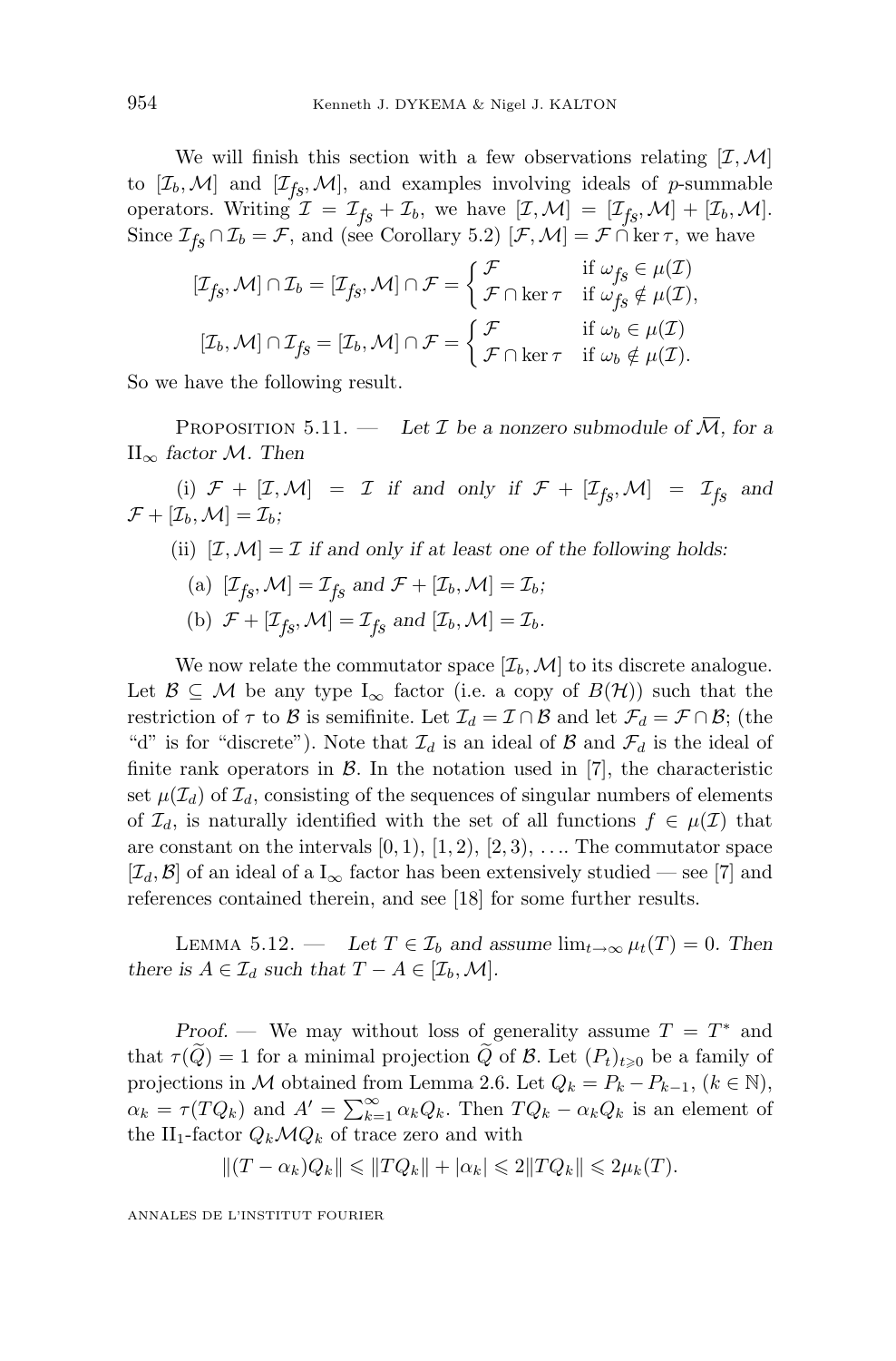Using [11, Thm. 2.3] as in the proof of Lemma 4.2, one shows  $T - A' \in$  $[\mathcal{I}_b, \mathcal{M}]$ . Let  $Q_1, Q_2, \ldots \in \mathcal{B}$  be pairwise orthogonal projections, each of trace 1, and let  $U \in \mathcal{M}$  be a partial isometry such that  $U^*Q_iU = \widetilde{Q}_i$ . Let  $A = \sum_{k=1}^{\infty} \alpha_k \widetilde{Q}_k$ . Then  $A = U^* A' U \in \mathcal{I}_d$  and  $A' - A = [U, U^* A'] \in [\mathcal{I}_b, \mathcal{M}]$ . Thus  $T - A \in [\mathcal{I}_b, \mathcal{M}].$ 

PROPOSITION 5.13.

- (i)  $\mathcal{B} \cap [\mathcal{I}_b, \mathcal{M}] = [\mathcal{I}_d, \mathcal{B}].$
- (ii)  $[\mathcal{I}_b, \mathcal{M}] = \mathcal{I}_b$  *if and only if*  $[\mathcal{I}_d, \mathcal{B}] = \mathcal{I}_d$ *.*
- (iii)  $\mathcal{F} + [\mathcal{I}_b, \mathcal{M}] = \mathcal{I}_b$  *if and only if*  $\mathcal{F}_d + [\mathcal{I}_d, \mathcal{B}] = \mathcal{I}_d$ *.*

*Proof.* — We may without loss of generality assume  $\tau(F) = 1$  for a minimal projection *F* of *B*. The inclusion  $\supseteq$  in (i) is clear. To show  $\subseteq$ , it will suffice to show that  $T = T^* \in \mathcal{B} \cap [\mathcal{I}_b, \mathcal{M}]$  implies  $T \in [\mathcal{I}_d, \mathcal{B}].$ By Lemma 5.1, there is  $h \in \mu(\mathcal{I}_b)$  satisfying (5.4). Since *h* is bounded, replacing *h* if necessary by a slightly greater function, we may without loss of generality assume h is constant on all intervals  $[0, 1)$ ,  $[1, 2)$ , .... We may write  $T = \sum_{i=1}^{\infty} \lambda_i F_i$  for a sequence of pairwise orthogonal, minimal projections  $F_i$  of  $\mathcal{B}$  and for  $\lambda_i \in \mathbb{R}$  with  $|\lambda_1| \geqslant |\lambda_2| \geqslant \cdots$  If  $\lim_{n \to \infty} |\lambda_n| > 0$ , then  $\mathcal{I}_b = \mathcal{M}$  and  $\mathcal{I}_d = \mathcal{B}$ , so (i) holds. Hence we may without loss of generality assume  $\lim_{n\to\infty} |\lambda_n| = 0$ . Suppose *k* and *n* are nonnegative integers with  $k < n$ ,

$$
|\lambda_{k+1}| = |\lambda_{k+2}| = \cdots = |\lambda_n| > |\lambda_{n+1}|
$$

and either  $k = 0$  or  $|\lambda_k| > |\lambda_{k+1}|$ . If  $s \in [k, n)$ , then  $\mu_s(T) = |\lambda_{k+1}|$ , so by (5.4),

$$
|\lambda_1 + \cdots + \lambda_k| = |\tau(TE_{|T|}(\mu_s(T), \infty))| \leqslant sh(s).
$$

Thus, if  $\ell \in \{k, \ldots, n-1\}$  and  $\ell \neq 0$ , then

$$
|\lambda_1 + \cdots + \lambda_\ell| \leq |\lambda_1 + \cdots + \lambda_k| + (\ell - k)|\lambda_\ell| \leq \ell h(\ell) + \ell |\lambda_\ell|
$$

and

$$
\frac{|\lambda_1 + \dots + \lambda_\ell|}{\ell} \leq h(\ell) + |\lambda_\ell|.
$$

From this, the main result of [7] implies  $T \in [\mathcal{I}_d, \mathcal{B}]$ , and (i) is proved.

From (i), we have

$$
[\mathcal{I}_b,\mathcal{M}]=\mathcal{I}_b\quad\Longrightarrow\quad [\mathcal{I}_d,\mathcal{B}]=\mathcal{I}_d.
$$

The reverse implication follows from Lemma 5.12. Hence (ii) is proved.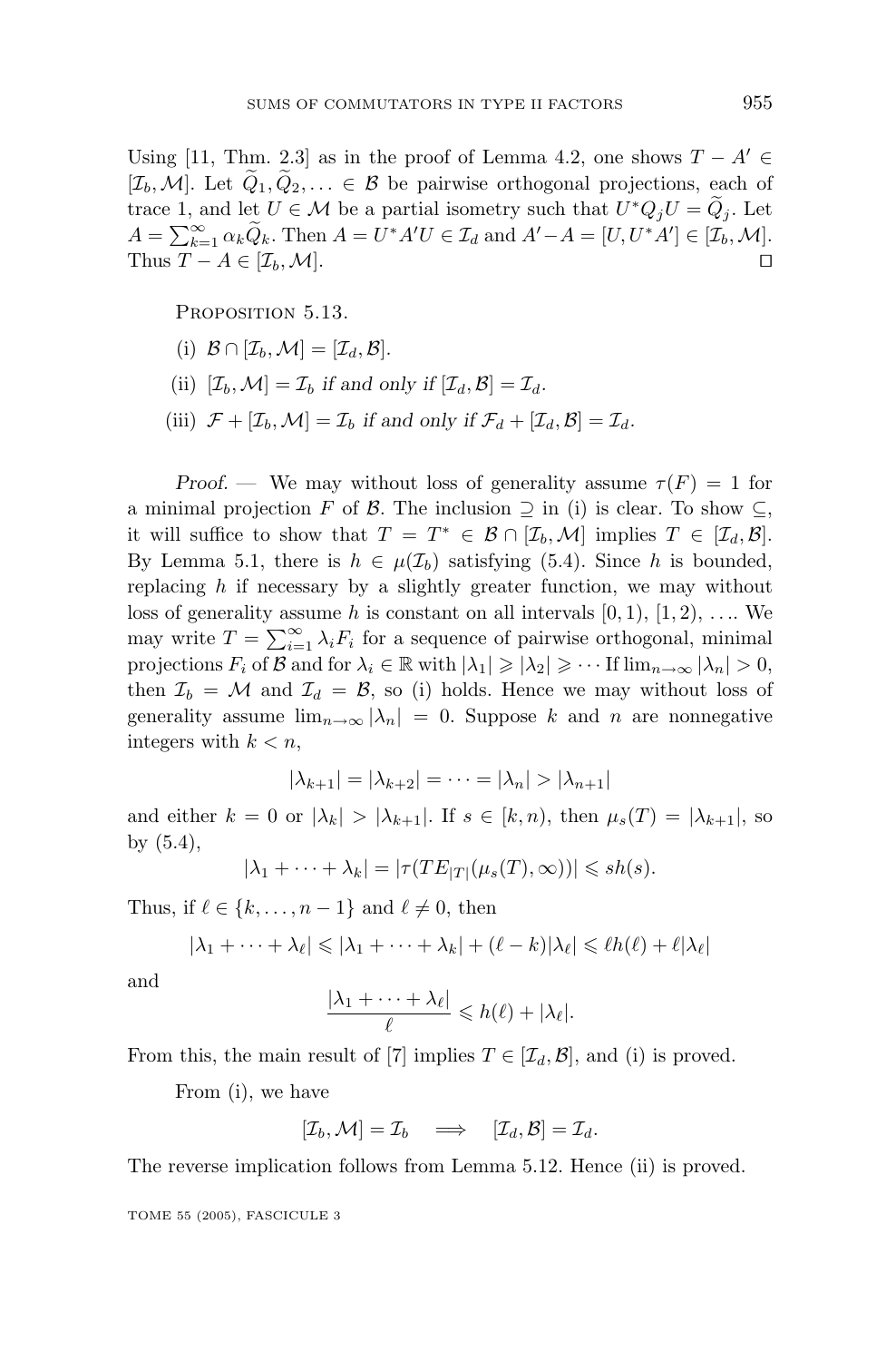To prove (iii), we have  $\mathcal{F} = \mathcal{F}_d + (\mathcal{F} \cap \ker \tau) = \mathcal{F}_d + [\mathcal{F}, \mathcal{M}]$ , so

 $\mathcal{F} + [\mathcal{I}_b, \mathcal{M}] = \mathcal{F}_d + [\mathcal{I}_b, \mathcal{M}]$ .

From (i) we thus obtain

$$
\mathcal{F} + [\mathcal{I}_b, \mathcal{M}] = \mathcal{I}_b \implies \mathcal{F}_d + [\mathcal{I}_d, \mathcal{B}] = \mathcal{I}_d.
$$

The reverse implication follows from Lemma 5.12.

We now point out results relating  $[\mathcal{I}_{fs}, \mathcal{M}]$  and commutator spaces of submodules of II<sub>1</sub>-factors. Let  $P \in \mathcal{M}$  be a projection with  $\tau(P)=1$ and consider the II<sub>1</sub>-factor  $\mathcal{M}_1 = P\mathcal{M}P$ . Then  $P\overline{\mathcal{M}}P$  is equal to the module  $\overline{\mathcal{M}_1}$  of  $\tau$ -measurable operators affiliated to  $\mathcal{M}_1$ . Given a nonzero submodule  $\mathcal I$  of  $\overline{\mathcal M}$ , consider the submodule  $\mathcal I_1 = P\mathcal I P$  of  $\overline{\mathcal M_1}$ . Then the following result follows directly from the characterizations of commutator spaces found in Theorem 4.6 and Lemma 5.1.

PROPOSITION 5.14.

- (i)  $\overline{\mathcal{M}_1} \cap [\mathcal{I}_{f_S}, \mathcal{M}] = [\mathcal{I}_1, \mathcal{M}_1].$ (ii)  $[\mathcal{I}_{fs}, \mathcal{M}] = \mathcal{I}_{fs}$  *if and only if*  $[\mathcal{I}_1, \mathcal{M}_1] = \mathcal{I}_1$ *.*
- (iii)  $\mathcal{F} + [\mathcal{I}_{fs}, \mathcal{M}] = \mathcal{I}_{fs}$  *if and only if*  $\mathcal{M}_1 + [\mathcal{I}_1, \mathcal{M}_1] = \mathcal{I}_1$ *.*

For  $0 < p < \infty$ , let  $\mathcal{L}_p$  denote the submodule of  $\overline{\mathcal{M}}$  whose characterisite set  $\mu(\mathcal{L}_p)$  consists of all the *p*-integrable functions in  $D^+(0,\infty)$ . Thus

$$
\mathcal{L}_p = \left\{ T \in \overline{\mathcal{M}} \mid \tau((T^*T)^{p/2}) < \infty \right\},\
$$

where we have extended  $\tau$  in the usual way to be a map from positive elements of  $\overline{\mathcal{M}}$  to [0, +∞]. Also, let  $\mathcal{L}_{\infty} = \mathcal{M}$ .

PROPOSITION 5.15. — If  $0 < p < 1$ , then

(5.13) 
$$
[(\mathcal{L}_p)_{fs}, \mathcal{M}] = (\mathcal{L}_p)_{fs}
$$

*and*

(5.14) 
$$
[(\mathcal{L}_p)_b, \mathcal{M}] = (\mathcal{L}_p)_b \cap \ker \tau,
$$

*so*  $\mathcal{F} + [(\mathcal{L}_p)_b, \mathcal{M}] = (\mathcal{L}_p)_b$ .

*With*  $p = 1$ *, we have* 

(5.15) 
$$
\mathcal{F} + [(\mathcal{L}_1)_{fs}, \mathcal{M}] \neq (\mathcal{L}_1)_{fs}
$$

*and*

(5.16)  $\mathcal{F} + [(\mathcal{L}_1)_b, \mathcal{M}] \neq (\mathcal{L}_1)_b$ .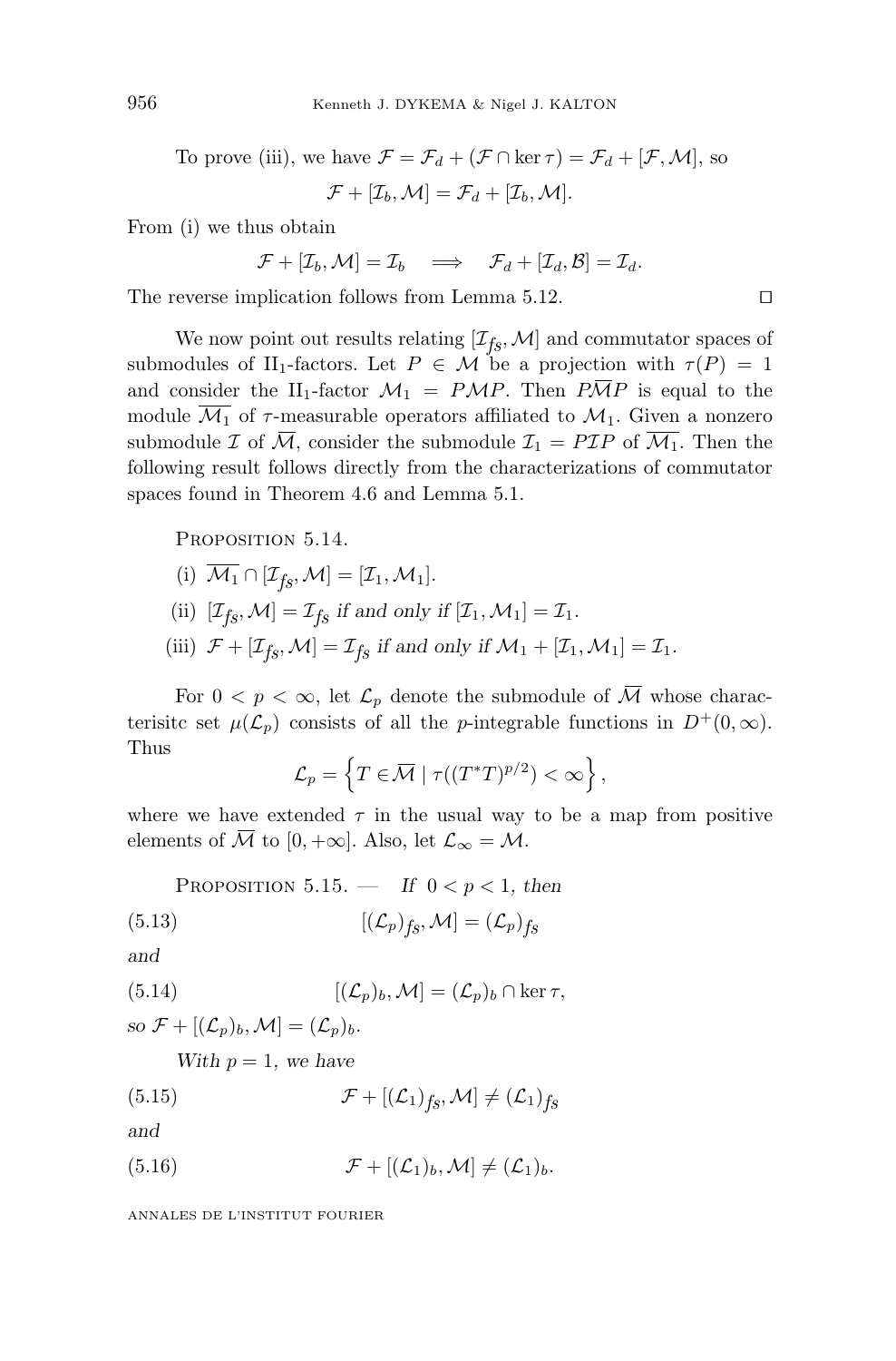*If*  $1 < p \leq \infty$ *, then* 

(5.17) 
$$
[(\mathcal{L}_p)_{f\mathcal{S}}, \mathcal{M}] = (\mathcal{L}_p)_{f\mathcal{S}} \cap \ker \tau,
$$

*so*  $\mathcal{F} + [(\mathcal{L}_p)_{fs}, \mathcal{M}] = (\mathcal{L}_p)_{fs}$ *, and* (5.18)  $[(\mathcal{L}_p)_b, \mathcal{M}] = (\mathcal{L}_p)_b.$ 

*Proof.* — When  $p = \infty$ , we have  $(\mathcal{L}_p)_{fs} = \mathcal{F}$  and  $(\mathcal{L}_p)_b = \mathcal{M}$ , and these special cases of (5.17) and (5.18) have been considered previously. For  $p < \infty$ , all of the relations  $(5.13)$ – $(5.18)$  can be readily verified from properties of *Lp*-functions.

Moreover,  $(5.14)$ ,  $(5.16)$  and  $(5.18)$  follow from Proposition 5.13 and the coresponding discrete analogues, which follow readily from the main result of [7] and were originally proved in [1], [28] and [25], respectively. On the other hand, (5.13) and (5.17) follow from Proposition 5.14 and [13, Prop. 2.12].

As an example, let us verify (5.15) directly. Clearly  $[(\mathcal{L}_1)_{f,g}, \mathcal{M}] \subseteq$ ker  $\tau$ , so it will suffice to find  $T = T^* \in (\mathcal{L}_1)_{f_{\mathcal{S}}} \cap \text{ker } \tau$  with  $T \notin [(\mathcal{L}_1)_{f_{\mathcal{S}}},\mathcal{M}]$ . Using Lemma 5.1, it will suffice to find  $f \in L^1[0,1]$  such that  $\int_0^1 f = 0$  but the function

$$
s \mapsto \frac{1}{s} \int_s^1 f(t)dt, \quad 0 < s < 1
$$

is not integrable. Such a function is given by

$$
f(t) = \begin{cases} \frac{1}{t(\log t)^2} & \text{if } 0 < t < 1/2\\ \frac{-2}{\log 2} & \text{if } 1/2 \leq t < 1. \end{cases}
$$

Propositions 5.15 and 5.11 now yield the following examples.

*Examples 5.16.* — Let  $\mathcal{I} = (\mathcal{L}_p)_{fs} + (\mathcal{L}_q)_b$ , for some  $0 < p, q \leq \infty$ . (i) If  $p < 1$  and  $q \neq 1$  or if  $p \neq 1$  and  $q > 1$ , then  $[\mathcal{I}, \mathcal{M}] = \mathcal{I}$ . (ii) If  $p > 1$  and  $q < 1$ , then  $[\mathcal{I}, \mathcal{M}] = \mathcal{I} \cap \ker \tau$  and  $\mathcal{F} + [\mathcal{I}, \mathcal{M}] = \mathcal{I}$ . (iii) If  $p = 1$  or  $q = 1$ , then  $\mathcal{F} + [\mathcal{I}, \mathcal{M}] \neq \mathcal{I}$ .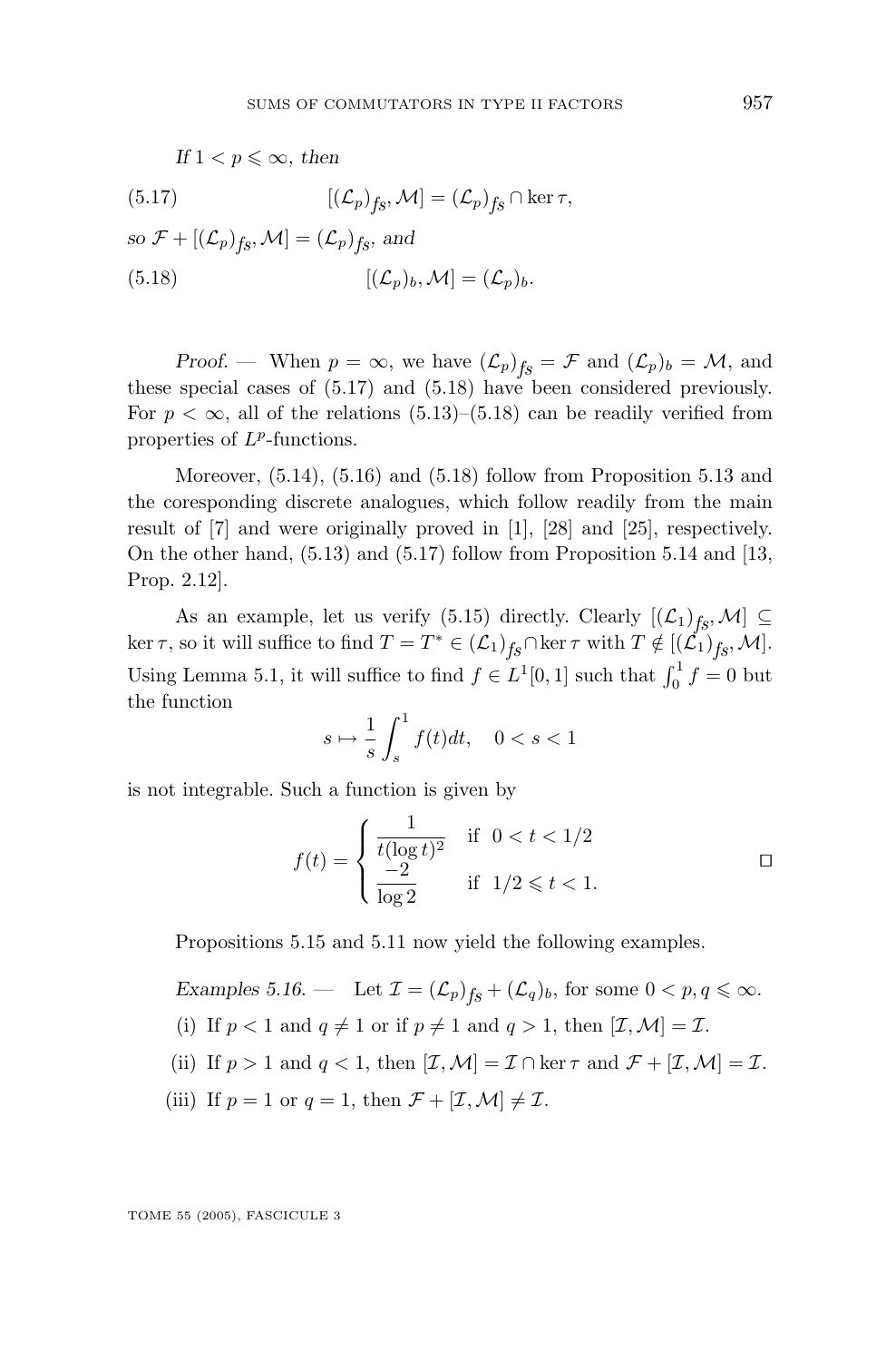#### **6. Spectral characterization of**  $[I, M]$ **.**

In this section, M will be a  $\Pi_{\infty}$ -factor with fixed normal, semifinite trace *τ* .

Let  $\mathcal{L}_{\text{log}}$  be the submodule of all  $T \in \overline{\mathcal{M}}$  such that

$$
\int_0^\infty \log(1 + \mu_s(T)) ds < \infty.
$$

As is usual, let  $\mathcal{L}_p$  be the submodule of all  $T \in \overline{\mathcal{M}}$  such that

$$
\int_0^\infty \mu_s(T)^p \, ds < \infty.
$$

If  $\mathcal I$  is a submodule of  $\overline{\mathcal M}$  we say that  $\mathcal I$  is *geometrically stable* if  $\mathcal{I} \subset \mathcal{M} + \mathcal{L}_{\text{log}}$  and if whenever  $h \in \mu(\mathcal{I})$  then  $g \in \mu(\mathcal{I})$ , where

$$
g(t) = \exp\left(t^{-1} \int_0^t \log h(s) ds\right), \quad t > 0.
$$

Geometric stability is a relatively mild condition. For example let  $\mathcal X$ be a rearrangement-invariant quasi-Banach function space on  $(0, \infty)$  and suppose  $\mathcal{I} = \{T : (\mu_s(T))_{s>0} \in \mathcal{X}\}\subseteq \mathcal{K} + \mathcal{L}_{\text{log}}$ , where  $\mathcal{K} \subseteq \mathcal{M}$  is the ideal of  $\tau$ -compact operators (see Remark 3.3); then  $\mathcal I$  is geometrically stable by Proposition 3.2 of [13]. A non-geometrically stable ideal in  $B(\mathcal{H})$  is constructed in  $[8]$ , and from this a non-geometrically stable ideal of  $M$  can be constructed.

Suppose  $T \in \mathcal{L}_1 \cap \mathcal{M}$ . Then the Fuglede-Kadison determinant [14] of  $I + T$  is defined by

$$
\Delta(I+T) = \exp(\tau(\log|I+T|)).
$$

Using [2] Remark 3.4 we note that  $T \mapsto \log \Delta(I+T)$  is plurisubharmonic on  $\mathcal{L}_1 \cap \mathcal{M}$ . In the Appendix of [2] the definition of  $\Delta(I+T)$  is extended to  $\mathcal{L}_{\text{log}}$  and it is shown that  $T \mapsto \Delta(I+T)$  is upper-semicontinuous for the natural topology of  $\mathcal{L}_{\text{log}}$ . It is not shown explicitly that  $T \mapsto \log \Delta(I + T)$ is plurisubharmonic on  $\mathcal{L}_{\text{log}}$  but this follows trivially from the results of [2]:

LEMMA 6.1. — Suppose 
$$
S, T \in \mathcal{L}_{log}
$$
. Then  
\n
$$
\log \Delta(I+S) \leq \frac{1}{2\pi} \int_0^{2\pi} \log \Delta(I+S+e^{i\theta}T) d\theta.
$$

*Proof.* — Let  $S = H + iK$  and  $T = H' + iK'$  be the splitting of *S, T* into real and imaginary parts. Let  $R = |H| + |H'| + |K| + |K'|$ . Then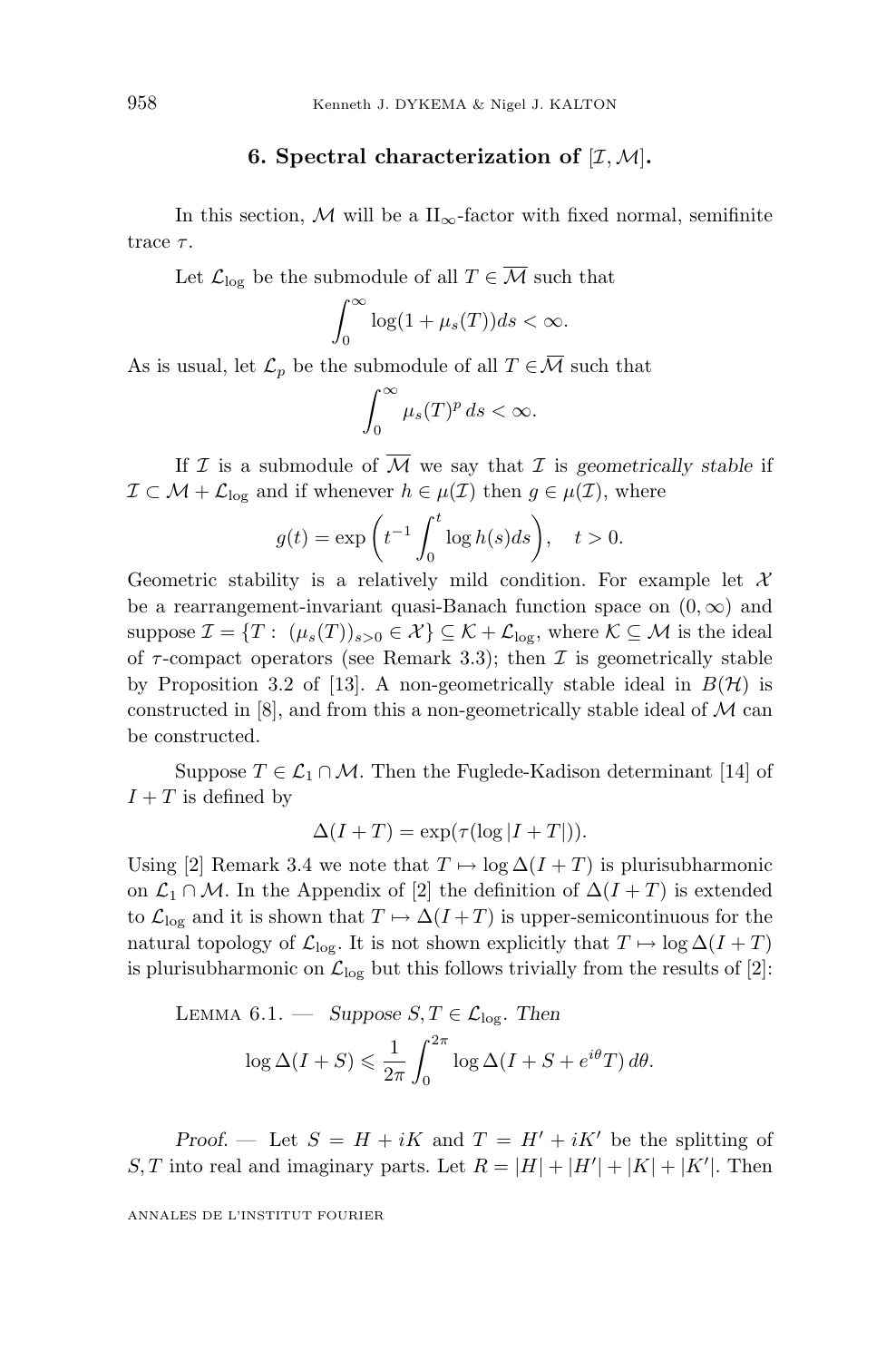$R \in \mathcal{L}_{\text{log}}$  and  $(I + S + zT)(I + R)^{-1} \in I + \mathcal{L}_1 \cap \mathcal{M}$  for all *z*. Using the fact that  $T \mapsto \log \Delta(I+T)$  is plurisubharmonic on  $\mathcal{L}_1 \cap \mathcal{M}$  and

$$
\Delta((I + S + zT)(1 + R)^{-1}) = \Delta(I + S + zT)(\Delta(I + R))^{-1},
$$

it is easy to deduce the Lemma.

Let 
$$
g_0(w) = (1 - w)
$$
 and

$$
g_k(w) = (1 - w) \exp\left(w + \dots + \frac{w^k}{k}\right)
$$

for  $k \geq 1$ . If  $T \in \mathcal{L}_{\log}$  let  $k = 0$ ; if  $T \in \mathcal{M} \cap \mathcal{L}_p$  for some  $p > 0$ , let  $k$  be an integer such that  $k + 1 \geq p$ . Then, following [2], there is a unique  $\sigma$ -finite measure  $\nu = \nu_T$  on  $\mathbb{C} \setminus \{0\}$  such that

$$
\log \Delta(g_k(wT)) = \int \log |g_k(wz)| d\nu_T(z), \quad w \in \mathbb{C}.
$$

 $\nu_T$  is called the *Brown measure* of *T*, and is independent of the choice of *k* when many choices are permissible. If  $T \in \mathcal{L}_{\text{log}} \cup \bigcup_{p>0} (\mathcal{L}_p \cap \mathcal{M})$  we shall say that *T* admits a Brown measure. The measure  $\nu_T$  satisfies the following estimates. If  $T \in \mathcal{L}_{\text{log}}$  and  $k = 0$  then

(6.1) 
$$
\int_{\mathbb{C}} \log(1+|z|) d\nu_T(z) < \infty
$$

while if  $T \in \mathcal{L}_p \cap \mathcal{M}$  and  $k + 1 \geqslant p$ , then

(6.2) 
$$
\int_{\mathbb{C}} |z|^p d\nu_T(z) < \infty.
$$

We refer to [2, Theorem 3.6] and the remark on p. 29 of [2].

Of course if *T* is *normal* there is a projection-valued spectral measure  $B \to E_T(B)$  defined for Borel subsets *B* of the complex plane and we can define a spectral measure  $\nu_T$  by

$$
\nu_T(B) = \tau(E_T(B)).
$$

If *T* also admits a Brown measure, then *ν<sup>T</sup>* coincides with the Brown measure.

If *T* either admits a Brown measure or is normal and satisfies  $\lim_{t\to\infty}\mu_t(T)=0$ , then for every  $0 < r < s < \infty$  we define

(6.3) 
$$
\Phi(r,s;T) = \int_{r<|z|\leq s} z \, d\nu_T(z).
$$

If *T* is normal then we can rewrite (6.3) in the form

(6.4) 
$$
\Phi(r, s; T) = \tau(TE_{|T|}(r, s)).
$$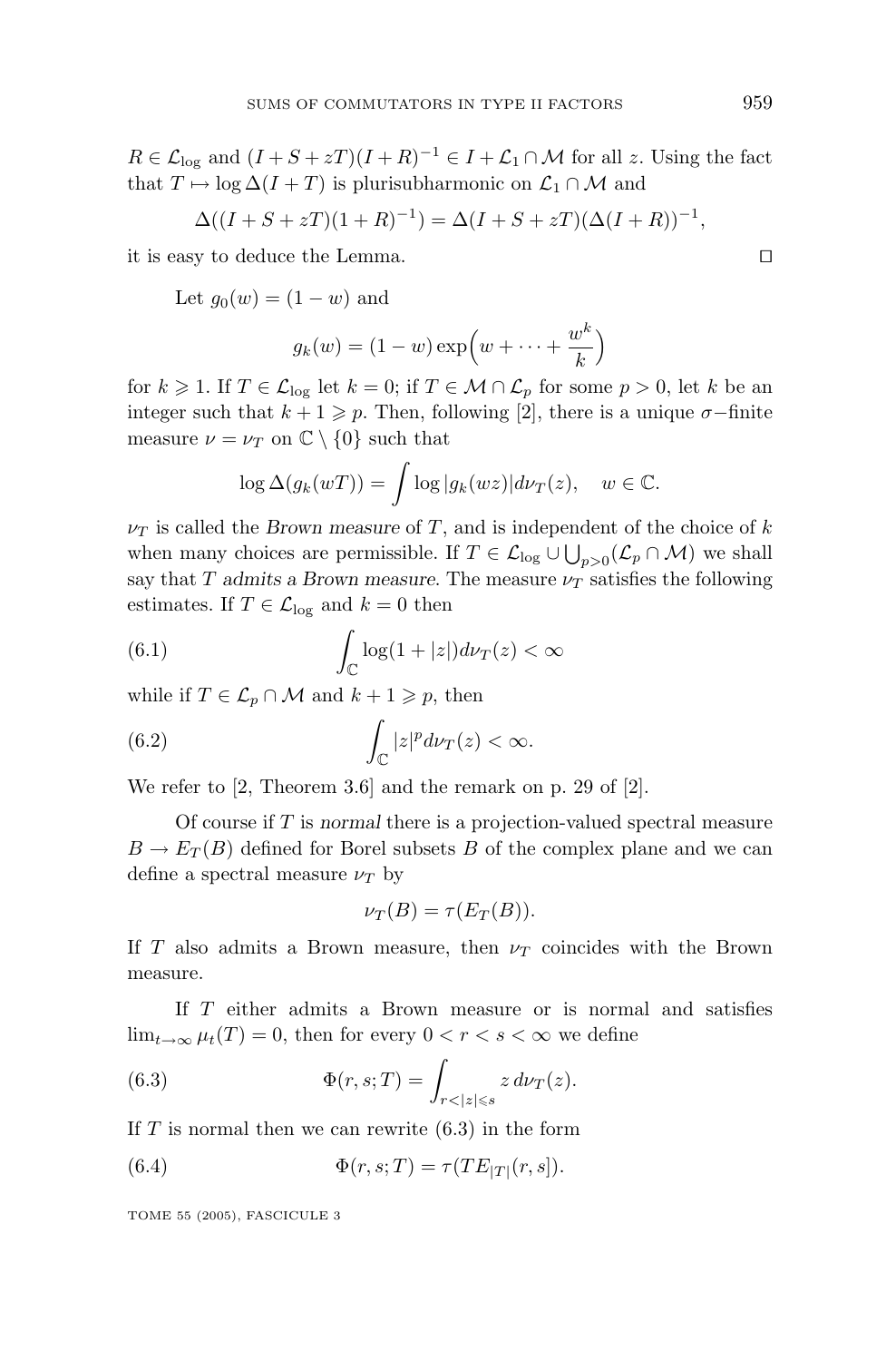Note that it is elementary that if  $|\alpha| = 1$  then  $\Phi(r, s; \alpha T) = \alpha \Phi(r, s; T)$ .

PROPOSITION  $6.2.$  — Let  $0 < r < s < \infty$ .

(1) *Suppose*  $T_1, \ldots, T_N$  *are normal with*  $\lim_{t\to\infty} \mu_t(T_j) = 0$  *and*  $T_1 + \cdots + T_N = 0$ . Then

(6.5) 
$$
\left| \sum_{j=1}^{N} \Phi(r, s; T_j) \right| \leq 2N \sum_{j=1}^{N} \left( r \tau(E_{|T_j|}(r, \infty)) + s \tau(E_{|T_j|}(s, \infty)) \right).
$$

(2) *Suppose*  $|\alpha| \leq 1$  *and T* is normal with  $\lim_{t\to\infty} \mu_t(T) = 0$ . Then

(6.6) 
$$
|\Phi(r,s;\alpha T)-\alpha\Phi(r,s;T)| \leq |\tau(rE_{|T|}(r,\infty)+sE_{|T|}(s,\infty))|.
$$

(3) *If T* is normal with  $\lim_{t\to\infty} \mu_t(T) = 0$ , then

$$
(6.7) \qquad |\Phi(r,s; {\rm Re\,} T)-{\rm Re\,}\Phi(r,s;T)|\leqslant \tau(r E_{|T|}(r,\infty)+s E_{|T|}(s,\infty))
$$

*and*

(6.8) 
$$
|\Phi(r, s; \operatorname{Im} T) - \operatorname{Im} \Phi(r, s; T)| \leq \tau(rE_{|T|}(r, \infty) + sE_{|T|}(s, \infty))
$$

*Proof.* — (1) Pick a projection  $P \ge E_{|T_j|}(s,\infty)$  for  $1 \le j \le N$ and such that  $\tau(P) \leq \sum_{j=1}^{N} \tau(E_{|T_j|}(s,\infty))$ . Then choose  $Q \geq P$  with  $Q \geqslant E_{|T_j|}(r, \infty)$  for  $1 \leqslant j \leqslant N$  and

$$
\tau(Q) \leq \sum_{j=1}^{N} (\tau(E_{|T_j|}(r,\infty)) + \tau(E_{|T_j|}(s,\infty))) \leq 2\sum_{j=1}^{N} \tau(E_{|T_j|}(r,\infty)).
$$

Then

$$
||(Q - E_{|T_j|}(r, \infty))T_j|| \le r, \quad ||(P - E_{|T_j|}(s, \infty))T_j|| \le s, \quad 1 \le j \le N.
$$

Hence

$$
|\tau((Q - E_{|T_j|}(r, \infty))T_j)| \leqslant r\tau(Q)
$$

and

$$
|\tau((P-E_{|T_j|}(s,\infty))T_j)|\leqslant s\tau(P).
$$

We thus have

$$
\left| \sum_{j=1}^{N} \Phi(r, s; T_j) \right| = \left| \sum_{j=1}^{N} \tau(T_j(Q - E_{|T_j|}(s, \infty)) - T_j(P - E_{|T_j|}(r, \infty))) \right|
$$
  

$$
\leq N(r\tau(Q) + s\tau(P)).
$$

Now (6.5) follows.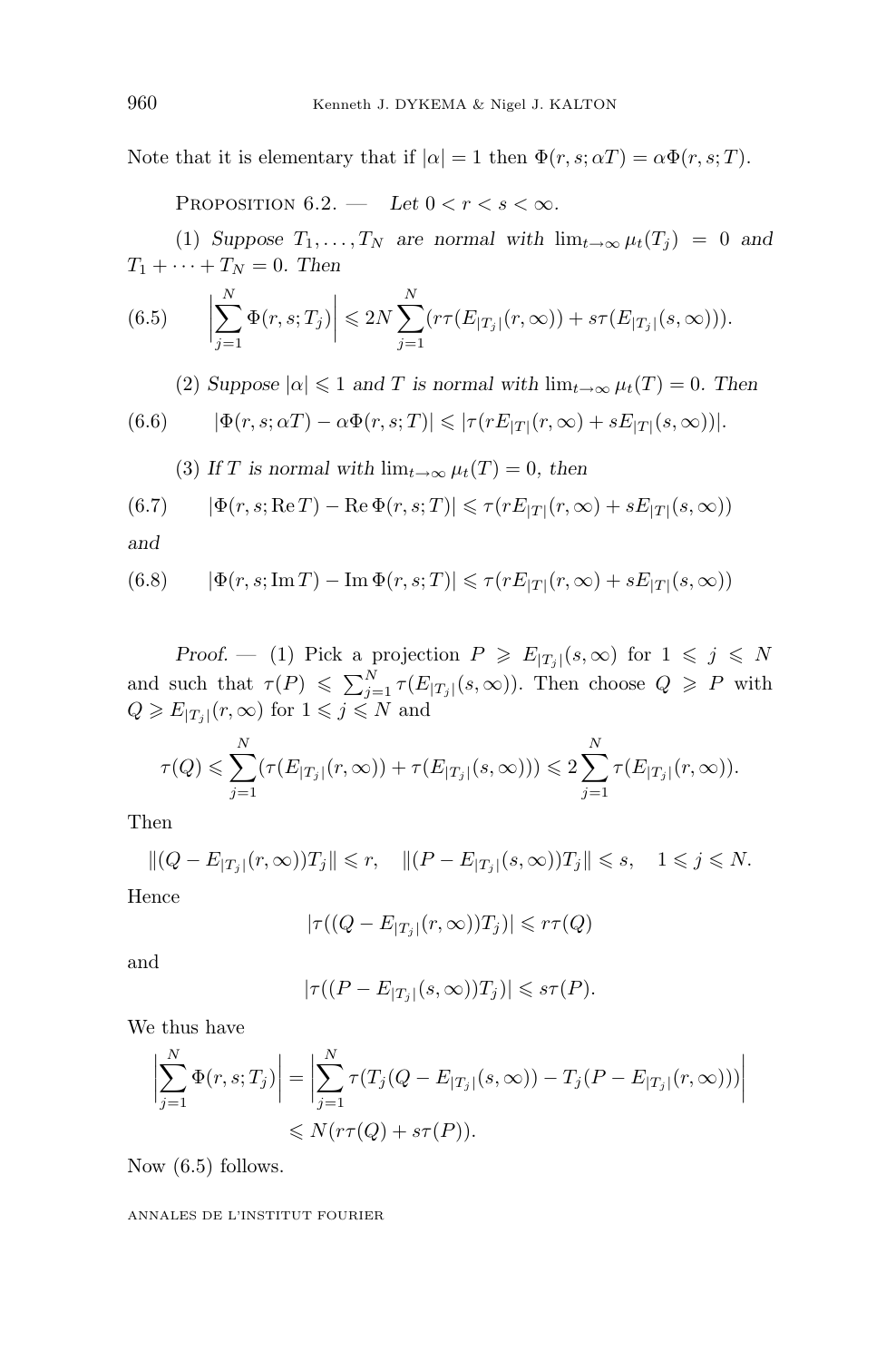For (2), we note that

$$
\begin{aligned} |\Phi(r,s;\alpha T)-\alpha\Phi(r,s;T)|&\leqslant |\alpha|\biggl(\int_{r<|z|\leqslant |\alpha|^{-1}r}|z|d\nu_T(z)\\ &\qquad\qquad+\int_{s<|z|\leqslant |\alpha|^{-1}s}|z|d\nu_T(z)\biggr). \end{aligned}
$$

Then (6.6) follows immediately.

Part (3) is similar to (2). For example we observe for (6.7) that

$$
|\Phi(r, s; \operatorname{Re} T) - \operatorname{Re} \Phi(r, s; T)| \leq \int_{|\operatorname{Re} z| \leq r < |z|} |\operatorname{Re} z| d\nu_T(z) + \int_{|\operatorname{Re} z| \leq s < |z|} |\operatorname{Re} z| d\nu_T(z). \qquad \Box
$$

PROPOSITION 6.3. — Let  $\mathcal{I}$  be a submodule of  $\overline{\mathcal{M}}$ . Suppose  $T \in \mathcal{I}$ *is normal and satisfies*  $\lim_{t\to\infty} \mu_t(T) = 0$ *. Then*  $T \in [\mathcal{I}, \mathcal{M}]$  *if and only if there exists a positive operator*  $V \in \mathcal{I}$  *such that* 

$$
(6.9) \qquad |\Phi(r,s;T)| \leqslant r\tau(E_V(r,\infty)) + s\tau(E_V(s,\infty)), \quad 0 < r < s < \infty.
$$

*Proof.* — Assume that (6.9) holds. By replacing *V* with  $V + |T|$ , if necessary, we may without loss of generality assume  $V \geq T$ . Let  $h(t) = \mu_t(V)$ . Then  $h(t) \ge \mu_t(T)$ . If  $0 < t < s < \infty$ , then from (2.2) we have

$$
|\tau(TE_{|T|}(h(s),h(t)])| \leqslant sh(s) + th(t).
$$

Now using (2.2) again, we get

$$
\left| \tau\big(TE_{|T|}(\mu_s(T), \mu_t(T)]\big) - \tau\big(TE_{|T|}(h(s), h(t)]\big) \right|
$$
  
\$\leqslant \int\_{\mu\_s(T) < |z| \leqslant h(s)} |z| d\nu\_T(z) + \int\_{\mu\_t(T) < |z| \leqslant h(t)} |z| d\nu\_T(z)\$  
\$\leqslant sh(s) + th(t).

Hence

$$
\left|\tau\big(TE_{|T|}(\mu_s(T), \mu_t(T)]\big)\right| \leqslant 2sh(s) + 2th(t)
$$

and we can apply Theorem 4.7 and (4.17) to conclude that  $T \in [\mathcal{I}, \mathcal{M}]$ .

Conversely, suppose *T* satisfies (4.17) for some *h*. Replacing *h* with

$$
\tilde{h}(t) = \frac{2}{t} \int_{t/2}^{t} h(s) ds,
$$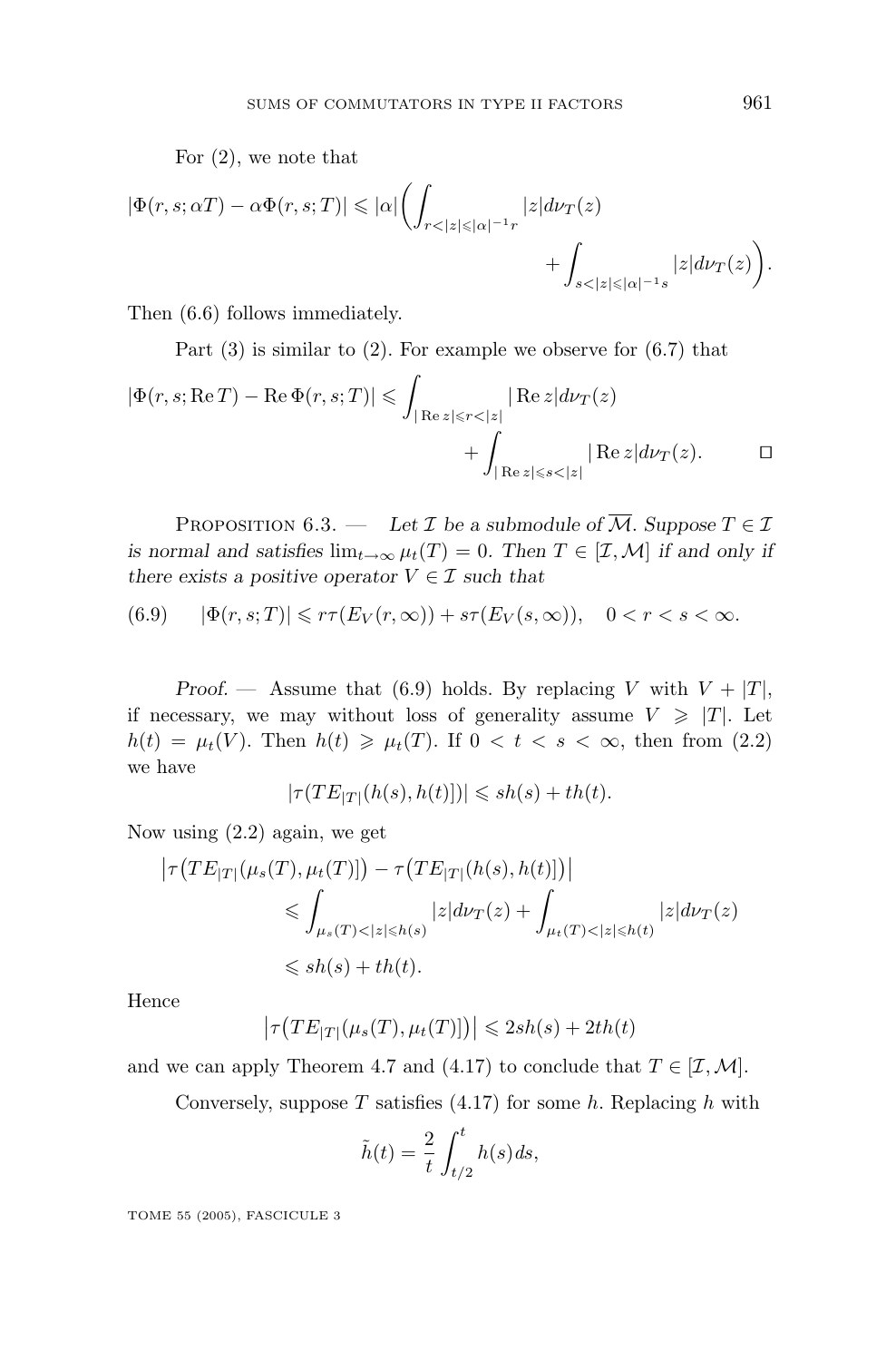if necessary, we may without loss of generality assume *h* is continuous. Let  $V \in \mathcal{I}$  be a positive operator such that  $\mu_t(V) = h(t)$ . Given  $0 < r < s < \infty$ , choose  $0 < v < u$  so that  $h(2u) \leq r < h(u)$  and  $h(2v) \leq s < h(v)$ . Then

$$
\left|\tau\big(TE_{|T|}(\mu_{2u}(T), \mu_{2v}(T)]\big)\right| \leq 2ur + 2vs.
$$

Now arguing as above,

$$
|\tau(TE_{|T|}(\mu_{2u}(T), \mu_{2v}(T)]) - \tau(TE_{|T|}(r, s))|
$$
  
\n
$$
\leq \int_{\mu_{2u}(T) < |z| \leq r} |z| d\nu_T(z) + \int_{\mu_{2v}(T) < |z| \leq s} |z| d\nu_T(z)
$$
  
\n
$$
\leq 2ur + 2vs.
$$

Using Lemma 2.3, we have  $\tau(E_V(r,\infty)) \geq u$  and  $\tau(E_V(s,\infty)) \geq v$ . Combining gives

$$
\big|\tau\big(TE_{|T|}(r,s]\big)\big| \leqslant 4ur + 4vs \leqslant 4r\tau\big(E_V(r,\infty)\big) + 4s\tau\big(E_V(s,\infty)\big).
$$

Replacing *V* by  $V \oplus V \oplus V \oplus V$ , (*cf.* Definition 2.4) we have (6.9).

LEMMA  $6.4.$  — Let  $\psi : \mathbb{C} \to \mathbb{R}$  be a subharmonic function such that *ψ vanishes in a neighborhood of* 0*, is harmonic outside some compact set, and for a suitable constant C, satisfies the estimate*  $|\psi(z)| \leq C \log(1 + |z|)$ *for all z. If T admits a Brown measure, then define*

$$
\Psi(T) = \int_{\mathbb{C}} \psi(z) d\nu_T(z).
$$

*Suppose*  $S, T \in \mathcal{L}_{\text{log}}$  *or*  $S, T \in \mathcal{L}_p \cap \mathcal{M}$  *for some*  $p > 0$ *. Then*  $\Psi(S + e^{i\theta}T)$ *is a Borel function of θ and*

(6.10) 
$$
\Psi(S) \leq \frac{1}{2\pi} \int_0^{2\pi} \Psi(S + e^{i\theta} T) d\theta.
$$

*Proof. —* By an easy approximation argument it will suffice to consider the case when  $\psi$  is  $C^2$ . In this case for any choice of  $k \geqslant 0$  we have the formula ([2] Proposition 2.2)

$$
\psi(z) = \int_{\mathbb{C}} \log |g_k(w^{-1}z)| \nabla^2 \psi(w) d\lambda(w), \quad z \in \mathbb{C}
$$

where *λ* denotes area measure. Hence if *T* admits a Brown measure and *k* is suitably chosen,

(6.11) 
$$
\Psi(T) = \int_{\mathbb{C}} \left( \int_{\mathbb{C}} \log |g_k(w^{-1}z)| \nabla^2 \psi(w) d\lambda(w) \right) d\nu_T(z).
$$

Now it can be checked that the function  $|\log g_k(w^{-1}z)|\nabla^2 \psi(w)$  is integrable for the product measure  $\lambda \times \nu_T$ . Indeed, let us first consider the case when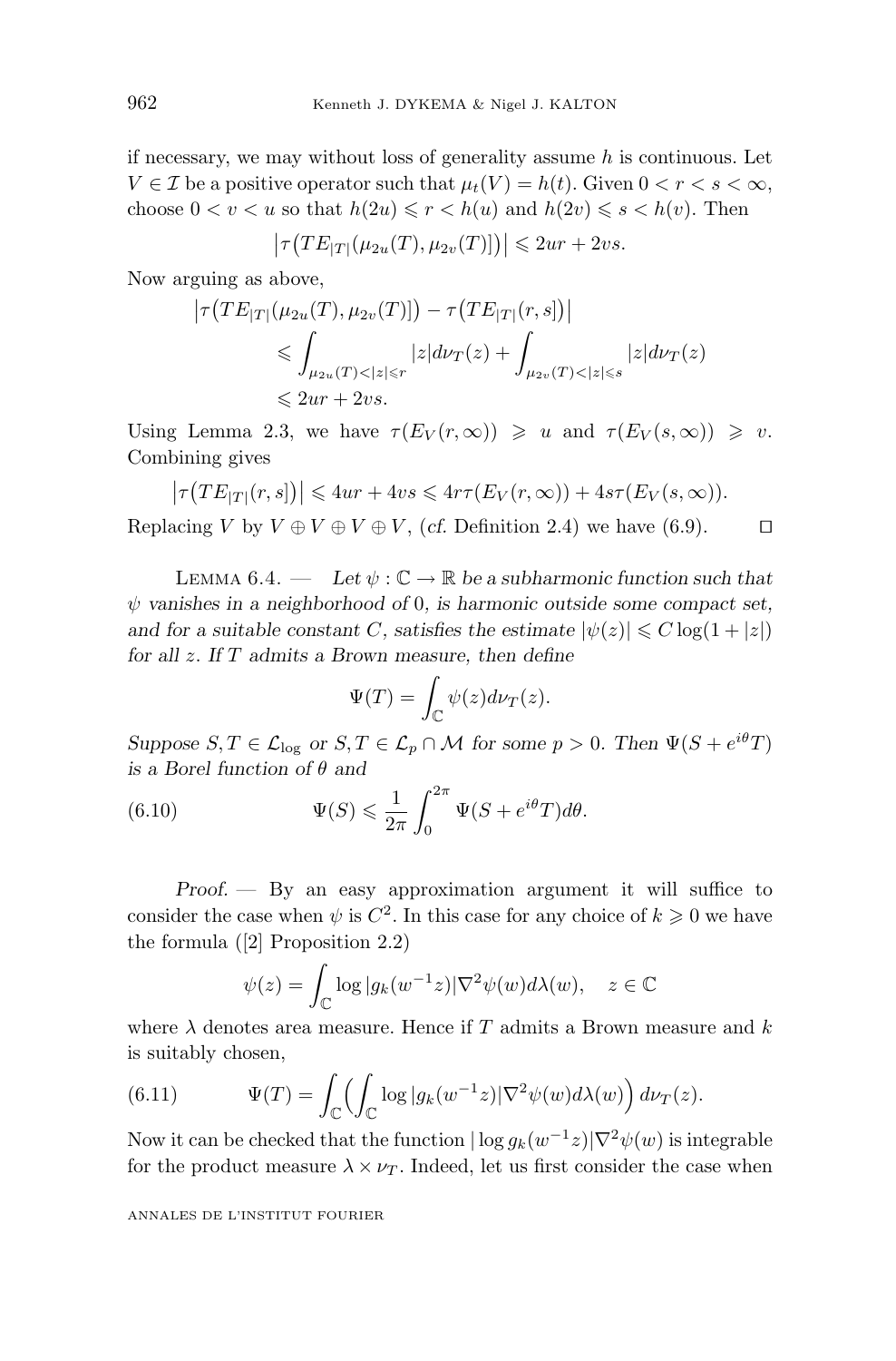*T* ∈  $\mathcal{L}_p$ ∩*M*, with *k*+1 ≥ *p*. Estimates on the growth of log | $g_k(w)$ | (*cf.* p. 11 of [2]) give

$$
\int_0^{2\pi} |\log |g_k(r^{-1}e^{-i\theta}z)| | d\theta \leq C \min(|z|^{k+1}|r|^{-k-1}, |z|^{k+\epsilon}|r|^{-k-\epsilon})
$$

for suitable *C* and  $\epsilon > 0$ . Since  $\nabla^2 \psi$  has compact support contained in some annulus away from the origin we need only observe that

$$
\int \min\left(|z|^{k+1}, |z|^{k+\epsilon}\right) d\nu_T(z) < \infty
$$

which follows from (6.2). On the other hand, if  $T \in \mathcal{L}_{\text{log}}$  and thus  $k = 0$ , we use the estimate

$$
\int_0^{2\pi} \left| \log |g_k(r^{-1}e^{-i\theta}z)| \right| d\theta \leqslant C \log(1+|z|)
$$

and (6.1). It follows we can use Fubini's theorem to rewrite (6.11) in the form

$$
\Psi(T) = \int_{\mathbb{C}} \left( \int_{\mathbb{C}} \log |g_k(w^{-1}z)| d\nu_T(z) \right) \nabla^2 \psi(w) d\lambda(w)
$$

$$
= \int_{\mathbb{C}} \log \Delta(g_k(w^{-1}T)) \nabla^2 \psi(w) d\lambda(w).
$$

Now the result follows easily from the upper semicontinuity of  $\log \Delta$  and Lemma 6.1.  $\Box$ 

PROPOSITION  $6.5.$  — Let  $\mathcal I$  be a geometrically stable submodule *of*  $\overline{M}$ *.* If  $T \in \mathcal{I}$  *admits a Brown measure, then there is a normal operator*  $S \in \mathcal{I}$  with  $\nu_S = \nu_T$ . Furthermore, *S* admits a Brown measure.

*Proof. —* It will suffice to show the existence of a positive operator  $V \in \mathcal{I}$  so that

$$
\nu_T(|z|>r)\leqslant \nu_V(r,\infty),\quad 0
$$

Let  $H = \text{Re } T$ ,  $K = \text{Im } T$  and then set  $P = |H| + |K|$ . Since  $\mathcal I$  is geometrically stable there exists a positive  $V \in \mathcal{I}$  with

$$
\frac{1}{t} \int_0^t \log \mu_s(P) ds \leq \log \mu_t(V), \quad 0 < t < \infty.
$$
  
Therefore,  $\mu_t(P) \leq \mu_t(V)$  and  $\nu_P(r, \infty) \leq \nu_V(r, \infty)$  for all  $0 < r < \infty$ .

Suppose for contradiction that for some  $0 < r < \infty$  we have  $t =$  $\nu_T(|z| > r) > \nu_V(r, \infty)$ . Choose  $r_0 < r$  so that  $\nu_P[r_0, \infty) \ge t \ge \nu_P(r_0, \infty)$ . Let  $\psi(z) = \log_{+} \frac{|z|}{r_0}$  and define  $\Psi$  as in Lemma 6.4. Then

$$
\Psi(T) \leq \frac{1}{2\pi} \int_0^{2\pi} \Psi(T + e^{i\theta} T^*) d\theta.
$$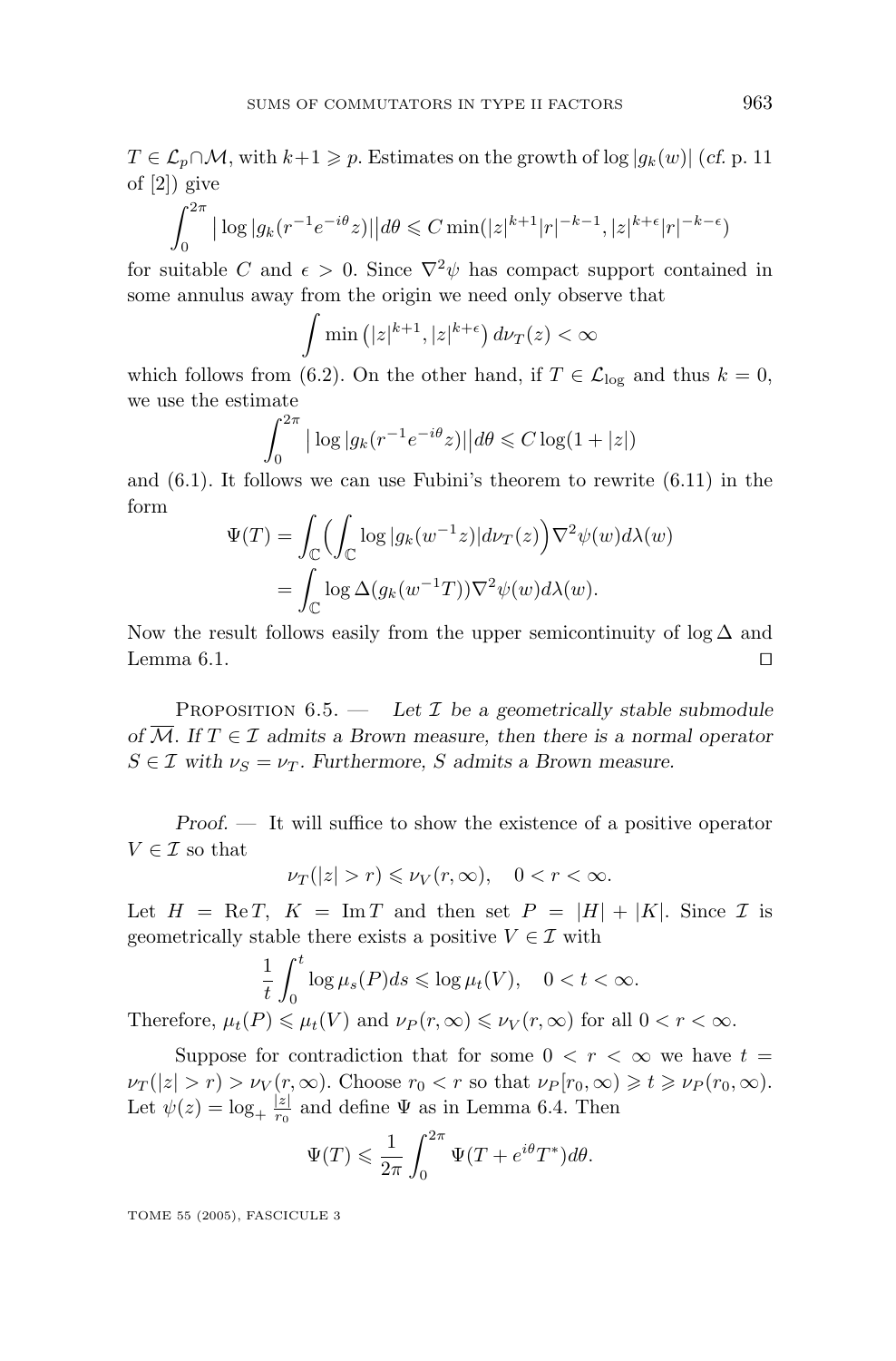Now  $T + e^{i\theta}T^* = 2e^{i\theta/2}(H\cos{\frac{\theta}{2}} + K\sin{\frac{\theta}{2}})$ . Hence  $|T + e^{i\theta}T^*| \leq 2(|H| +$  $|K|$ ) = *P* and it follows that  $\Psi(T + e^{i\theta}T^*) \leq \Psi(P)$  for  $0 \leq \theta \leq 2\pi$ .

$$
t \log \frac{r}{r_0} \leqslant \int \log_+ \frac{|z|}{r_0} d\nu_T(z) = \Psi(T)
$$
  

$$
\leqslant \Psi(P) = \int_0^t \log_+ \frac{\mu_s(P)}{r_0} ds \leqslant t \log \frac{\mu_t(V)}{r_0}.
$$

Thus  $\mu_t(V) \ge r$  and hence  $\nu_V(r, \infty) \ge t$  contrary to assumption.

The inequalities (6.1) and (6.2) imply that *S* admits a Brown measure.  $\Box$ 

Before proving our main result it will be convenient to introduce some notation. Let  $\mathcal I$  be any submodule of  $\overline{\mathcal M}$  not containing  $\mathcal M$ . Hence lim<sub> $t\rightarrow\infty$ </sub>  $\mu_t(T) = 0$  for every  $T \in \mathcal{I}$ . Let  $F(r, s)$  be a function of two variables defined for  $0 < r < s < \infty$ . We write  $F \in \mathcal{F}(\mathcal{I})$  if there exists a positive operator  $V \in \mathcal{I}$  such that

$$
|F(r,s)| \leqslant r\tau(E_V(r,\infty)) + s\tau(E_V(s,\infty)), \quad 0 < r < s < \infty.
$$

We write  $F \in \mathcal{G}(\mathcal{I})$  if there if there is a positive operator  $V \in \mathcal{I}$  such that

$$
|F(r,s)| \leqslant \int_{(0,\infty)} \left( r \log_+ \frac{x}{r} + s \log_+ \frac{x}{s} \right) d\nu_V(x), \quad 0 < r < s < \infty.
$$

Both  $\mathcal{F}(\mathcal{I})$  and  $\mathcal{G}(\mathcal{I})$  are easily seen to be vector spaces. Also note that  $\mathcal{F}(\mathcal{I}) \subset \mathcal{G}(\mathcal{I})$  (replace *V* by *eV*.) Proposition 6.3 states that if *T* is normal then  $T \in [\mathcal{I}, \mathcal{M}]$  if and only if  $\Phi(r, s; T) \in \mathcal{F}(\mathcal{I})$ . We improve this for geometrically stable submodules.

PROPOSITION  $6.6.$  - Suppose  $\mathcal I$  is a geometrically stable submod*ule of*  $\overline{M}$  *with*  $M \nsubseteq I$ *. If*  $T \in I$  *is normal, then*  $T \in [I, M]$  *if and only if*  $\Phi(r, s; T) \in \mathcal{G}(\mathcal{I}).$ 

*Proof. —* One direction is trivial from Proposition 6.3. For the other direction suppose  $\Phi(r, s; T) \in \mathcal{G}(\mathcal{I})$ . Choose V a positive operator in T so that

$$
(6.12)\ \ |\Phi(r,s;T)| \leq \int_{(0,\infty)} \left(r \log_+ \frac{x}{r} + s \log_+ \frac{x}{s}\right) d\nu_V(x), \quad 0 < r < s < \infty.
$$

We can assume  $V \geqslant |T|$ . Let  $h(t) = \mu_t(V)$  and let

$$
g(t) = \exp\left(\frac{1}{t} \int_0^t \log h(s)ds\right), \quad 0 < t < \infty.
$$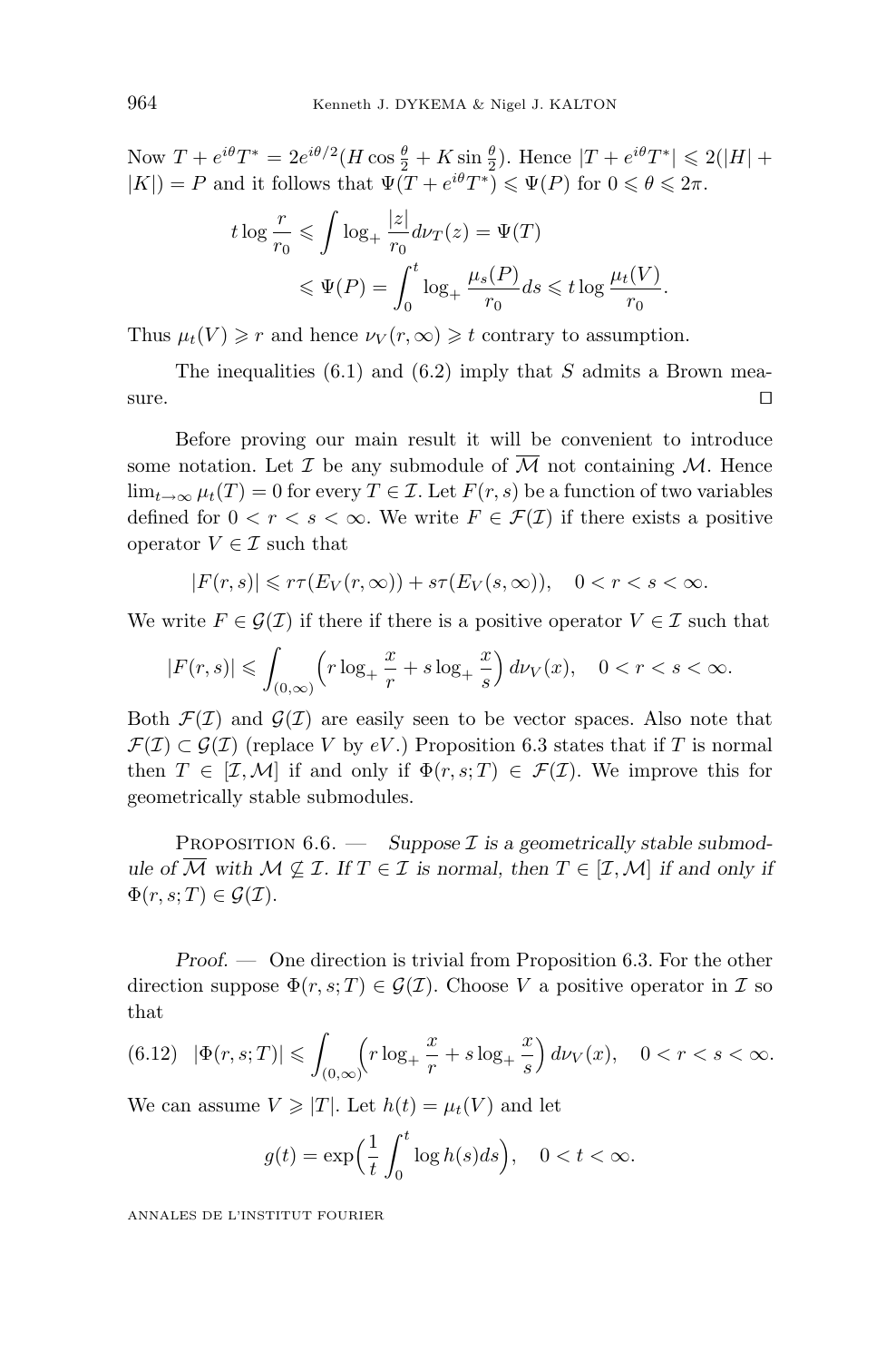Suppose  $0 < t < s < \infty$ . Then similarly to in the proof of Proposition 6.3, we get

$$
\left|\tau\big(TE_{|T|}(\mu_s(T),\mu_t(T))\big)\right|\leq \left|\tau\big(TE_{|T|}(\mu_s(V),\mu_t(V))\big)\right|+sh(s)+th(t).
$$

Now from (6.12) we get

$$
\left|\tau\left(TE_{|T|}(\mu_s(V), \mu_t(V))\right)\right|
$$
  
\n
$$
\leq \int_{(0,\infty)} \left(\mu_s(V)\log_+\frac{x}{\mu_s(V)} + \mu_t(V)\log_+\frac{x}{\mu_t(V)}\right) d\nu_V(x)
$$
  
\n
$$
= \int_0^s h(s) \log \frac{h(u)}{h(s)} du + \int_0^t h(t) \log \frac{h(u)}{h(t)} du
$$
  
\n
$$
= sh(s) \log \frac{g(s)}{h(s)} + th(t) \log \frac{g(t)}{h(t)}
$$
  
\n
$$
\leq s g(s) + tg(t).
$$

Combining, we see that

$$
\left|\tau\big(TE_{|T|}(\mu_s(T),\mu_t(T)]\big)\right| \leq s(h(s) + g(s)) + t(h(t) + g(t))
$$

and so by Theorem 4.7,  $T \in [\mathcal{I}, \mathcal{M}]$ .

THEOREM 6.7. — *Suppose*  $\mathcal{I}$  *is a submodule of*  $\overline{\mathcal{M}}$  *with*  $\mathcal{M} \nsubseteq \mathcal{I}$ and  $T \in \mathcal{I}$  *admits a Brown measure. Then* 

 $\text{Re }\Phi(r, s; T) - \Phi(r, s; \text{Re } T) \in \mathcal{G}(\mathcal{I}), \quad \text{Im }\Phi(r, s; T) - \Phi(r, s; \text{Im } T) \in \mathcal{G}(\mathcal{I}).$ 

*Proof.* — Let  $H = \text{Re } T$  and  $K = \text{Im } T$ . We need only prove the statement concerning the real part, since the other half follows by considering *iT.* We also note that if  $s \leq 2r$  we have  $|\Phi(r, s, T)| \leq 2r\nu_T(|z| > r)$  and  $|\Phi(r, s; H)| \leq 2r\nu_{|H|}(r, \infty)$ . By Proposition 6.5, this implies an estimate

$$
|\operatorname{Re}\Phi(r,s;T)-\Phi(r,s;H)|\leqslant 2r\nu_V(r,\infty),\quad 0
$$

for a suitable positive operator  $V \in \mathcal{I}$ . This means we need only consider estimates when  $s > 2r$ .

We first fix a smooth bump function  $b : \mathbb{R} \to \mathbb{R}$  such that supp  $b \subset$  $(0, 1/2), b \ge 0, \int b(x)dx = 1$ . Let  $\beta(t) = 2|b(t)| + |b'(t)|$ .

Now suppose  $0 < r < s < \infty$ , with  $s > 2r$ . We define

$$
\varphi_{r,s}(\tau) = \int_{-\infty}^{\tau} b(t - \log r) - b(t - \log s) dt.
$$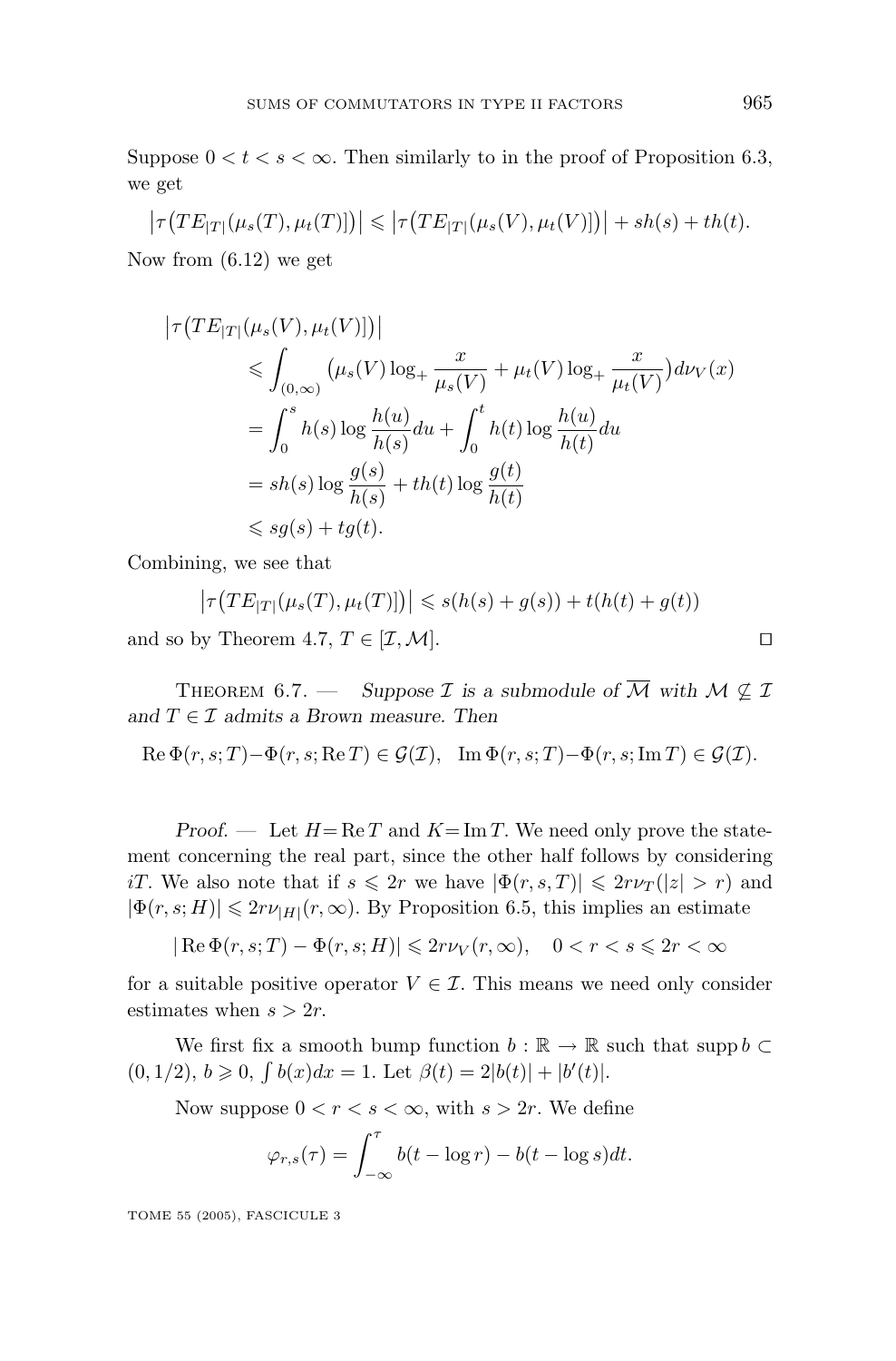Notice that the two terms in the integrand are never simultaneously positive (since  $\log 2 > \frac{1}{2}$ ), and  $\varphi_{r,s}$  is a bump function which satisfies  $\varphi_{r,s}(\tau) = 0$  if  $\tau < \log r$  or  $\tau > \frac{1}{2} + \log s$ , while  $\varphi_{r,s}(\tau) = 1$  if  $\frac{1}{2} + \log r \leq \tau \leq \log s$  and  $0 \leq \varphi_{r,s}(\tau) \leq 1$  for all  $\tau$ .

Then let  $\rho_{r,s}$  be defined to be the function such that  $\rho_{r,s}(\tau) = 0$  if  $\tau < \log r$  and

$$
\rho_{r,s}''(\tau) = e^{\tau} (2|\varphi_{r,s}'(\tau)| + |\varphi_{r,s}''(\tau)|).
$$

In fact, this implies that

$$
\rho_{r,s}''(\tau) = e^{\tau}(\beta(\tau - \log r) + \beta(\tau - \log s))
$$

and then

$$
\rho'_{r,s}(\tau) = \int_{-\infty}^{\tau} e^t (\beta(t - \log r) + \beta(t - \log s)) dt
$$

and

$$
\rho_{r,s}(\tau) = \int_{-\infty}^{\tau} (\tau - t) e^t (\beta (t - \log r) + \beta (t - \log s)) dt.
$$

Thus, if we set

$$
C_0 = \int_{-\infty}^{\infty} e^t \beta(t) dt,
$$

then

$$
\rho_{r,s}'(\tau) \leqslant C_0(r\chi_{(\tau > \log r)} + s\chi_{(\tau > \log s)})
$$

and so

(6.13) 
$$
0 \leq \rho_{r,s}(\tau) \leq C_0(r(\tau - \log r)_+ + s(\tau - \log s)_+).
$$

Now we use the argument of Lemma 2.6 of [20]. We define

$$
\psi_{r,s}(z) = \rho_{r,s}(\log|z|) - x\varphi_{r,s}(\log|z|), \quad z = x + iy \neq 0
$$

and  $\psi(0) = 0$ . Then if  $z \neq 0$ ,

$$
\nabla^2 \rho_{r,s}(\log|z|) = |z|^{-2} \rho_{r,s}''(\log|z|).
$$

Similarly

$$
\nabla^2(x\varphi_{r,s}(\log|z|)) = \frac{x}{|z|^2} (2\varphi_{r,s}'(\log|z|) + \varphi_{r,s}''(\log|z|)).
$$

Thus by construction,  $|\nabla^2(x\varphi_{r,s}(\log|z|))| \leq \nabla^2(\rho_{r,s}(\log|z|))$  and so  $\psi_{r,s}$  is subharmonic. Note that  $\psi_{r,s}$  also vanishes on a neighborhood of 0 and is harmonic outside a compact set. We note the estimates (from  $(6.13)$ )

(6.14) 
$$
0 \leqslant \rho_{r,s}(\log|z|) \leqslant C_0 \left( r \log_+ \frac{|z|}{r} + s \log_+ \frac{|z|}{s} \right)
$$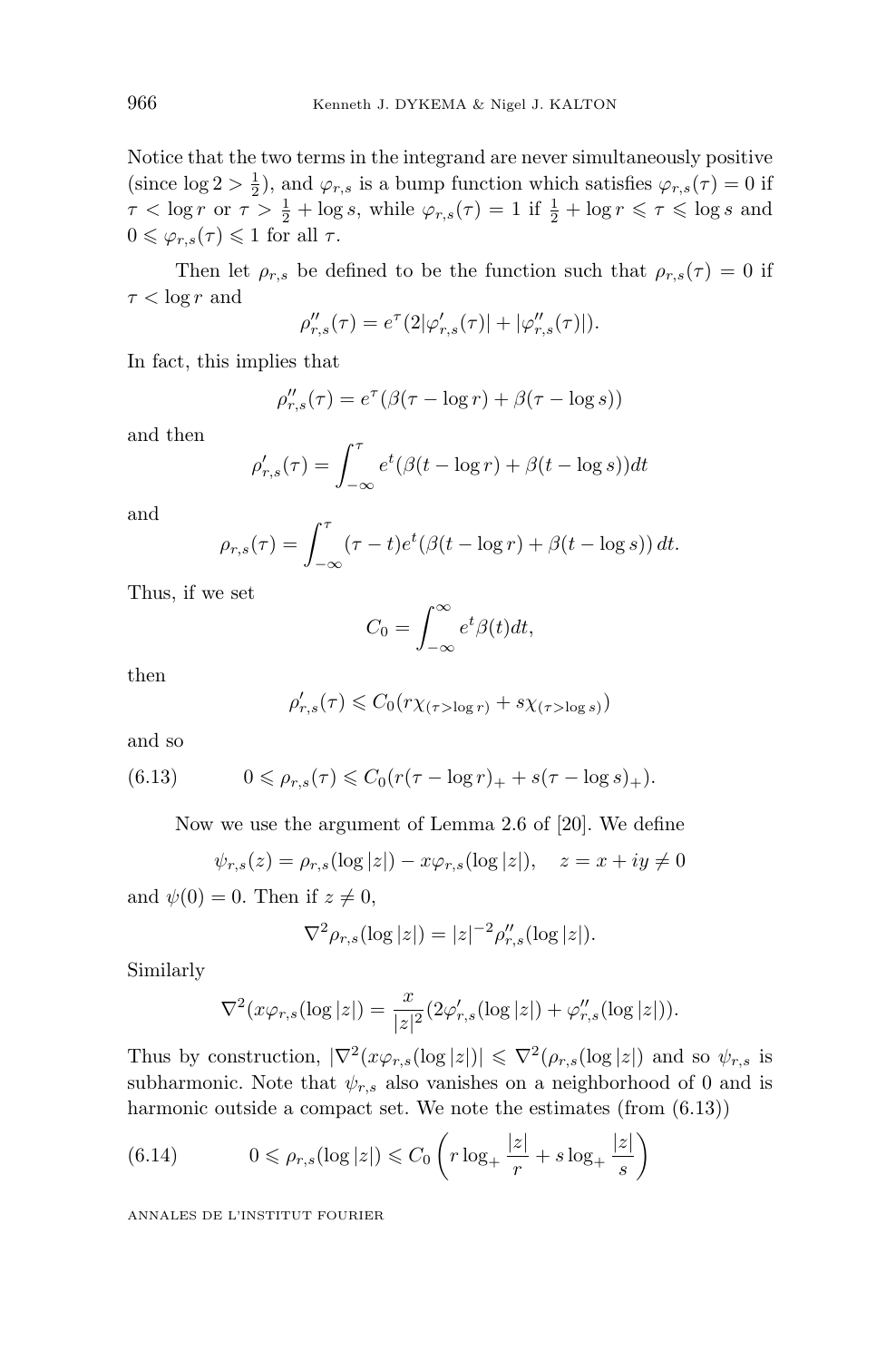and

(6.15) 
$$
0 \leqslant \psi_{r,s}(z) \leqslant C_0 \left( r \log_+ \frac{|z|}{r} + s \log_+ \frac{|z|}{s} \right), \quad |z| \geqslant 2s.
$$

Note of course that  $C_0$  is independent of  $r, s$ .

If *A* admits a Brown measure or is normal with  $\lim_{t\to\infty} \mu_t(A) = 0$ , let us define

$$
\tilde{\Phi}(r, s; A) = \int_{\mathbb{C}} (\text{Re } z) \varphi_{r,s}(\log |z|) d\nu_A(z)
$$

$$
\Omega(r, s; A) = \int_{\mathbb{C}} \rho_{r,s}(\log |z|) d\nu_A(z)
$$

$$
\Psi(r, s; A) = \int_{\mathbb{C}} \psi_{r,s}(z) d\nu_A(z).
$$

Thus  $\Psi(r, s; A) = \Omega(r, s; A) - \tilde{\Phi}(r, s; A)$  and  $\Psi(r, s; -A) = \Omega(r, s, A) +$  $\tilde{\Phi}(r, s; A)$ . We can apply Lemma 6.4 to  $\Psi(r, s; \cdot)$ , giving

$$
\Psi(r,s;T) \leq \frac{1}{2\pi} \int_0^{2\pi} \Psi(r,s;T + e^{i\theta}T^*)d\theta
$$
  

$$
\Psi(r,s;-T) \leq \frac{1}{2\pi} \int_0^{2\pi} \Psi(r,s;-T - e^{i\theta}T^*)d\theta.
$$

Note that  $\theta \to \tilde{\Phi}(r, s; T + e^{i\theta}T^*)$  is a Borel function by using Lemma 6.4 and the equation

$$
\tilde{\Phi}(r, s; A) = \frac{1}{2} (\Psi(r, s; A) - \Psi(r, s; -A)).
$$

We have

(6.16) 
$$
\left| \frac{1}{2\pi} \int_0^{2\pi} \tilde{\Phi}(r, s; T + e^{i\theta} T^*) d\theta - \tilde{\Phi}(r, s; T) \right|
$$

$$
\leq \frac{1}{2\pi} \int_0^{2\pi} \Omega(r, s; T + e^{i\theta} T^*) d\theta.
$$

We first estimate the right-hand side of (6.16). Note that  $\Omega(r, s; T +$  $e^{i\theta}T^*$ ) =  $\Omega(r, s; W_\theta)$  where  $W_\theta = 2(H \cos \frac{\theta}{2} + K \sin \frac{\theta}{2})$  is hermitian and hence from  $(6.14)$ ,

$$
\Omega(r,s,W_{\theta}) \leq C_0 \left( r \int_0^{\infty} \log_+ \frac{\mu_t(|W_{\theta}|)}{r} dt + s \int_0^{\infty} \log_+ \frac{\mu_t(|W_{\theta}|)}{s} dt \right).
$$

Hence for all  $0 \le \theta \le 2\pi$ ,

$$
\Omega(r,s,W_{\theta}) \leq C_0 \left( r \int_0^{\infty} \log_+ \frac{\mu_t(P)}{r} dt + s \int_0^{\infty} \log_+ \frac{\mu_t(P)}{s} dt \right),
$$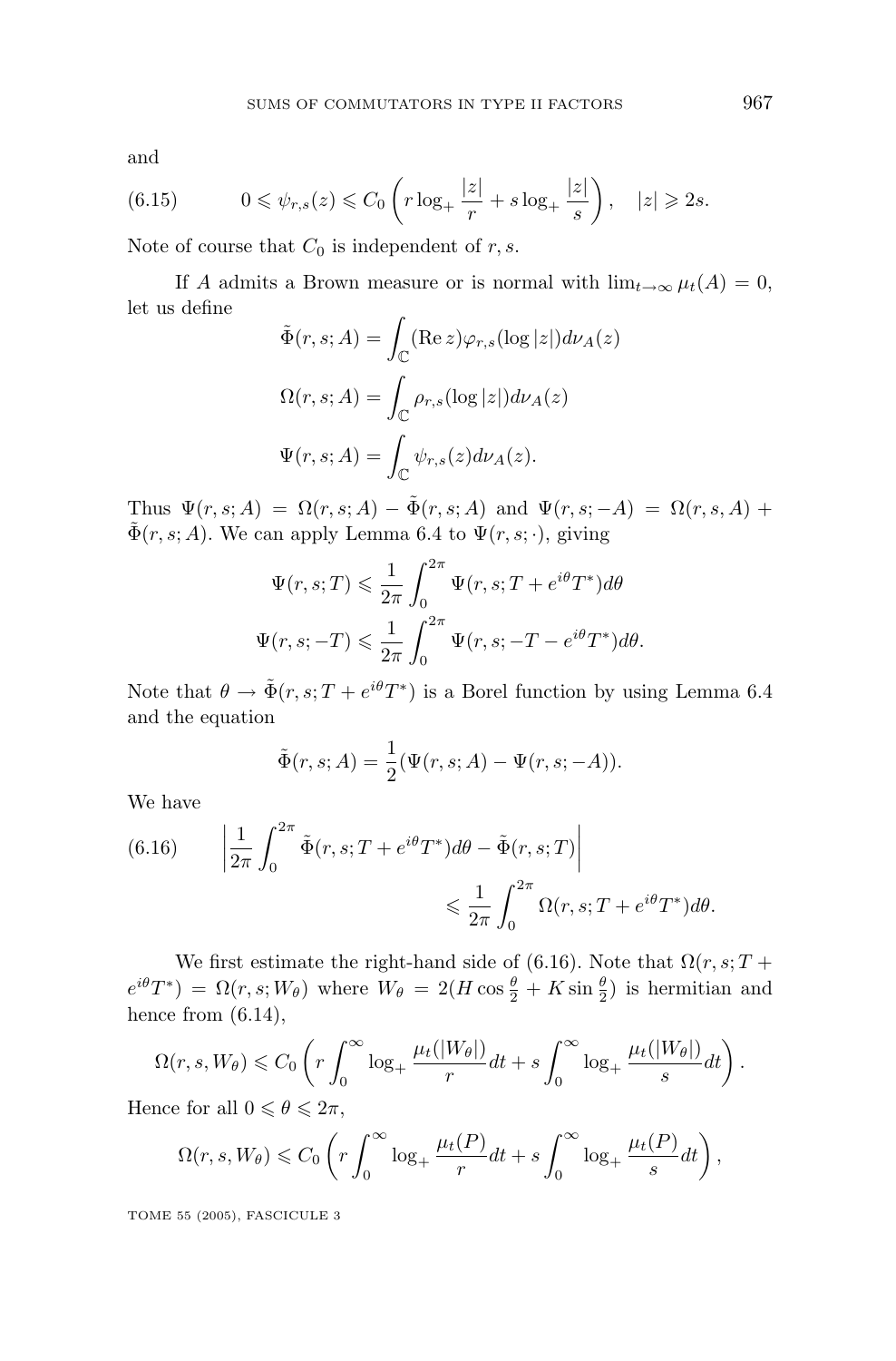where  $P = 2(|H| + |K|)$ . Thus the right-hand side of (6.16) is estimated by

$$
C_0 \left( r \int_0^\infty \log_+ \frac{\mu_t(P)}{r} dt + s \int_0^\infty \log_+ \frac{\mu_t(P)}{s} dt \right).
$$

In other words the right-hand side of  $(6.16)$  belongs to  $\mathcal{G}(\mathcal{I})$ , and hence so does the left-hand side.

Now we turn to the left-hand side of (6.16). We note that

$$
|\tilde{\Phi}(r, s; T) - \text{Re }\Phi(r, s; T)| \leq \int_{r < |z| < 2r} |z| d\nu_T(z) + \int_{s < |z| < 2s} |z| d\nu_T(z).
$$

Hence

$$
|\tilde{\Phi}(r,s;T) - \operatorname{Re}\Phi(r,s;T)| \leq 2r\nu_T(|z| > r) + 2s\nu_T(|z| > s).
$$

By Proposition 6.5 this implies that  $\tilde{\Phi}(r, s; T) - \text{Re}\,\Phi(r, s; T) \in \mathcal{F}(\mathcal{I})$ .

By the same argument we also have

$$
\sup_{0\leq \theta\leq 2\pi} \left| \tilde{\Phi}(r, s; T + e^{i\theta} T^*) - \text{Re}\,\Phi(r, s; T + e^{i\theta} T^*) \right| \in \mathcal{F}(\mathcal{I}).
$$

Now, by using parts (1) and (3) of Proposition 6.2, we easily obtain that

 $\sup_{s\in\mathcal{S}\leq 2\pi} \left|\text{Re }\Phi(r,s;T+e^{i\theta}T^*)-(1+\cos\theta)\Phi(r,s;H)+\sin\theta\,\Phi(r,s;K)\right| \in \mathcal{F}(\mathcal{I}).$  $0 \le \theta \le 2\pi$ 

So on integration we find that

$$
\frac{1}{2\pi} \int_0^{2\pi} \tilde{\Phi}(r, s; T + e^{i\theta} T^*) d\theta - \Phi(r, s; H) \in \mathcal{F}(\mathcal{I}).
$$

It follows that the left-hand side of (6.16) differs from  $\operatorname{Re} \Phi(r, s; T)$  −  $\Phi(r, s; H)$  by a function in class  $\mathcal{F}(\mathcal{I})$ . Combining we obtain:

$$
\operatorname{Re}\Phi(r,s;T)-\Phi(r,s;H)\in\mathcal{G}(\mathcal{I}).\qquad \qquad \Box
$$

Compare the following to Theorem 3 of [10].

THEOREM  $6.8.$  — Let  $\mathcal I$  be a geometrically stable submodule of  $\overline{\mathcal{M}}$ *.* Let  $T \in \mathcal{I}$  admit a Brown measure. Then  $T \in [\mathcal{I}, \mathcal{M}]$  if and only if *there is a positive operator*  $V \in \mathcal{I}$  *with* 

$$
(6.17) \left| \int_{r < |z| \leqslant s} z \, d\nu_T(z) \right| \leqslant r\tau(E_V(r,\infty)) + s\tau(E_V(s,\infty)), \quad 0 < r, s < \infty.
$$

*Proof.* — First suppose  $M \nsubseteq \mathcal{I}$ . Let  $H = \frac{1}{2}(T + T^*)$  and  $K = \frac{1}{2}(T - T^*)$ . Note that  $T \in [7, M]$  if and only if  $H K \in [7, M]$ . Then by  $\frac{1}{2i}(T-T^*)$ . Note that  $T \in [\mathcal{I}, \mathcal{M}]$  if and only if  $H, K \in [\mathcal{I}, \mathcal{M}]$ . Then by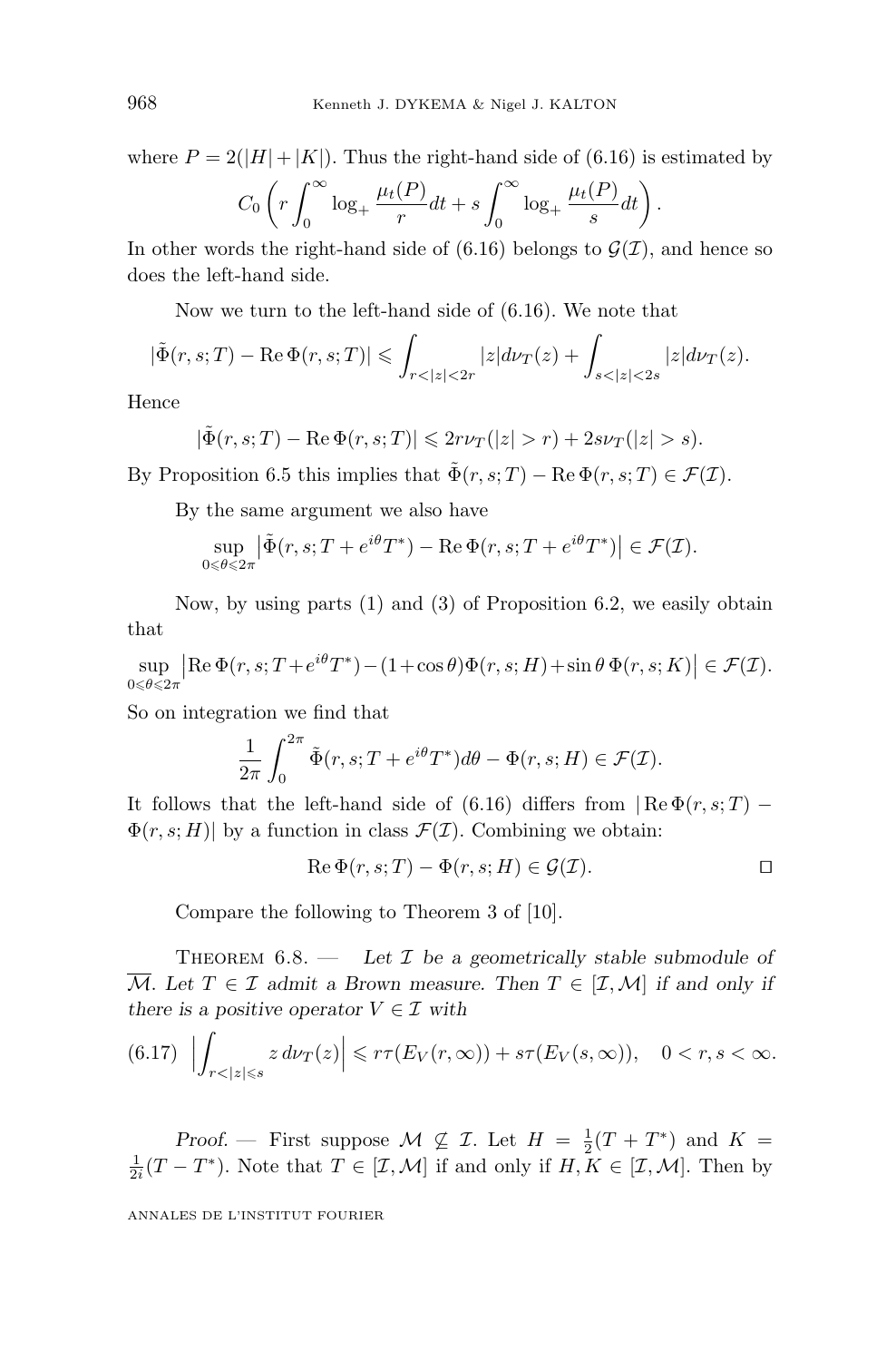Theorem 6.7 we have  $\Phi(r, s; T) \in \mathcal{G}(\mathcal{I})$  if and only if  $\Phi(r, s; H), \Phi(r, s; K) \in$  $\mathcal{G}(\mathcal{I})$ *.* By Proposition 6.6 this implies that  $\Phi(r, s; T) \in \mathcal{G}(\mathcal{I})$  if and only if  $T \in [\mathcal{I}, \mathcal{M}]$ *.* 

Let  $S \in \mathcal{I}$  be a normal operator with  $\nu_S = \nu_T$  as given by Proposition 6.5. Then the same reasoning as above applies to *S*, yielding  $S \in [\mathcal{I}, \mathcal{M}]$  if and only if  $\Phi(r, s; S) \in \mathcal{G}(\mathcal{I})$ . By Proposition 6.3,  $S \in [\mathcal{I}, \mathcal{M}]$ if and only if  $\Phi(r, s; S) \in \mathcal{F}(\mathcal{I})$ . But  $\Phi(r, s; T) = \Phi(r, s; S)$ , so  $T \in [\mathcal{I}, \mathcal{M}]$ if and only if  $\Phi(r, s; T) \in \mathcal{F}(\mathcal{I})$ .

Now suppose  $M \subseteq \mathcal{I}$ . If  $T \in [\mathcal{I}, \mathcal{M}]$ , then by Proposition 5.10,  $T \in [\mathcal{I}_0, \mathcal{M}]$ , so by the case just proved there is a positive operator  $V \in \mathcal{I}_0$ making (6.17) hold. On the other hand, suppose  $V \in \mathcal{I}$  is a positive operator making (6.17) hold. Let  $S \in \mathcal{I}$  be a normal operator with  $\nu_S = \nu_T$  as given by Proposition 6.5. Then

$$
|\Phi(r,s;S)|=|\Phi(r,s;T)|\leqslant r\tau(E_V(r,\infty))+s\tau(E_V(s,\infty)),\quad 0
$$

Hence, by Proposition 6.3,  $S \in [\mathcal{I}, \mathcal{M}]$ . Invoking Propositions 5.10 and 6.3 again, we find a positive operator  $V' \in \mathcal{I}_0$  such that

$$
|\Phi(r,s;S)|\leqslant r\tau(E_{V'}(r,\infty))+s\tau(E_{V'}(s,\infty)),\quad 0
$$

But then, since  $M \nsubseteq \mathcal{I}_0$ , we get  $T \in [\mathcal{I}_0, \mathcal{M}]$  by the case proved above.  $\Box$ 

Let us say that *T* is *approximately nilpotent* if *T* admits a Brown measure with support equal to  $\{0\}$ . This is equivalent to the statement that  $\Delta(g_k(wT)) = 1$  for all  $w \in \mathbb{C}$ .

COROLLARY  $6.9.$  — *If*  $I$  *is a geometrically stable submodule of*  $\overline{M}$ *then every approximately nilpotent*  $T \in \mathcal{I}$  *belongs to*  $[\mathcal{I}, \mathcal{M}]$ *.* 

A *trace* on a submodule  $\mathcal I$  of  $\overline{\mathcal M}$  is a linear functional  $\rho : \mathcal I \to \mathbb C$ such that  $\rho(AB) = \rho(BA)$  whenever  $A \in \mathcal{I}$  and  $B \in \mathcal{M}$ , (i.e. such that  $\rho$ vanishes on  $[\mathcal{I}, \mathcal{M}]$ ). The following is the analogue in the  $\prod_{\infty}$  case of Cor. 2.4 of [8].

COROLLARY  $6.10.$  — Let  $\mathcal I$  be a geometrically stable submodule *of*  $\overline{M}$  *and suppose*  $\rho : \mathcal{I} \to \mathbb{C}$  *is a trace. If*  $T \in \mathcal{I}$  *admits a Brown measure*  $\nu_T$ *, then*  $\rho(T)$  *depends only on*  $\nu_T$ *.* 

*Proof.* — Suppose  $S \in \mathcal{I}$  admits a Brown measure  $\nu_S$  and  $\nu_S = \nu_T$ . We will show  $\rho(S) = \rho(T)$ . Consider  $R = S \oplus (-T)$  in the sense of Definition 2.4, namely,  $R = V_1 S V_1^* - V_2 T V_2^*$  for  $V_1$  and  $V_2$  in  $M$  isometries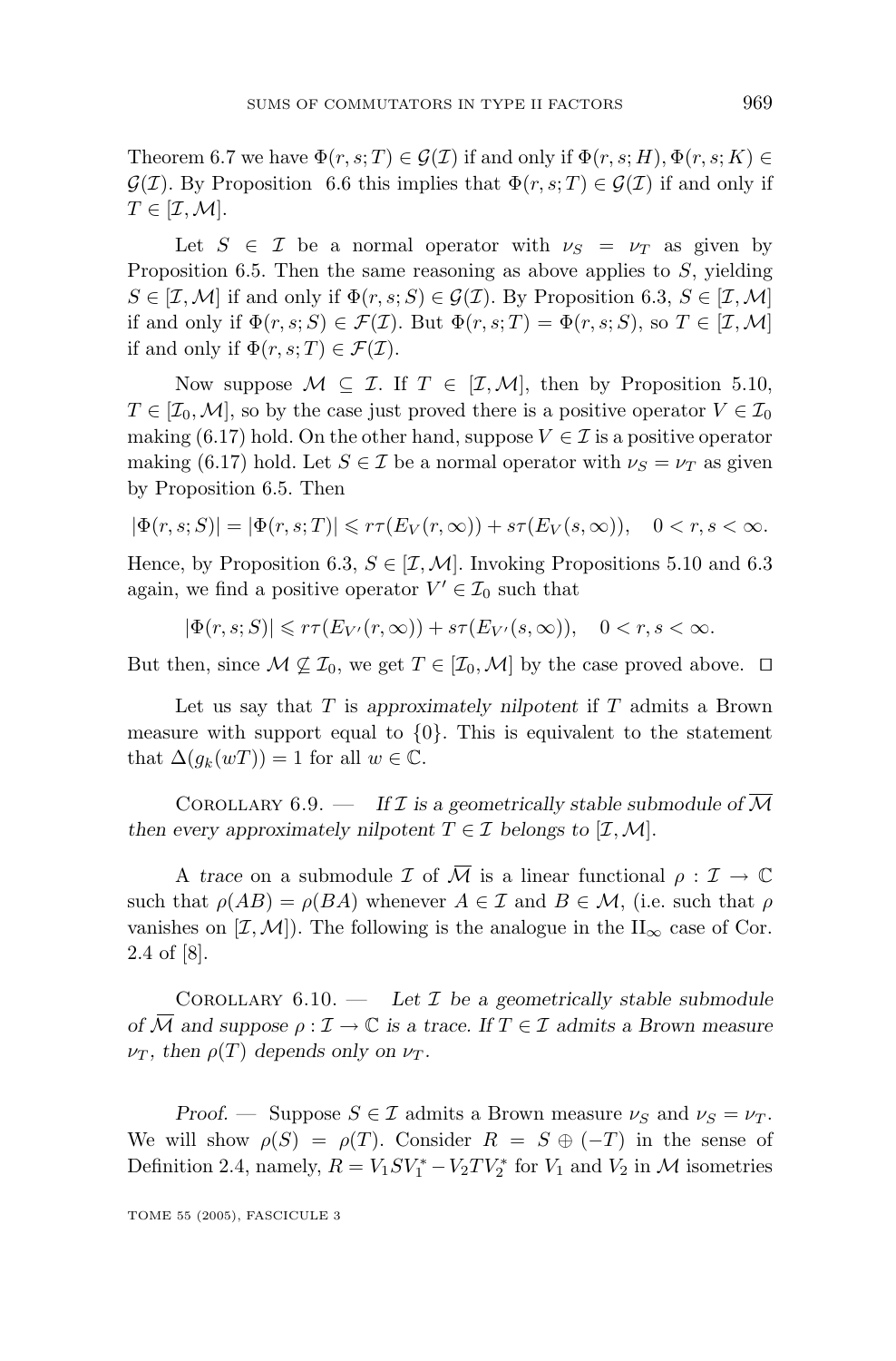with  $V_1 V_1^* + V_2 V_2^* = I$ . By [2, Thm. 4.3], *R* admits a Brown measure  $\nu_R$ which is given by  $\nu_R(A) = \nu_S(A) + \nu_T(-A)$ . In particular,  $\nu_R$  is invariant under the transformation of  $\mathbb C$  described by multiplication by  $-1$ ; as a consequence, all of the integrals

$$
\int_{r<|z|\leqslant s}z\,d\nu_R(z)
$$

vanish, and then by Theorem 6.8, we get  $R \in [\mathcal{I}, \mathcal{M}]$ . From this we have  $\rho(R) = 0$ . But  $\rho(R) = \rho(S) - \rho(T)$ .

We remark that in the case of an ideal  $\mathcal I$  of  $B(\mathcal H)$  the relationship between the subspace  $[\mathcal{I}, B(\mathcal{H})]$  and the growth of the characteristic determinant is discussed further in [21], and it is possible that some analogous results can be obtained here for the Fuglede-Kadison determinant.

#### BIBLIOGRAPHY

- [1] J.H. ANDERSON, Commutators in ideals of trace class operators II, Indiana Univ. Math. J., 35 (1986), 373–378.
- [2] L. G. BROWN, Lidskii's theorem in the type II case, in Proc. U. S. -Japan Seminar, Kyoto 1983, Pitman Research Notes Math., Ser. 123 (1986), 1–35.
- [3] J. W. CALKIN, Two-sided ideals and congruences in the ring of bounded operators in Hilbert space, Ann. of Math., 42 (1941), 839–873.
- [4] C. CECCHINI, On two definitions of measurable and locally measurable operators, Bullettino U. M. I. (5), 15-A (1978), 526–534.
- [5] P. G. DODDS, T. K. DODDS and B. de PAGTER, Noncommutative Banach function spaces, Math. Z., 201 (1989), 583–597.
- [6] P. G. DODDS, B. de PAGTER, E. M. SEMENOV and F. A. SUKOCHEV, Symmetric functionals and singular traces, Positivity, 2 (1998), 45–75.
- [7] K. J. DYKEMA, T. FIGIEL, G. WEISS and M. WODZICKI, The commutator structure of operator ideals, Adv. Math., 185 (2004), 1–79.
- [8] K. J. DYKEMA and N. J. KALTON, Spectral characterization of sums of commutators II, J. reine angew. Math., 504 (1998), 127–137.
- [9] T. FACK, Sur la notion de valeur caractéristique, J. Operator Theory, 7 (1982), 307–333.
- [10] T. FACK, Sums of commutators in non-commutative Banach function spaces, J. Funct. Anal., 207 (2004), 358–398.
- [11] T. FACK and P. de la HARPE, Sommes de commutateurs dans les algègres de von Neumann finies continues, Ann. Inst. Fourier, Grenoble, 30 (1980), 49–73.
- [12] T. FACK and H. KOSAKI, Generalized s-numbers of τ-measurable operators, Pacific J. Math., 123 (1986), 269–300.
- [13] T. FIGIEL and N. J. KALTON, Symmetric linear functionals on function spaces, in Function spaces, interpolation theory and related topics, M. Cwikel, M. Englis, A. Kufner, L. -E. Persson and G. Sparr, editors, de Gruyter (2002), 311–332.